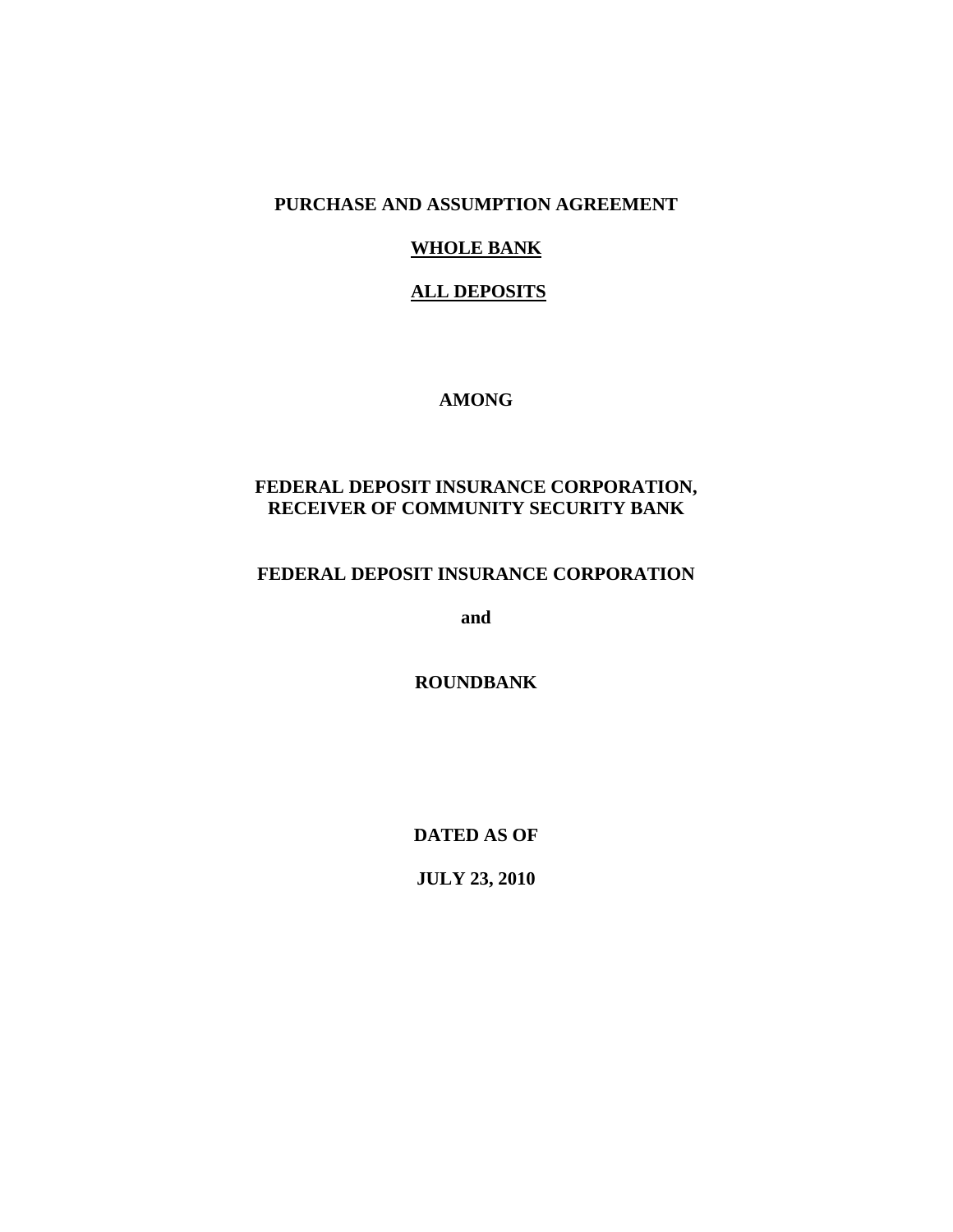## **TABLE OF CONTENTS**

| <b>ARTICLE I</b>   |                                                       |  |
|--------------------|-------------------------------------------------------|--|
| <b>ARTICLE II</b>  |                                                       |  |
| 2.1                |                                                       |  |
| 2.2                |                                                       |  |
| 2.3                |                                                       |  |
| 2.4                |                                                       |  |
| <b>ARTICLE III</b> |                                                       |  |
| 3.1                |                                                       |  |
| 3.2                |                                                       |  |
| 3.3                | Manner of Conveyance; Limited Warranty;               |  |
|                    |                                                       |  |
| 3.4                |                                                       |  |
| 3.5                |                                                       |  |
| 3.6                |                                                       |  |
| <b>ARTICLE IV</b>  | <b>ASSUMPTION OF CERTAIN DUTIES AND OBLIGATIONS17</b> |  |
| 4.1                |                                                       |  |
| 4.2                |                                                       |  |
| 4.3                |                                                       |  |
| 4.4                |                                                       |  |
| 4.5                |                                                       |  |
| 4.6                |                                                       |  |
| 4.7                | Agreement with Respect to Leased Data                 |  |
|                    |                                                       |  |
| 4.8                | Agreement with Respect to Certain                     |  |
|                    |                                                       |  |
| 4.9                |                                                       |  |
| 4.10               |                                                       |  |
| 4.11               |                                                       |  |
| 4.12               | Agreement with Respect to Continuation of Group       |  |
|                    |                                                       |  |
| 4.13               |                                                       |  |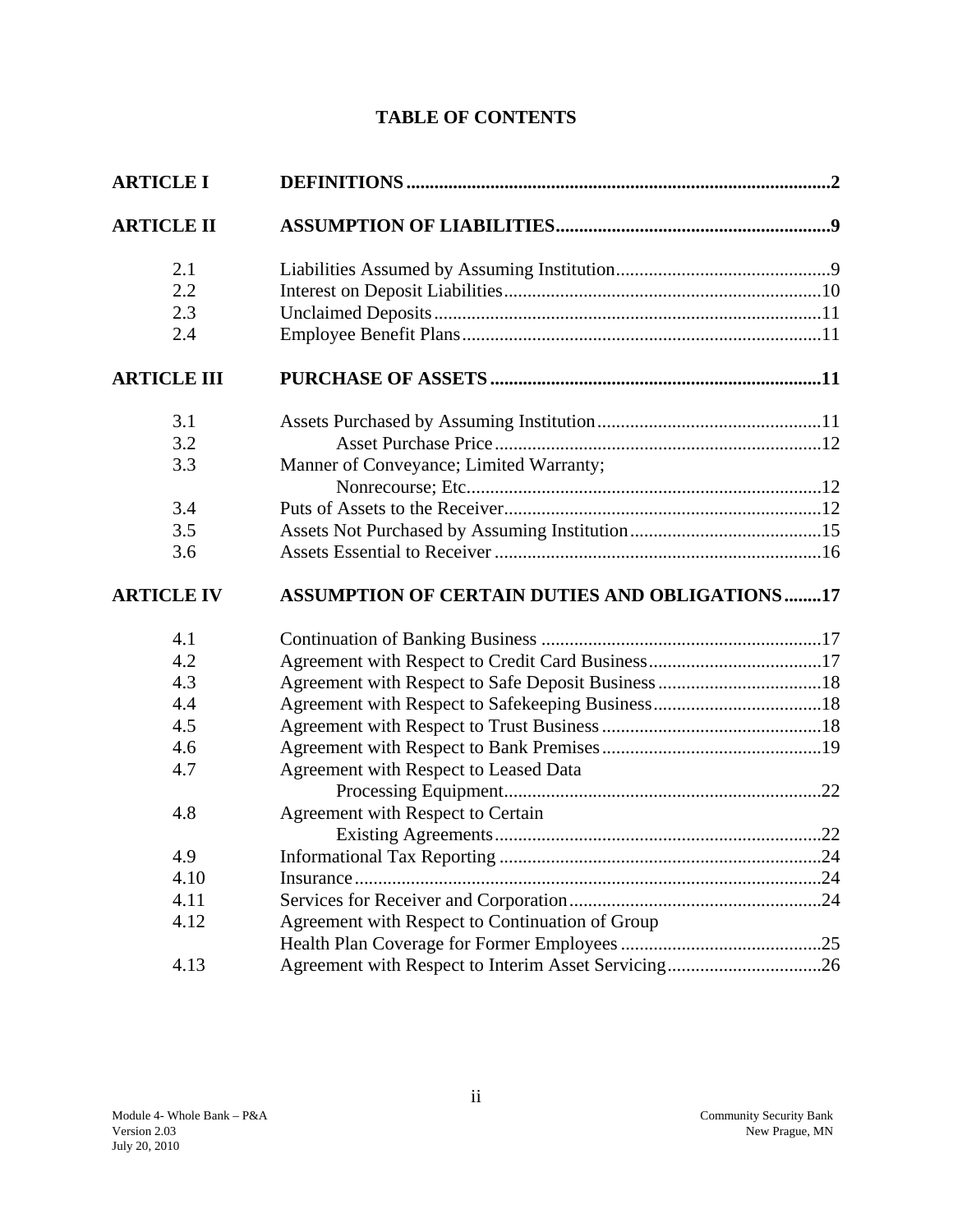| <b>ARTICLE V</b>    | <b>DUTIES WITH RESPECT TO DEPOSITORS</b>   |  |  |
|---------------------|--------------------------------------------|--|--|
| 5.1                 |                                            |  |  |
| 5.2                 |                                            |  |  |
| 5.3                 |                                            |  |  |
| <b>ARTICLE VI</b>   |                                            |  |  |
| 6.1                 |                                            |  |  |
| 6.2                 |                                            |  |  |
| 6.3                 |                                            |  |  |
| 6.4                 |                                            |  |  |
| <b>ARTICLE VII</b>  |                                            |  |  |
| <b>ARTICLE VIII</b> |                                            |  |  |
| 8.1                 |                                            |  |  |
| 8.2                 |                                            |  |  |
| 8.3                 |                                            |  |  |
| 8.4                 |                                            |  |  |
| 8.5                 |                                            |  |  |
| <b>ARTICLE IX</b>   |                                            |  |  |
| 9.1                 |                                            |  |  |
| 9.2                 |                                            |  |  |
| 9.3                 |                                            |  |  |
| 9.4                 |                                            |  |  |
| 9.5                 |                                            |  |  |
| 9.6                 | Proceedings with Respect to Certain Assets |  |  |
|                     |                                            |  |  |
| 9.7                 |                                            |  |  |
| <b>ARTICLE X</b>    |                                            |  |  |
| <b>ARTICLE XI</b>   | REPRESENTATIONS AND WARRANTIES OF THE      |  |  |
| <b>ARTICLE XII</b>  |                                            |  |  |
| 12.1                |                                            |  |  |
| 12.2                |                                            |  |  |
| 12.3                |                                            |  |  |
|                     |                                            |  |  |

Community Security Bank<br>New Prague, MN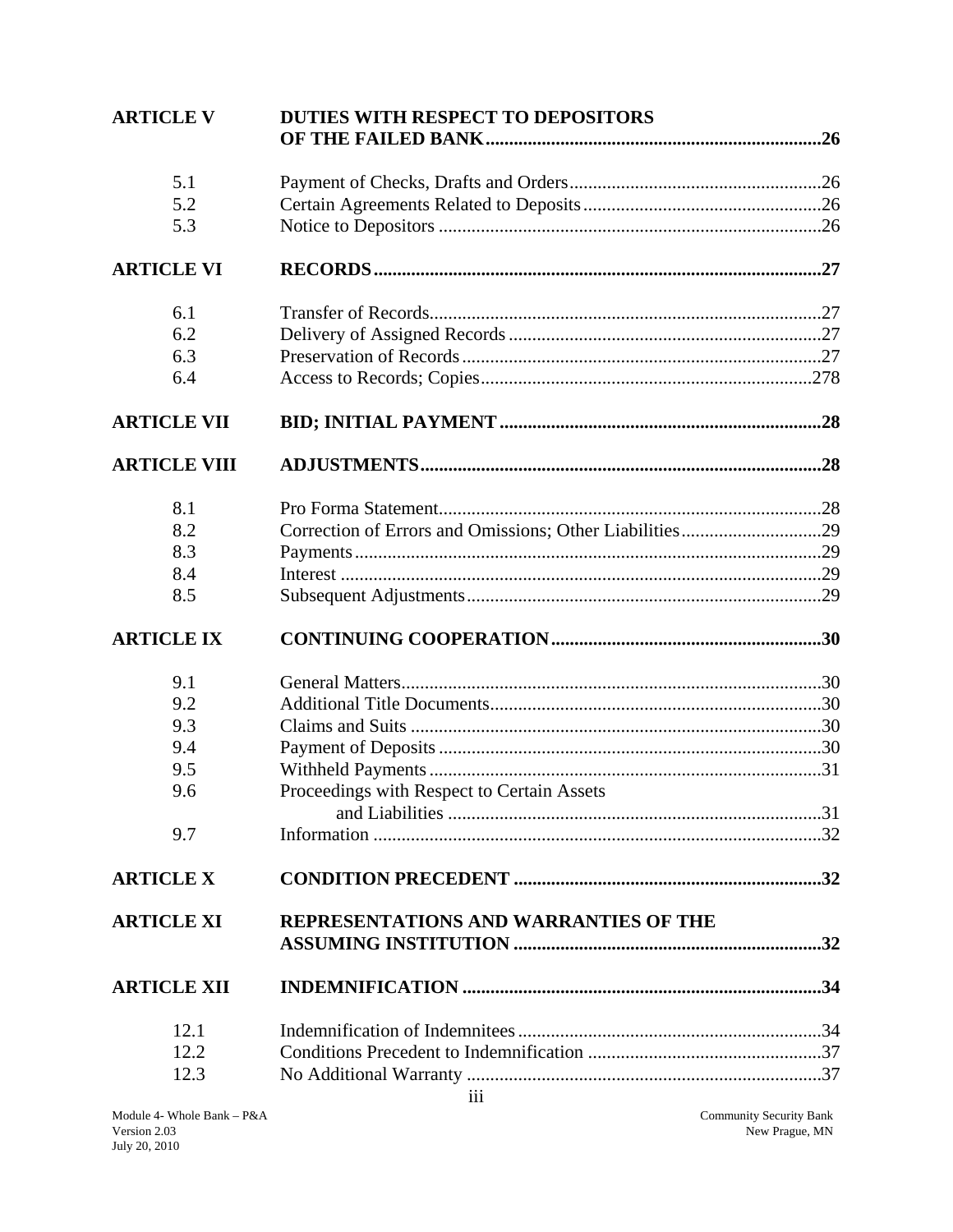| 12.4                |  |
|---------------------|--|
| 12.5                |  |
| 12.6                |  |
| 12.7                |  |
| 12.8                |  |
| <b>ARTICLE XIII</b> |  |
| 13.1                |  |
| 13.2                |  |
| 13.3                |  |
| 13.4                |  |
| 13.5                |  |
| 13.6                |  |
| 13.7                |  |
| 13.8                |  |
| 13.9                |  |
| 13.10               |  |
| 13.11               |  |
| 13.12               |  |
| 13.13               |  |

## **SCHEDULES**

| 2.1(a) |  |
|--------|--|
| 3.2    |  |
| 3.5(1) |  |
| 6.3    |  |

# **EXHIBITS**

| 2.3A   |  |
|--------|--|
| 2.3B   |  |
| 3.2(c) |  |
| 4.13   |  |
|        |  |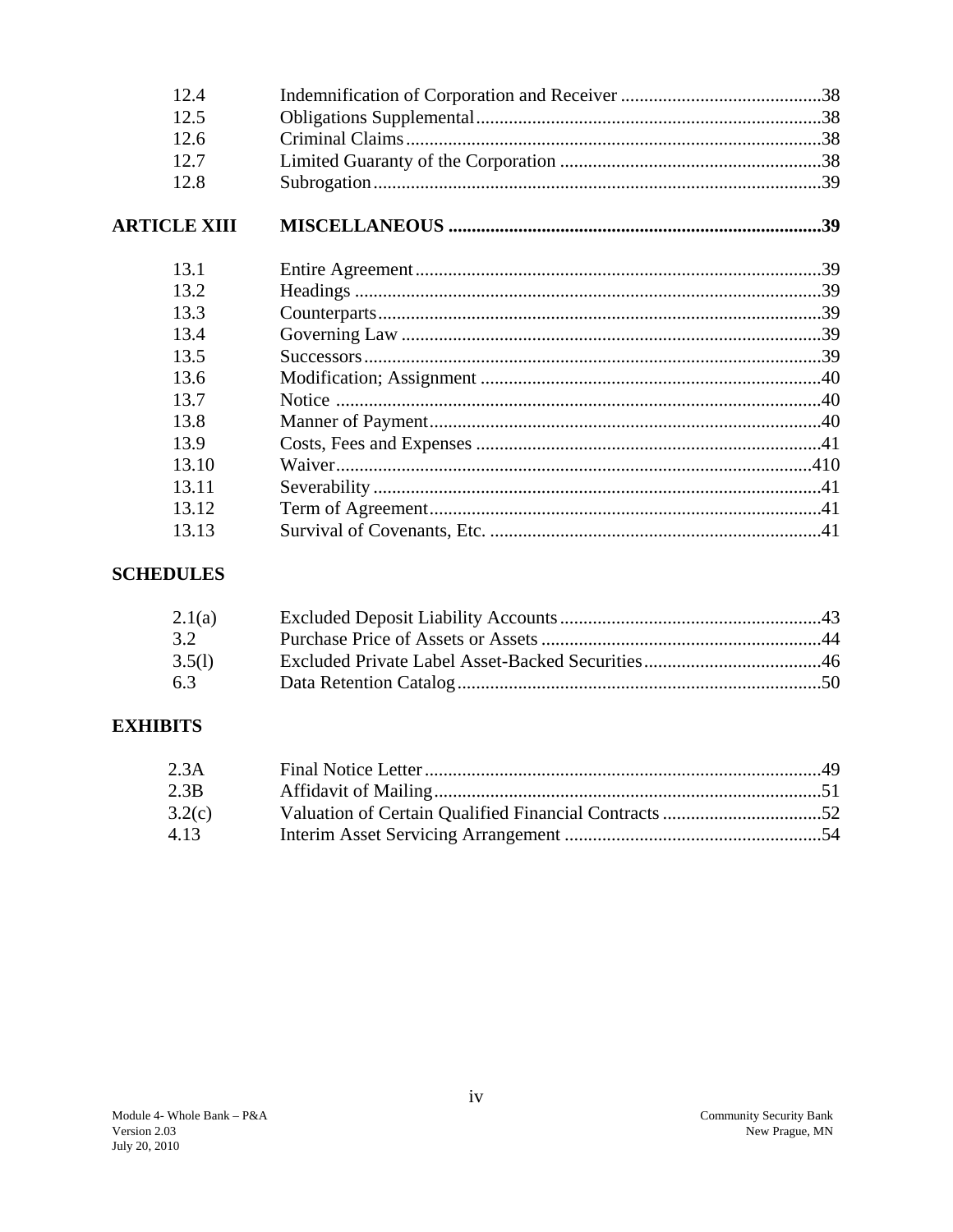#### **PURCHASE AND ASSUMPTION AGREEMENT**

#### **WHOLE BANK**

**THIS AGREEMENT**, made and entered into as of the 23<sup>rd</sup> day of July, 2010, by and among the **FEDERAL DEPOSIT INSURANCE CORPORATION, RECEIVER of COMMUNITY SECURITY BANK, NEW PRAGUE, MINNESOTA** (the "Receiver"), **ROUNDBANK**, organized under the laws of Minnesota, and having its principal place of business in Waseca, Minnesota (the "Assuming Institution"), and the **FEDERAL DEPOSIT INSURANCE CORPORATION**, organized under the laws of the United States of America and having its principal office in Washington, D.C., acting in its corporate capacity (the "Corporation").

#### **WITNESSETH**:

**WHEREAS**, on Bank Closing, the Chartering Authority closed Community Security Bank (the "Failed Bank") pursuant to applicable law and the Corporation was appointed Receiver thereof; and

**WHEREAS**, the Assuming Institution desires to purchase certain assets and assume certain deposit and other liabilities of the Failed Bank on the terms and conditions set forth in this Agreement; and

**WHEREAS**, pursuant to 12 U.S.C. Section 1823(c)(2)(A), the Corporation may provide assistance to the Assuming Institution to facilitate the transactions contemplated by this Agreement, which assistance may include indemnification pursuant to Article XII; and

**WHEREAS**, the Board of Directors of the Corporation (the "Board") has determined to provide assistance to the Assuming Institution on the terms and subject to the conditions set forth in this Agreement; and

**WHEREAS**, the Board has determined pursuant to 12 U.S.C. Section 1823(c)(4)(A) that such assistance is necessary to meet the obligation of the Corporation to provide insurance coverage for the insured deposits in the Failed Bank and is the least costly to the deposit insurance fund of all possible methods for meeting such obligation.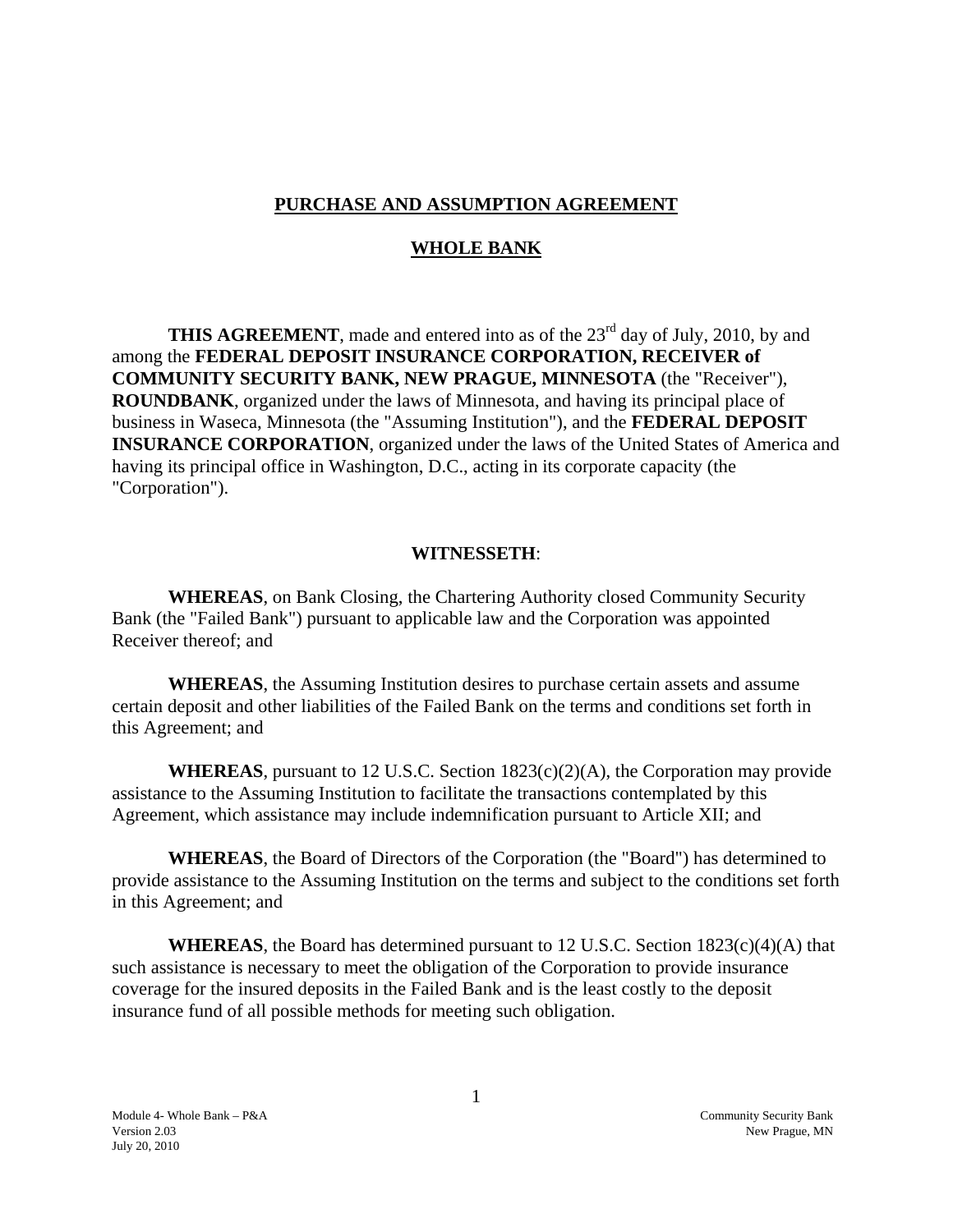**NOW THEREFORE**, in consideration of the mutual promises herein set forth and other valuable consideration, the parties hereto agree as follows:

## **ARTICLE I DEFINITIONS**

<span id="page-5-0"></span>Capitalized terms used in this Agreement shall have the meanings set forth in this Article I, or elsewhere in this Agreement. As used herein, words imparting the singular include the plural and vice versa.

**"Accounting Records"** means the general ledger and subsidiary ledgers and supporting schedules which support the general ledger balances.

**"Acquired Subsidiaries"** means Subsidiaries of the Failed Bank acquired pursuant to Section 3.1.

**"Affiliate"** of any Person means any director, officer, or employee of that Person and any other Person (i) who is directly or indirectly controlling, or controlled by, or under direct or indirect common control with, such Person, or (ii) who is an affiliate of such Person as the term "affiliate" is defined in Section 2 of the Bank Holding Company Act of 1956, as amended, 12 U.S.C. Section 1841.

**"Agreement"** means this Purchase and Assumption Agreement by and among the Assuming Institution, the Corporation and the Receiver, as amended or otherwise modified from time to time.

**"Assets"** means all assets of the Failed Bank purchased pursuant to Section 3.1. Assets owned by Subsidiaries of the Failed Bank are not "Assets" within the meaning of this definition.

**"Assumed Deposits"** means Deposits.

**"Bank Closing"** means the close of business of the Failed Bank on the date on which the Chartering Authority closed such institution.

**"Bank Premises"** means the banking houses, drive-in banking facilities, and teller facilities (staffed or automated) together with adjacent parking, storage and service facilities and structures connecting remote facilities to banking houses, and land on which the foregoing are located, and unimproved land that are owned or leased by the Failed Bank and that have formerly been utilized, are currently utilized, or are intended to be utilized in the future by the Failed Bank as shown on the Accounting Record of the Failed Bank as of Bank Closing.

**"Bid Amount"** has the meaning provided in Article VII.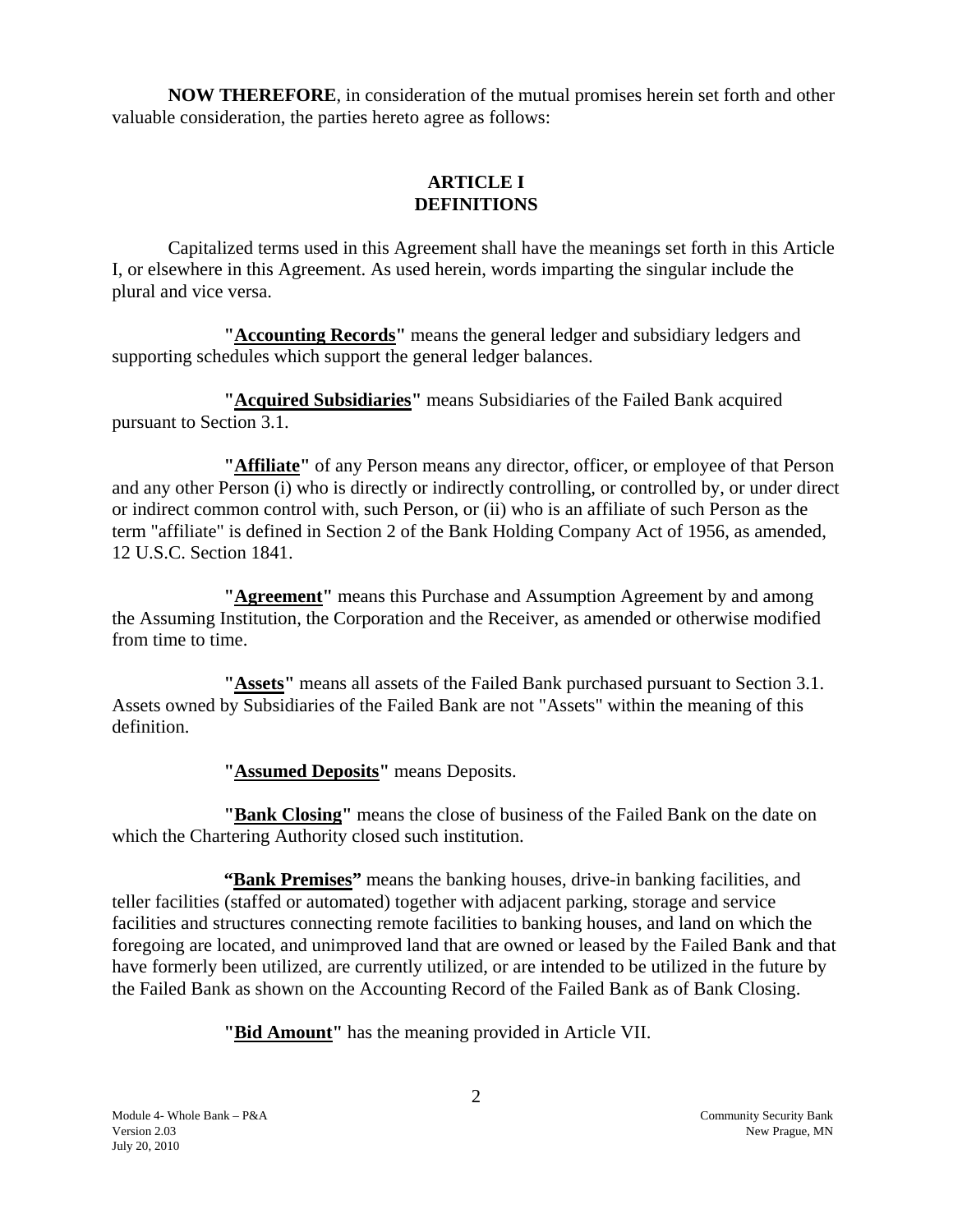#### **"Bid Valuation Date"** means May 14, 2010.

**"Book Value"** means, with respect to any Asset and any Liability Assumed, the dollar amount thereof stated on the Accounting Records of the Failed Bank. The Book Value of any item shall be determined as of Bank Closing after adjustments made by the Receiver for differences in accounts, suspense items, unposted debits and credits, and other similar adjustments or corrections and for setoffs, whether voluntary or involuntary. The Book Value of a Subsidiary of the Failed Bank acquired by the Assuming Institution shall be determined from the investment in subsidiary and related accounts on the "bank only" (unconsolidated) balance sheet of the Failed Bank based on the equity method of accounting. Without limiting the generality of the foregoing, (i) the Book Value of a Liability Assumed shall include all accrued and unpaid interest thereon as of Bank Closing, and (ii) the Book Value of a Loan shall reflect adjustments for earned interest, or unearned interest (as it relates to the "rule of 78s" or add-oninterest loans, as applicable), if any, as of Bank Closing, adjustments for the portion of earned or unearned loan-related credit life and/or disability insurance premiums, if any, attributable to the Failed Bank as of Bank Closing, and adjustments for Failed Bank Advances, if any, in each case as determined for financial reporting purposes. The Book Value of an Asset shall not include any adjustment for loan premiums, discounts or any related deferred income, fees or expenses, or general or specific reserves on the Accounting Records of the Failed Bank.

**"Business Day"** means a day other than a Saturday, Sunday, Federal legal holiday or legal holiday under the laws of the State where the Failed Bank is located, or a day on which the principal office of the Corporation is closed.

**"Chartering Authority"** means (i) with respect to a national bank, the Office of the Comptroller of the Currency, (ii) with respect to a Federal savings association or savings bank, the Office of Thrift Supervision, (iii) with respect to a bank or savings institution chartered by a State, the agency of such State charged with primary responsibility for regulating and/or closing banks or savings institutions, as the case may be, (iv) the Corporation in accordance with 12 U.S.C. Section 1821(c), with regard to self appointment, or (v) the appropriate Federal banking agency in accordance with 12 U.S.C. 1821(c)(9).

**"Commitment"** means the unfunded portion of a line of credit or other commitment reflected on the books and records of the Failed Bank to make an extension of credit (or additional advances with respect to a Loan) that was legally binding on the Failed Bank as of Bank Closing, other than extensions of credit pursuant to the credit card business and overdraft protection plans of the Failed Bank, if any.

**"Credit Documents"** mean the agreements, instruments, certificates or other documents at any time evidencing or otherwise relating to, governing or executed in connection with or as security for, a Loan, including without limitation notes, bonds, loan agreements, letter of credit applications, lease financing contracts, banker's acceptances, drafts, interest protection agreements, currency exchange agreements, repurchase agreements, reverse repurchase agreements, guarantees, deeds of trust, mortgages, assignments, security agreements, pledges, subordination or priority agreements, lien priority agreements, undertakings, security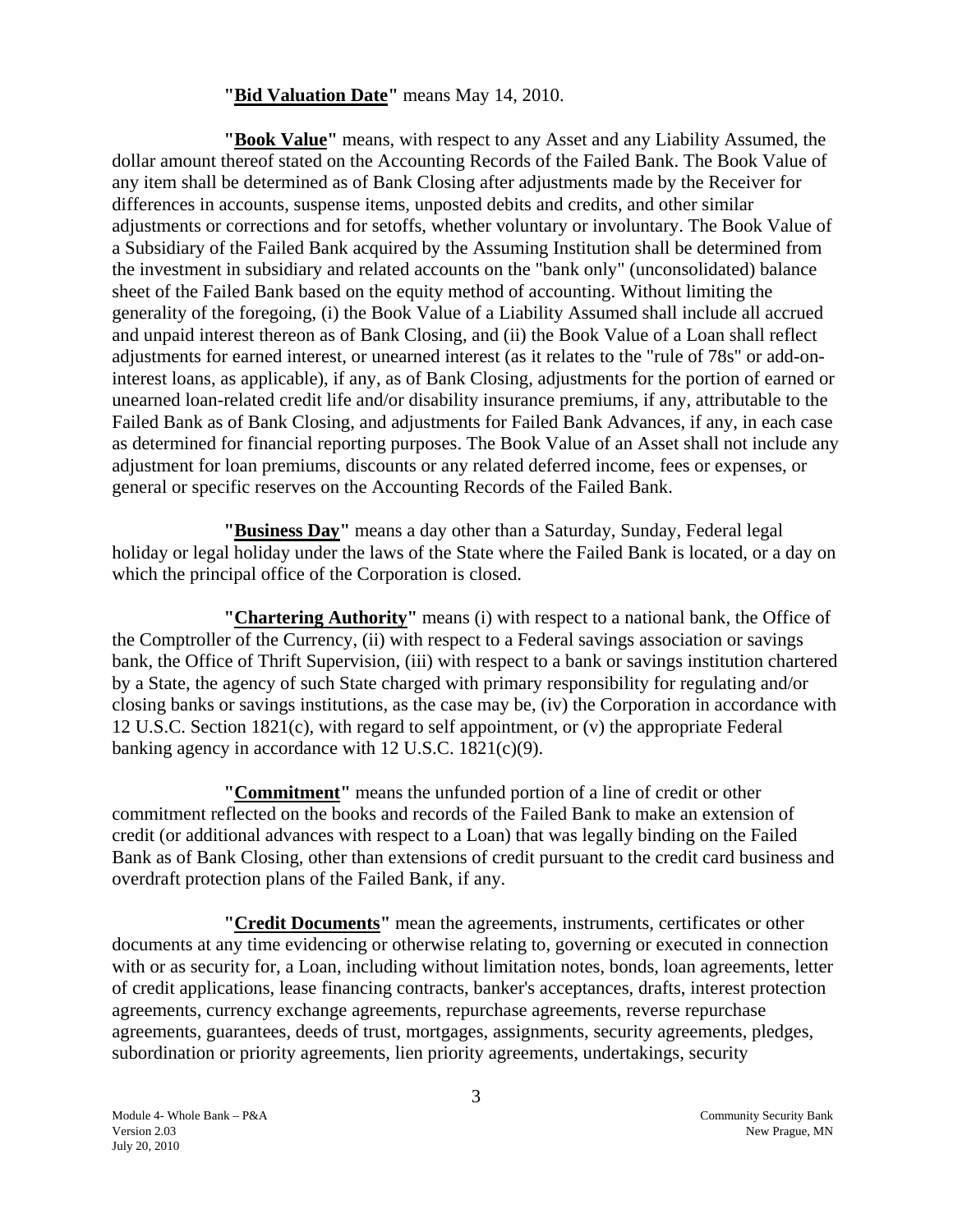instruments, certificates, documents, legal opinions, participation agreements and intercreditor agreements, and all amendments, modifications, renewals, extensions, rearrangements, and substitutions with respect to any of the foregoing.

**"Credit File"** means all Credit Documents and all other credit, collateral, or insurance documents in the possession or custody of the Assuming Institution, or any of its Subsidiaries or Affiliates, relating to an Asset or a Loan included in a Put Notice, or copies of any thereof.

**"Data Processing Equipment"** means any equipment, computer hardware, or computer software (and the lease or licensing agreements related thereto) other than Personal Computers, owned or leased by the Failed Bank at Bank Closing, which is, was, or could have been used by the Failed Bank in connection with data processing activities.

**"Deposit"** means a deposit as defined in 12 U.S.C. Section 1813(l), including without limitation, outstanding cashier's checks and other official checks and all uncollected items included in the depositors' balances and credited on the books and records of the Failed Bank; provided, that the term "Deposit" shall not include all or any portion of those deposit balances which, in the discretion of the Receiver or the Corporation, (i) may be required to satisfy it for any liquidated or contingent liability of any depositor arising from an unauthorized or unlawful transaction, or (ii) may be needed to provide payment of any liability of any depositor to the Failed Bank or the Receiver, including the liability of any depositor as a director or officer of the Failed Bank, whether or not the amount of the liability is or can be determined as of Bank Closing.

**"Deposit Secured Loan"** means a loan in which the only collateral securing the loan is Assumed Deposits or deposits at other insured depository institutions

**"Electronically Stored Information"** means any system backup tapes, any electronic mail (whether on an exchange or other similar system), any data on personal computers and any data on server hard drives.

**"Failed Bank Advances"** means the total sums paid by the Failed Bank to (i) protect its lien position, (ii) pay ad valorem taxes and hazard insurance, and (iii) pay credit life insurance, accident and health insurance, and vendor's single interest insurance.

**"Fair Market Value"** means (i)(a) "Market Value" as defined in the regulation prescribing the standards for real estate appraisals used in federally related transactions, 12 C.F.R. § 323.2(g), and accordingly shall mean the most probable price which a property should bring in a competitive and open market under all conditions requisite to a fair sale, the buyer and seller each acting prudently and knowledgeably, and assuming the price is not affected by undue stimulus. Implicit in this definition is the consummation of a sale as of a specified date and the passing of title from seller to buyer under conditions whereby:

(1) Buyer and seller are typically motivated;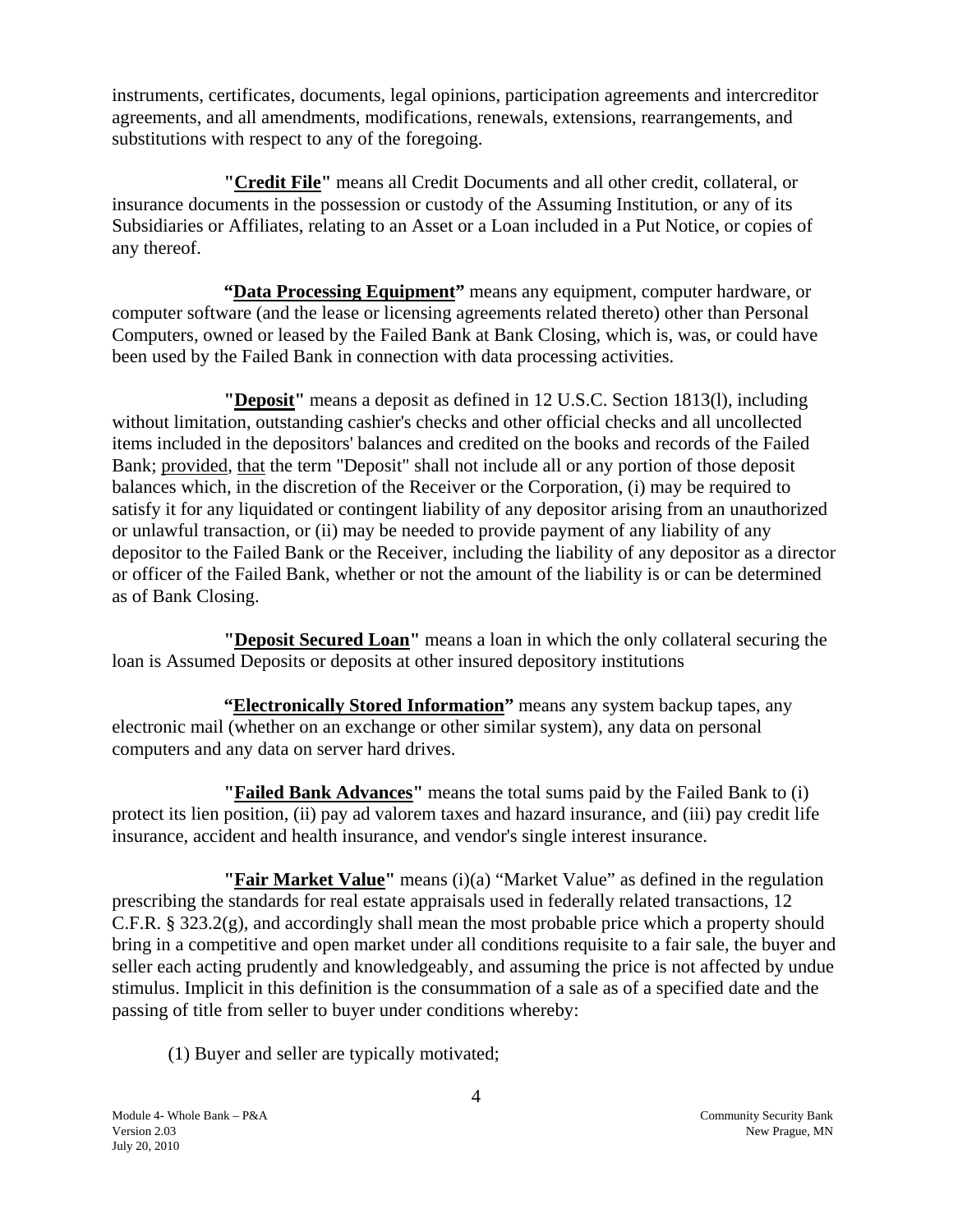(2) Both parties are well informed or well advised, and acting in what they consider their own best interests;

(3) A reasonable time is allowed for exposure in the open market;

(4) Payment is made in terms of cash in U.S. dollars or in terms of financial arrangements comparable thereto; and

(5) The price represents the normal consideration for the property sold unaffected by special or creative financing or sales concessions granted by anyone associated with the sale;

as determined as of Bank Closing by an appraiser mutually acceptable to the Receiver and the Assuming Institution; any costs and fees associated with such determination shall be shared equally by the Receiver and the Assuming Institution, and (b) which, with respect to Bank Premises (to the extent, if any, that Bank Premises are purchased utilizing this valuation method), shall be determined not later than sixty (60) days after Bank Closing by an appraiser selected by the Receiver and the Assuming Institution within seven (7) days after Bank Closing; or (ii) with respect to property other than Bank Premises purchased utilizing this valuation method, the price therefore as established by the Receiver and agreed to by the Assuming Institution, or in the absence of such agreement, as determined in accordance with clause  $(i)(a)$ above.

"**Fixtures**" means those leasehold improvements, additions, alterations and installations constituting all or a part of Bank Premises and which were acquired, added, built, installed or purchased at the expense of the Failed Bank, regardless of the holder of legal title thereto as of Bank Closing.

**"Furniture and Equipment"** means the furniture and equipment (other than Safe Deposit Boxes, motor vehicles, and Data Processing Equipment), leased or owned by the Failed Bank and reflected on the books of the Failed Bank as of Bank Closing, including without limitation automated teller machines, carpeting, furniture, office machinery, shelving, office supplies, telephone, surveillance and security systems, ancillary equipment, and artwork. Furniture and equipment located at a storage facility not adjacent to a Bank Premises are excluded from this definition.

**"Indemnitees"** means, except as provided in paragraph (11) of Section 12.1(b), (i) the Assuming Institution, (ii) the Subsidiaries and Affiliates of the Assuming Institution other than any Subsidiaries or Affiliates of the Failed Bank that are or become Subsidiaries or Affiliates of the Assuming Institution, and (iii) the directors, officers, employees and agents of the Assuming Institution and its Subsidiaries and Affiliates who are not also present or former directors, officers, employees or agents of the Failed Bank or of any Subsidiary or Affiliate of the Failed Bank.

**"Initial Payment"** means the payment made pursuant to Article VII (based on the best information available as of Bank Closing), the amount of which shall be either (i) if the Bid Amount is positive, the aggregate Book Value of the Liabilities Assumed minus the sum of the aggregate purchase price of the Assets and assets purchased and the positive Bid Amount, or (ii) if the Bid Amount is negative, the sum of the aggregate Book Value of the Liabilities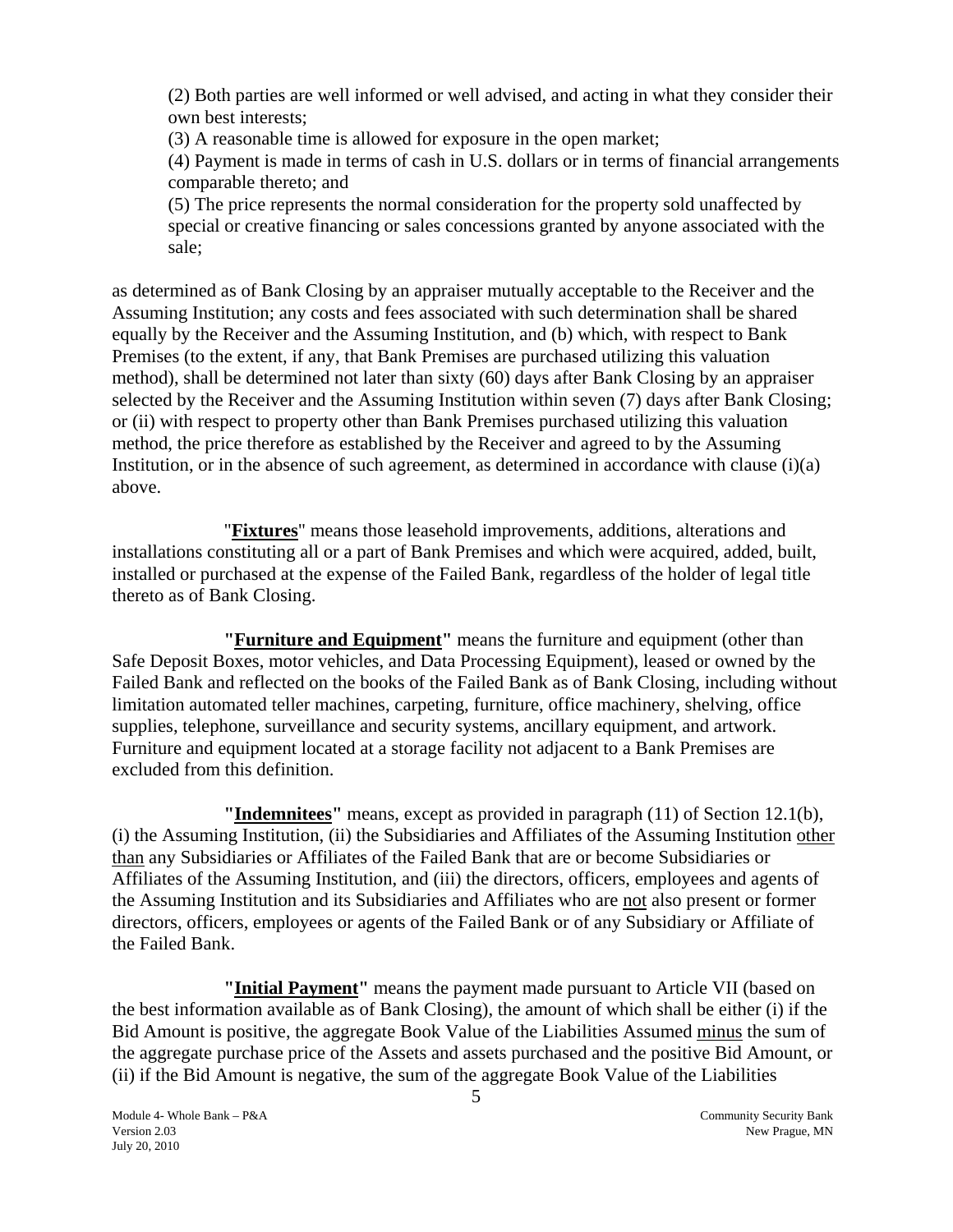Assumed and the negative Bid Amount minus the aggregate purchase price of the Assets and assets purchased. The Initial Payment shall be payable by the Corporation to the Assuming Institution if (i) the Liabilities Assumed are greater than the sum of the positive Bid Amount and the Assets and assets purchased, or if (ii) the sum of the Liabilities Assumed and the negative Bid Amount are greater than the Assets and assets purchased. The Initial Payment shall be payable by the Assuming Institution to the Corporation if (i) the Liabilities Assumed are less than the sum of the positive Bid Amount and the Assets and assets purchased, or if (ii) the sum of the Liabilities Assumed and the negative Bid Amount is less than the Assets and assets purchased. Such Initial Payment shall be subject to adjustment as provided in Article VIII.

**"Legal Balance"** means the amount of indebtedness legally owed by an Obligor with respect to a Loan, including principal and accrued and unpaid interest, late fees, attorneys' fees and expenses, taxes, insurance premiums, and similar charges, if any.

**"Liabilities Assumed"** has the meaning provided in Section 2.1.

**"Lien"** means any mortgage, lien, pledge, charge, assignment for security purposes, security interest, or encumbrance of any kind with respect to an Asset, including any conditional sale agreement or capital lease or other title retention agreement relating to such Asset.

**"Loans"** means all of the following owed to or held by the Failed Bank as of Bank Closing:

(i) loans (including loans which have been charged off the Accounting Records of the Failed Bank in whole or in part prior to the Bid Valuation Date), participation agreements, interests in participations, overdrafts of customers (including but not limited to overdrafts made pursuant to an overdraft protection plan or similar extensions of credit in connection with a deposit account), revolving commercial lines of credit, home equity lines of credit, Commitments, United States and/or State-guaranteed student loans, and lease financing contracts;

(ii) all Liens, rights (including rights of set-off), remedies, powers, privileges, demands, claims, priorities, equities and benefits owned or held by, or accruing or to accrue to or for the benefit of, the holder of the obligations or instruments referred to in clause (i) above, including but not limited to those arising under or based upon Credit Documents, casualty insurance policies and binders, standby letters of credit, mortgagee title insurance policies and binders, payment bonds and performance bonds at any time and from time to time existing with respect to any of the obligations or instruments referred to in clause (i) above; and

(iii) all amendments, modifications, renewals, extensions, refinancing, and refunding of or for any of the foregoing;

provided, that there shall be excluded from the definition of "Loans" amounts owing under Qualified Financial Contracts.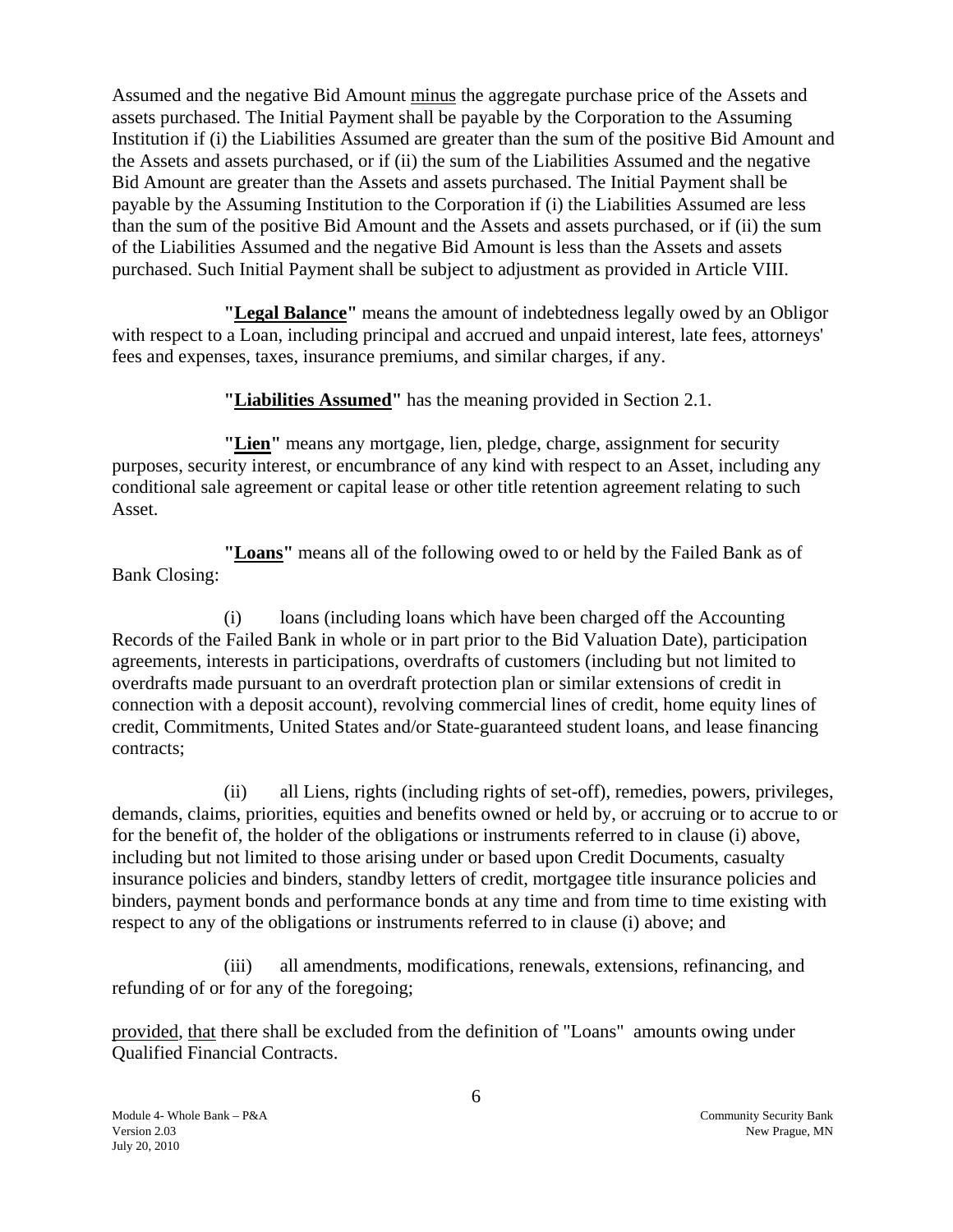**"New Loans"** means Loans made by the Failed Bank after the Bid Valuation Date that are not continuations, amendments, modifications, renewals, extensions, refinancing, restructurings, or refunding of or for any then existing Loan.

**"Obligor"** means each Person liable for the full or partial payment or performance of any Loan, whether such Person is obligated directly, indirectly, primarily, secondarily, jointly, or severally.

**"Other Real Estate"** means all interests in real estate (other than Bank Premises and Fixtures), including but not limited to mineral rights, leasehold rights, condominium and cooperative interests, air rights and development rights that are owned by the Failed Bank.

**"Payment Date"** means the first Business Day after Bank Closing.

**"Person"** means any individual, corporation, partnership, joint venture, association, joint-stock company, trust, unincorporated organization, or government or any agency or political subdivision thereof, excluding the Corporation.

**"Personal Computer(s)"** means computers based on a microprocessor generally designed to be used by one person at a time and which usually store informational data on that computer's internal hard drive or attached peripheral. A personal computer can be found in various configurations such as laptops, net books, and desktops.

**"Primary Indemnitor"** means any Person (other than the Assuming Institution or any of its Affiliates) who is obligated to indemnify or insure, or otherwise make payments (including payments on account of claims made against) to or on behalf of any Person in connection with the claims covered under Article XII, including without limitation any insurer issuing any directors and officers liability policy or any Person issuing a financial institution bond or banker's blanket bond.

**"Put Date"** has the meaning provided in Section 3.4.

**"Put Notice"** has the meaning provided in Section 3.4.

**"Qualified Financial Contract"** means a qualified financial contract as defined in 12 U.S.C. Section 1821(e)(8)(D).

**"Record"** means any document, microfiche, microfilm and Electronically Stored Information (including but not limited to magnetic tape, disc storage, card forms and printed copy) of the Failed Bank generated or maintained by the Failed Bank that is owned by or in the possession of the Receiver at Bank Closing.

**"Related Liability"** with respect to any Asset means any liability existing and reflected on the Accounting Records of the Failed Bank as of Bank Closing for (i) indebtedness secured by mortgages, deeds of trust, chattel mortgages, security interests or other liens on or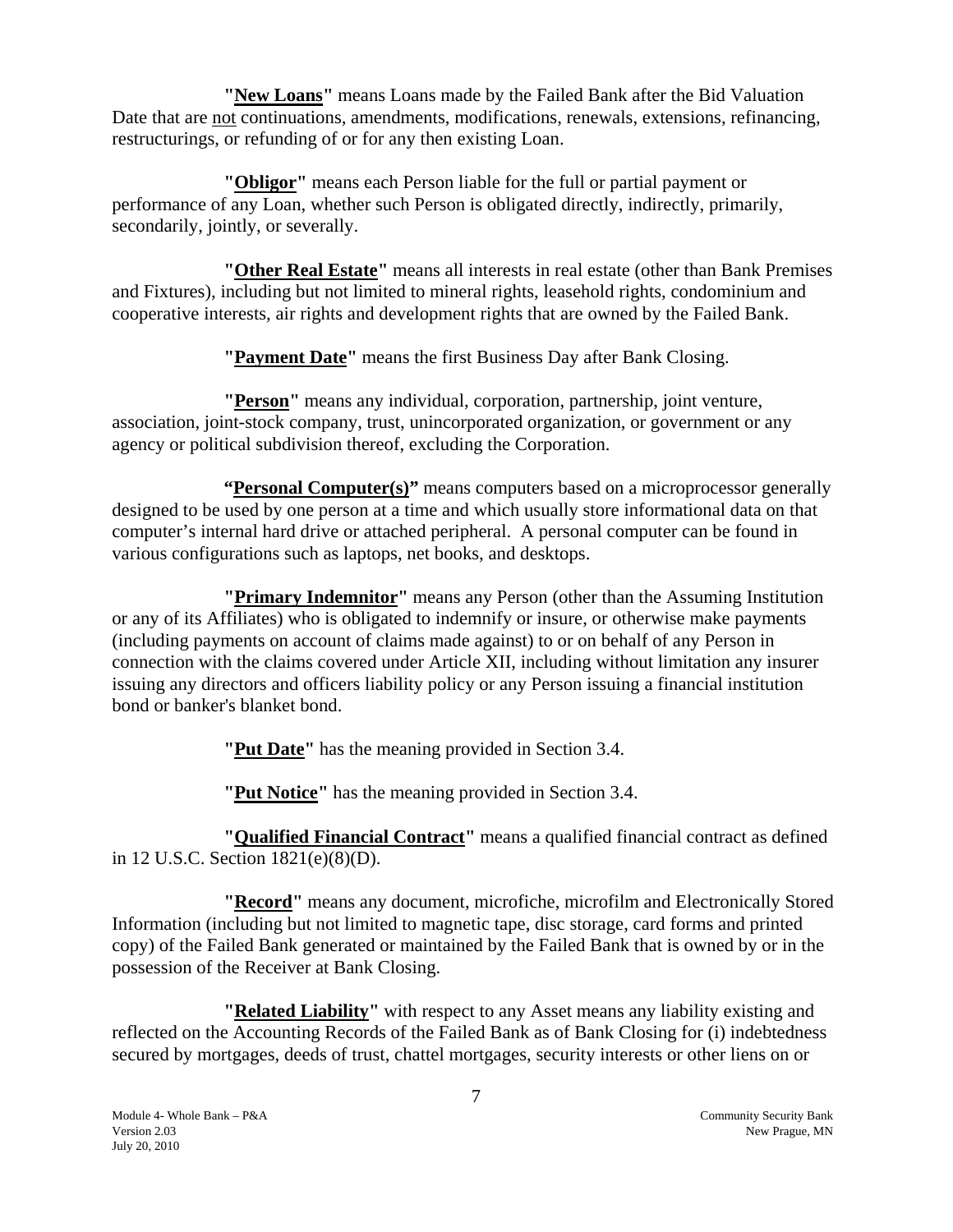affecting such Asset, (ii) ad valorem taxes applicable to such Asset, and (iii) any other obligation determined by the Receiver to be directly related to such Asset.

**"Related Liability Amount"** with respect to any Related Liability on the books of the Assuming Institution, means the amount of such Related Liability as stated on the Accounting Records of the Assuming Institution (as maintained in accordance with generally accepted accounting principles) as of the date as of which the Related Liability Amount is being determined. With respect to a liability that relates to more than one asset, the amount of such Related Liability shall be allocated among such assets for the purpose of determining the Related Liability Amount with respect to any one of such assets. Such allocation shall be made by specific allocation, where determinable, and otherwise shall be pro rata based upon the dollar amount of such assets stated on the Accounting Records of the entity that owns such asset.

**"Repurchase Price"** means with respect to any Asset or asset, which shall be determined by the Receiver, the lesser of (a) or (b):

(a) (i) in the event of a negative Bid Amount, the amount paid by the Assuming Institution, discounted by a percentage equal to the quotient produced by dividing the Assuming Institution's Bid Amount by the aggregate Book Value of the Risk Assets of the Failed Bank;

(ii) in the event of a negative Bid Amount, the amount resulting from (a)(i), above, or in the event of a positive Bid Amount, the amount paid by the Assuming Institution, (x) for a Loan, shall be decreased by any portion of the Loan classified "loss" and by one-half of any portion of the Loan classified "doubtful" as of the Bid Valuation Date, and (y) for any Asset or asset, including a Loan, decreased by the amount of any money received with respect thereto since Bank Closing and, if the Asset is a Loan or other interest bearing or earning asset, the resulting amount shall then be increased or decreased, as the case may be, by interest or discount (whichever is applicable) accrued from and after Bank Closing at the lower of: (i) the contract rate with respect to such Asset, or (ii) the Settlement Interest Rate; net proceeds received by or due to the Assuming Institution from the sale of collateral, any forgiveness of debt, or otherwise shall be deemed money received by the Assuming Institution; or

(b) the dollar amount thereof stated on the Accounting Records of the Assuming Institution as of the date as of which the Repurchase Price is being determined, as maintained in accordance with generally accepted accounting principles, and, if the asset is a Loan, regardless of the Legal Balance thereof and adjusted in the same manner as the Book Value of a Failed Bank Loan would be adjusted hereunder.

Provided, however, (b), above, shall not be applicable and the Bid Amount shall be considered to have been positive for Loans repurchased pursuant to Section 3.4(a).

**"Risk Assets"** means (i) all Loans purchased hereunder, excluding (a) New Loans and (b) Loans to the extent secured by Assumed Deposits (and not included in (i)(a)), plus (ii) the Accrued Interest Receivable, Prepaid Expense, Other Assets as set forth in the information provided in the marketing of the Failed Bank.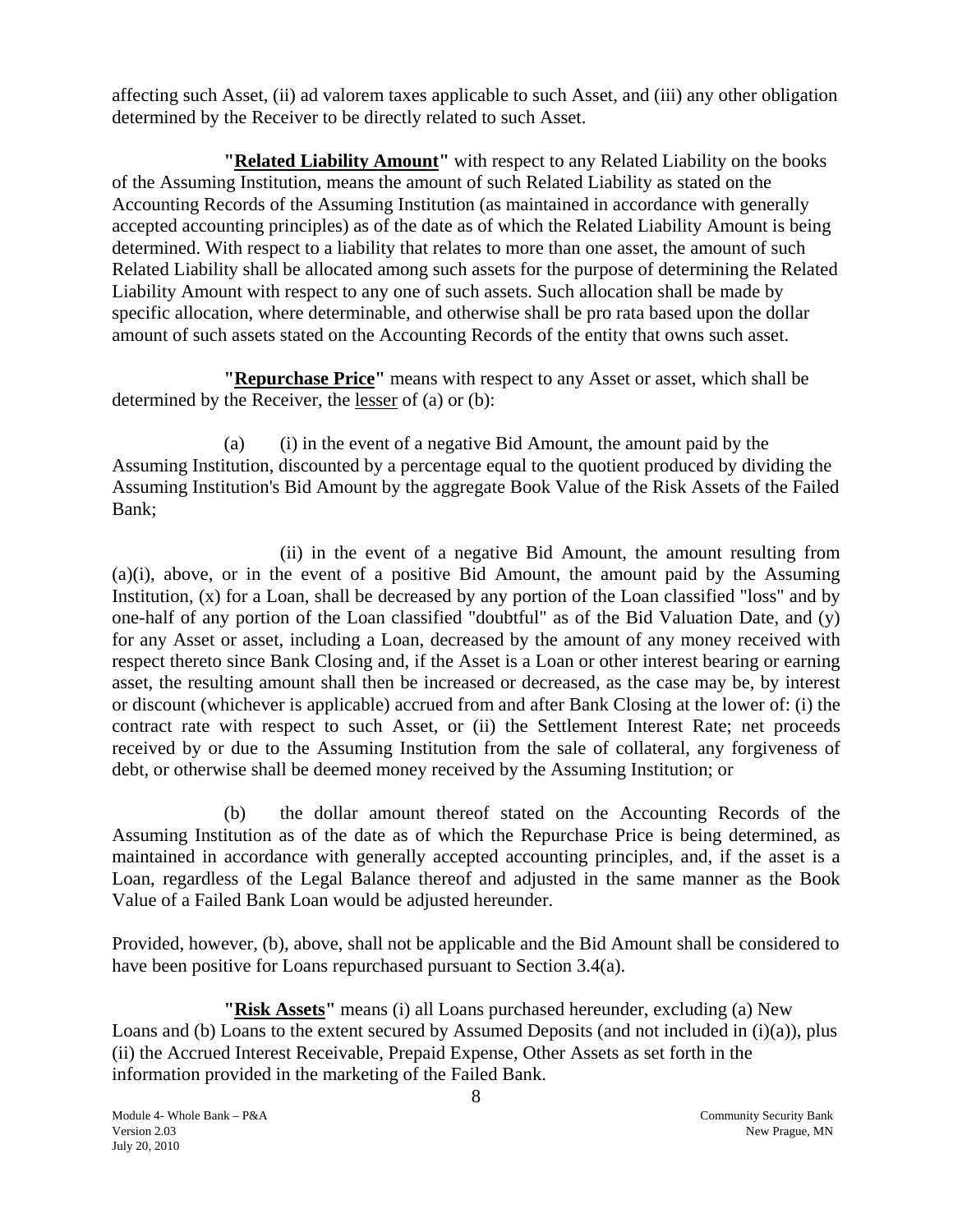**"Safe Deposit Boxes"** means the safe deposit boxes of the Failed Bank, if any, including the removable safe deposit boxes and safe deposit stacks in the Failed Bank's vault(s), all rights and benefits under rental agreements with respect to such safe deposit boxes, and all keys and combinations thereto.

**"Settlement Date"** means the first Business Day immediately prior to the day which is three hundred sixty-five (365) days after Bank Closing, or such other date prior thereto as may be agreed upon by the Receiver and the Assuming Institution. The Receiver, in its discretion, may extend the Settlement Date.

**"Settlement Interest Rate"** means, for the first calendar quarter or portion thereof during which interest accrues, the rate determined by the Receiver to be equal to the equivalent coupon issue yield on twenty-six (26)-week United States Treasury Bills in effect as of Bank Closing as published in The Wall Street Journal; provided, that if no such equivalent coupon issue yield is available as of Bank Closing, the equivalent coupon issue yield for such Treasury Bills most recently published in The Wall Street Journal prior to Bank Closing shall be used. Thereafter, the rate shall be adjusted to the rate determined by the Receiver to be equal to the equivalent coupon issue yield on such Treasury Bills in effect as of the first day of each succeeding calendar quarter during which interest accrues as published in The Wall Street Journal.

**"Subsidiary"** has the meaning set forth in Section 3(w)(4) of the Federal Deposit Insurance Act, 12 U.S.C. Section 1813(w)(4), as amended.

#### **ARTICLE II ASSUMPTION OF LIABILITIES**

<span id="page-12-1"></span><span id="page-12-0"></span> **2.1 Liabilities Assumed by Assuming Institution.** The Assuming Institution expressly assumes at Book Value (subject to adjustment pursuant to Article VIII) and agrees to pay, perform, and discharge all of the following liabilities of the Failed Bank as of Bank Closing, except as otherwise provided in this Agreement (such liabilities referred to as "Liabilities Assumed"):

- (a) Assumed Deposits, except those Deposits specifically listed on Schedule 2.1(a); provided, that as to any Deposits of public money which are Assumed Deposits, the Assuming Institution agrees to properly secure such Deposits with such Assets as appropriate which, prior to Bank Closing, were pledged as security by the Failed Bank, or with assets of the Assuming Institution, if such securing Assets, if any, are insufficient to properly secure such Deposits;
- (b) liabilities for indebtedness secured by mortgages, deeds of trust, chattel mortgages, security interests or other liens on or affecting any Assets, if any; provided, that the assumption of any liability pursuant to this paragraph shall be limited to the market value of the Assets securing such liability as determined by the Receiver;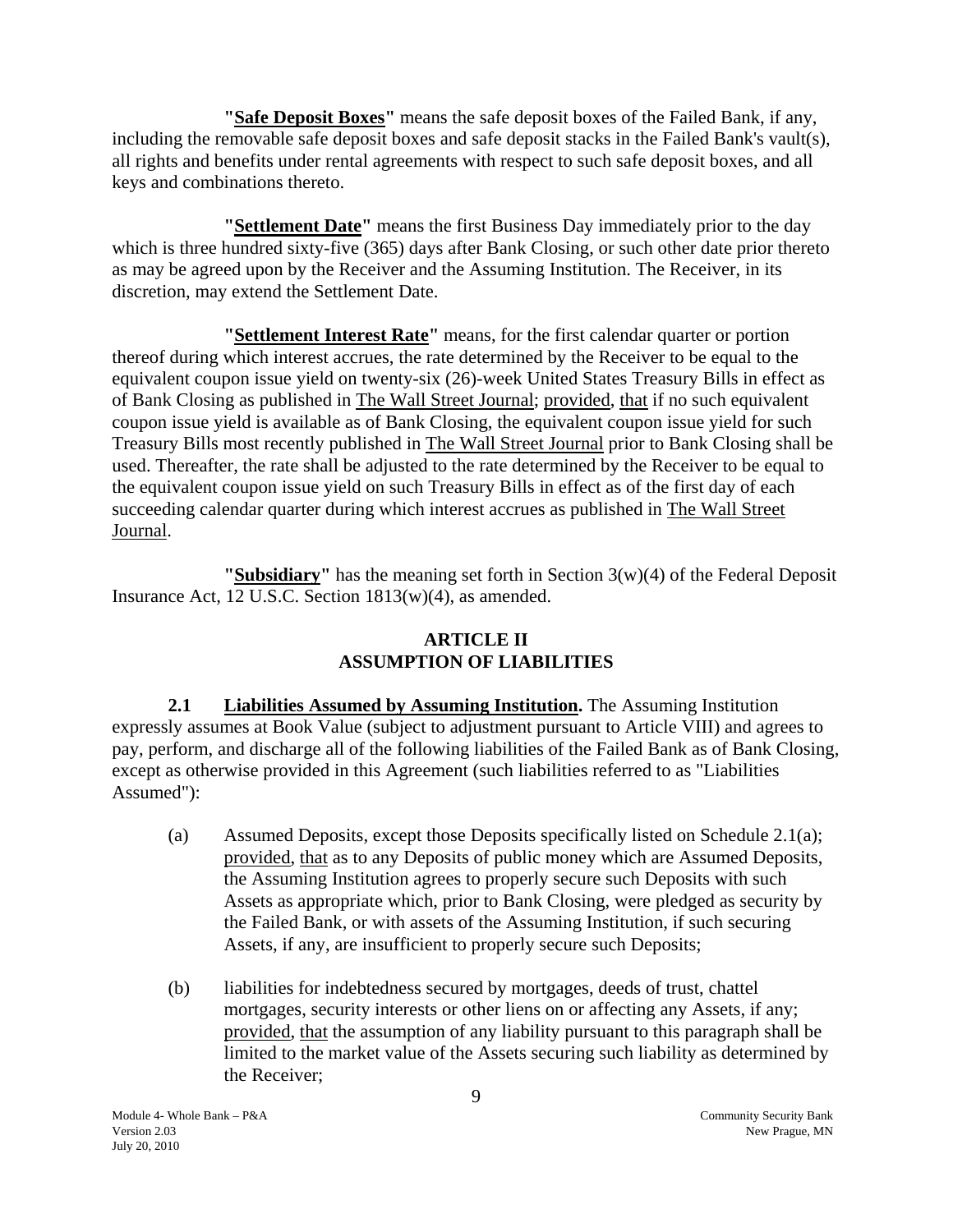- (c) overdrafts, debit balances, service charges, reclamations, and adjustments to accounts with the Federal Reserve Banks as reflected on the books and records of any such Federal Reserve Bank within ninety (90) days after Bank Closing, if any;
- (d) ad valorem taxes applicable to any Asset, if any; provided, that the assumption of any ad valorem taxes pursuant to this paragraph shall be limited to an amount equal to the market value of the Asset to which such taxes apply as determined by the Receiver;
- (e) liabilities, if any, for federal funds purchased, repurchase agreements and overdrafts in accounts maintained with other depository institutions (including any accrued and unpaid interest thereon computed to and including Bank Closing); provided, that the assumption of any liability pursuant to this paragraph shall be limited to the market value of the Assets securing such liability as determined by the Receiver;
- (f) United States Treasury tax and loan note option accounts, if any;
- (g) liabilities for any acceptance or commercial letter of credit (other than "standby letters of credit" as defined in 12 C.F.R. Section 337.2(a)); provided, that the assumption of any liability pursuant to this paragraph shall be limited to the market value of the Assets securing such liability as determined by the Receiver;
- (h) duties and obligations assumed pursuant to this Agreement including without limitation those relating to the Failed Bank's Records, credit card business, debit card business, stored value and gift card business, overdraft protection plans, safe deposit business, safekeeping business, or trust business, if any; and
- (i) liabilities, if any, for Commitments; and
- (j) liabilities, if any, for amounts owed to any Subsidiary of the Failed Bank acquired under Section 3.1;
- (k) liabilities, if any, with respect to Qualified Financial Contracts; and
- (l) duties and obligations under any contract pursuant to which the Failed Bank provides mortgage servicing for others, or mortgage servicing is provided to the Failed Bank by others.

<span id="page-13-0"></span>**2.2 Interest on Deposit Liabilities.** The Assuming Institution agrees that, from and after Bank Closing, it will accrue and pay interest on Deposit liabilities assumed pursuant to Section 2.1 at a rate(s) it shall determine; provided, that for nontransaction Deposit liabilities such rate(s) shall not be less than the lowest rate offered by the Assuming Institution to its depositors for nontransaction deposit accounts. The Assuming Institution shall permit each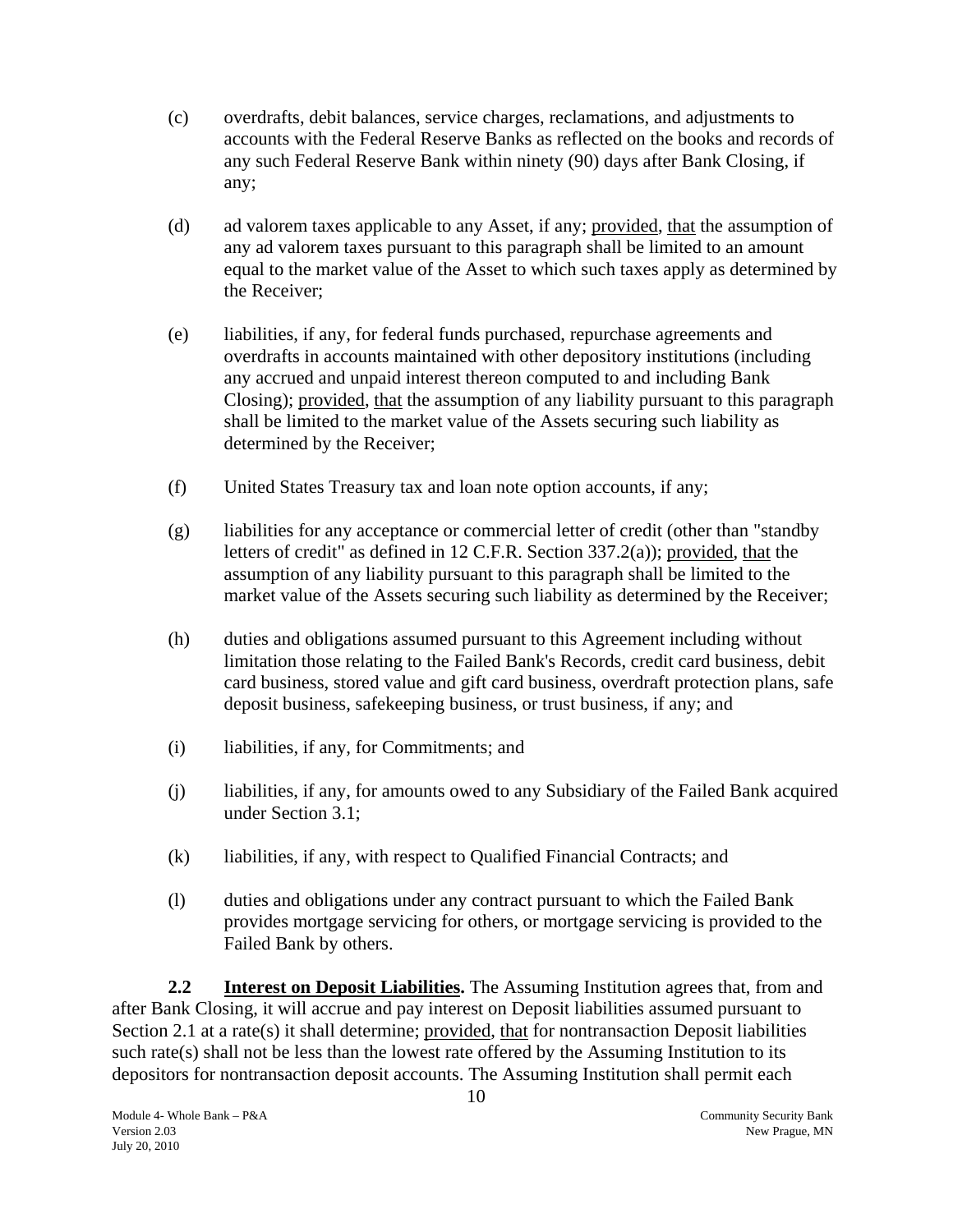depositor to withdraw, without penalty for early withdrawal, all or any portion of such depositor's Deposit, whether or not the Assuming Institution elects to pay interest in accordance with any deposit agreement formerly existing between the Failed Bank and such depositor; and further provided, that if such Deposit has been pledged to secure an obligation of the depositor or other party, any withdrawal thereof shall be subject to the terms of the agreement governing such pledge. The Assuming Institution shall give notice to such depositors as provided in Section 5.3 of the rate(s) of interest which it has determined to pay and of such withdrawal rights.

<span id="page-14-0"></span>**2.3 Unclaimed Deposits.** Fifteen (15) months following the Bank Closing Date, the Assuming Institution will provide the Receiver a listing of all deposit accounts, including the type of account, not claimed by the depositor. The Receiver will review the list and authorize the Assuming Institution to act on behalf of the Receiver to send a "Final Legal Notice" in a form substantially similar to Exhibit 2.3A to the owner(s) of the unclaimed deposits reminding them of the need to claim or arrange to continue their account(s) with the Assuming Institution. The Assuming Institution will send the "Final Legal Notice" to the depositors within thirty (30) days following notification of the Receiver's authorization. The Assuming Institution will prepare an Affidavit of Mailing and will forward the Affidavit of Mailing to the Receiver after mailing out the "Final Legal Notice" in a form substantially similar to Exhibit 2.3B to the owner(s) of unclaimed deposit accounts.

If, within eighteen (18) months after Bank Closing, any depositor of the Failed Bank does not claim or arrange to continue such depositor's Deposit assumed pursuant to Section 2.1 at the Assuming Institution, the Assuming Institution shall, within fifteen (15) Business Days after the end of such eighteen (18) month period, (i) refund to the Receiver the full amount of each such deposit (without reduction for service charges), (ii) provide to the Receiver a schedule of all such refunded Deposits in such form as may be prescribed by the Receiver, and (iii) assign, transfer, convey, and deliver to the Receiver, all right, title, and interest of the Assuming Institution in and to the Records previously transferred to the Assuming Institution and other records generated or maintained by the Assuming Institution pertaining to such Deposits. During such eighteen (18) month period, at the request of the Receiver, the Assuming Institution promptly shall provide to the Receiver schedules of unclaimed deposits in such form as may be prescribed by the Receiver.

<span id="page-14-1"></span>**2.4 Employee Benefit Plans**. Except as provided in Section 4.12, the Assuming Institution shall have no liabilities, obligations or responsibilities under the Failed Bank's health care, bonus, vacation, pension, profit sharing or stock purchase plans or similar plans, if any, unless the Receiver and the Assuming Institution agree otherwise subsequent to the date of this Agreement.

## **ARTICLE III PURCHASE OF ASSETS**

<span id="page-14-3"></span><span id="page-14-2"></span> **3.1 Assets Purchased by Assuming Institution**. Subject to Sections 3.5 and 3.6, the Assuming Institution hereby purchases from the Receiver, and the Receiver hereby sells, assigns, transfers, conveys, and delivers to the Assuming Institution, all right, title, and interest of the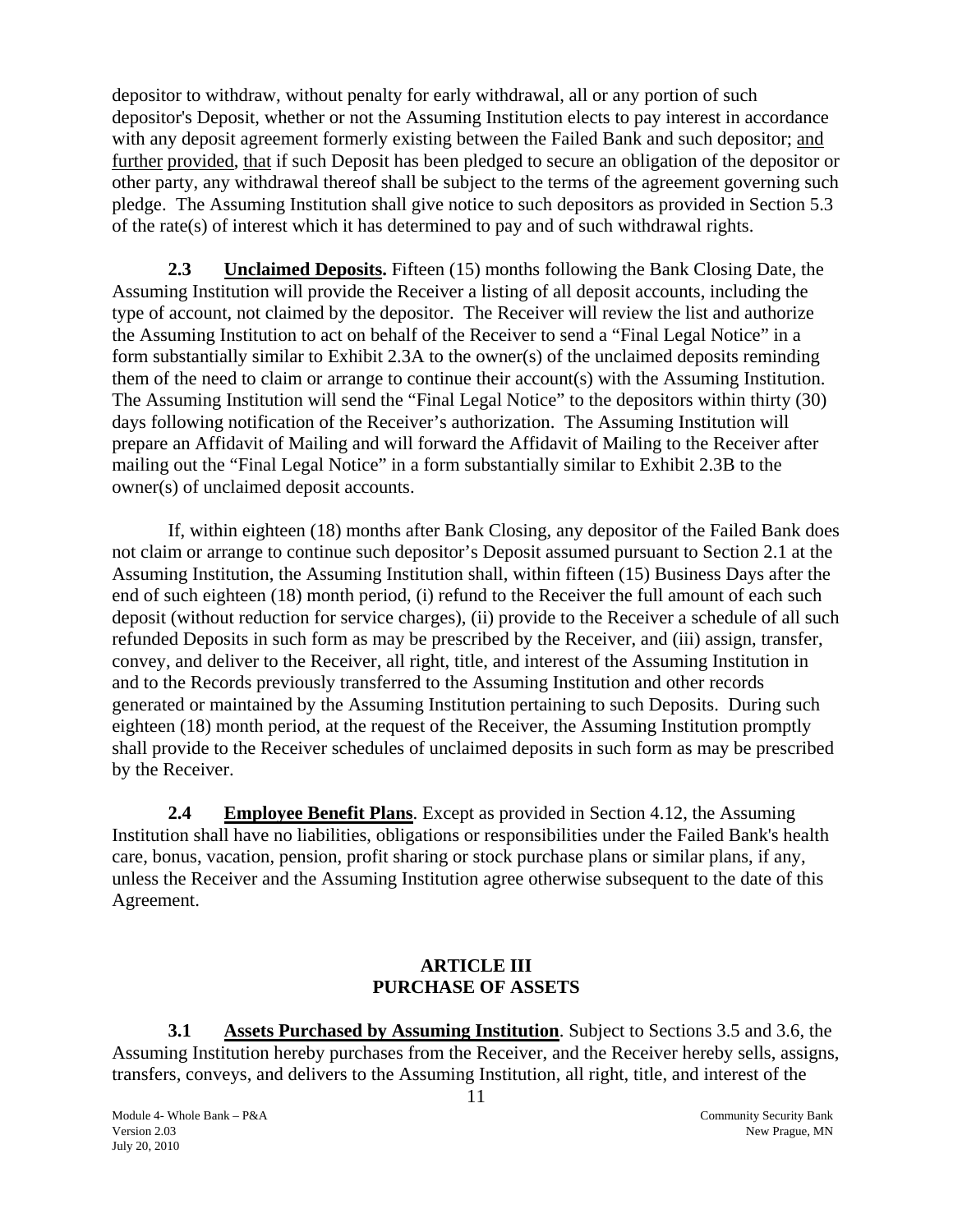Receiver in and to all of the assets (real, personal and mixed, wherever located and however acquired) of the Failed Bank whether or not reflected on the books of the Failed Bank as of Bank Closing. Assets are purchased hereunder by the Assuming Institution subject to all liabilities for indebtedness collateralized by Liens affecting such Assets.

## **3.2 Asset Purchase Price**.

<span id="page-15-0"></span>(a) All Assets and assets of the Failed Bank subject to an option to purchase by the Assuming Institution shall be purchased for the amount, or the amount resulting from the method specified for determining the amount, as specified on Schedule 3.2, except as otherwise may be provided herein. Any Asset, asset of the Failed Bank subject to an option to purchase or other asset purchased for which no purchase price is specified on Schedule 3.2 or otherwise herein shall be purchased at its Book Value. Loans or other assets charged off the Accounting Records of the Failed Bank on or prior to the Bid Valuation Date shall be purchased at a price of zero.

(b) The purchase price for securities (other than the capital stock of any Acquired Subsidiary and FRB stock and FHLB stock) purchased under Section 3.1 by the Assuming Institution shall be the market value thereof as of Bank Closing, which market value shall be (i) the market price for each such security quoted at the close of the trading day effective on Bank Closing as published electronically by Bloomberg, L.P., or alternatively, at the discretion of the Receiver, IDC/Financial Times (FT) Interactive Data; (ii) provided, that if such market price is not available for any such security, the Assuming Institution will submit a bid for each such security within three days of notification/bid request by the Receiver (unless a different time period is agreed to by the Assuming Institution and the Receiver) and the Receiver, in its sole discretion will accept or reject each such bid; and (iii) further provided in the absence of an acceptable bid from the Assuming Institution, each such security shall not pass to the Assuming Institution and shall be deemed to be an excluded asset hereunder.

(c) Qualified Financial Contracts shall be purchased at market value determined in accordance with the terms of Exhibit 3.2(c). Any costs associated with such valuation shall be shared equally by the Receiver and the Assuming Institution.

<span id="page-15-1"></span>**3.3 Manner of Conveyance; Limited Warranty; Nonrecourse; Etc.** THE CONVEYANCE OF ALL ASSETS, INCLUDING REAL AND PERSONAL PROPERTY INTERESTS, PURCHASED BY THE ASSUMING INSTITUTION UNDER THIS AGREEMENT SHALL BE MADE, AS NECESSARY, BY RECEIVER'S DEED OR RECEIVER'S BILL OF SALE, "AS IS", "WHERE IS", WITHOUT RECOURSE AND, EXCEPT AS OTHERWISE SPECIFICALLY PROVIDED IN THIS AGREEMENT, WITHOUT ANY WARRANTIES WHATSOEVER WITH RESPECT TO SUCH ASSETS, EXPRESS OR IMPLIED, WITH RESPECT TO TITLE, ENFORCEABILITY, COLLECTIBILITY, DOCUMENTATION OR FREEDOM FROM LIENS OR ENCUMBRANCES (IN WHOLE OR IN PART), OR ANY OTHER MATTERS.

## <span id="page-15-2"></span>**3.4 Puts of Assets to the Receiver**.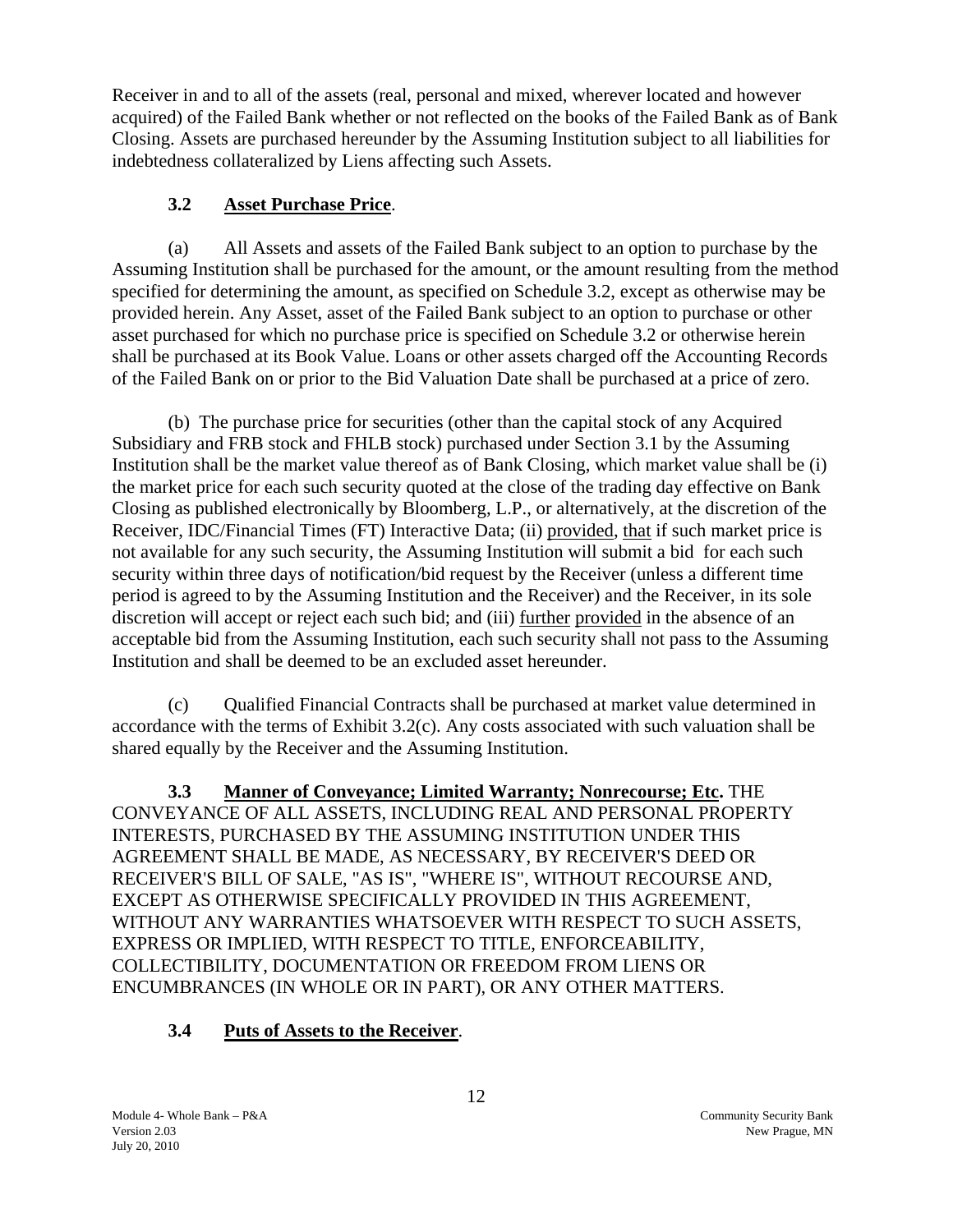(a) **Puts Within and at 30 Days After Bank Closing**. During the thirty (30)-day period following Bank Closing and only during such period (which thirty (30)-day period may be extended in writing in the sole absolute discretion of the Receiver) in accordance with this Section 3.4, the Assuming Institution shall be entitled to require the Receiver to purchase any New Loan that was transferred to the Assuming Institution pursuant to Section 3.1, and require the Receiver to purchase any Deposit Secured Loan transferred to the Assuming Institution pursuant to Section 3.1 which is not fully secured by Assumed Deposits or deposits at other insured depository institutions due to either insufficient Assumed Deposit or deposit collateral or deficient documentation regarding such collateral; provided with regard to any Deposit Secured Loan secured by an Assumed Deposit, no such purchase may be required until any Deposit setoff determination, whether voluntary or involuntary, has been made; and,

at the end of the thirty (30)-day period following Bank Closing and at that time only, in accordance with this Section 3.4, the Assuming Institution shall be entitled to require the Receiver to purchase any remaining overdraft transferred to the Assuming Institution pursuant to 3.1 which both was made after the Bid Valuation Date and was not made pursuant to an overdraft protection plan or similar extension of credit.

Notwithstanding the foregoing, the Assuming Institution shall not have the right to require the Receiver to purchase any Loan if (i) the Obligor with respect to such Loan is an Acquired Subsidiary, or (ii) the Assuming Institution has:

- (A) made any advance in accordance with the terms of a Commitment or otherwise with respect to such Loan;
- (B) taken any action that increased the amount of a Related Liability with respect to such Loan over the amount of such liability immediately prior to the time of such action;
- (C) created or permitted to be created any Lien on such Loan which secures indebtedness for money borrowed or which constitutes a conditional sales agreement, capital lease or other title retention agreement;
- (D) entered into, agreed to make, grant or permit, or made, granted or permitted any modification or amendment to, any waiver or extension with respect to, or any renewal, refinancing or refunding of, such Loan or related Credit Documents or collateral, including, without limitation, any act or omission which diminished such collateral; or
- (E) sold, assigned or transferred all or a portion of such Loan to a third party (whether with or without recourse).

The Assuming Institution shall transfer all such Loans to the Receiver without recourse, and shall indemnify the Receiver against any and all claims of any Person claiming by, through or under the Assuming Institution with respect to any such Loan, as provided in Section 12.4.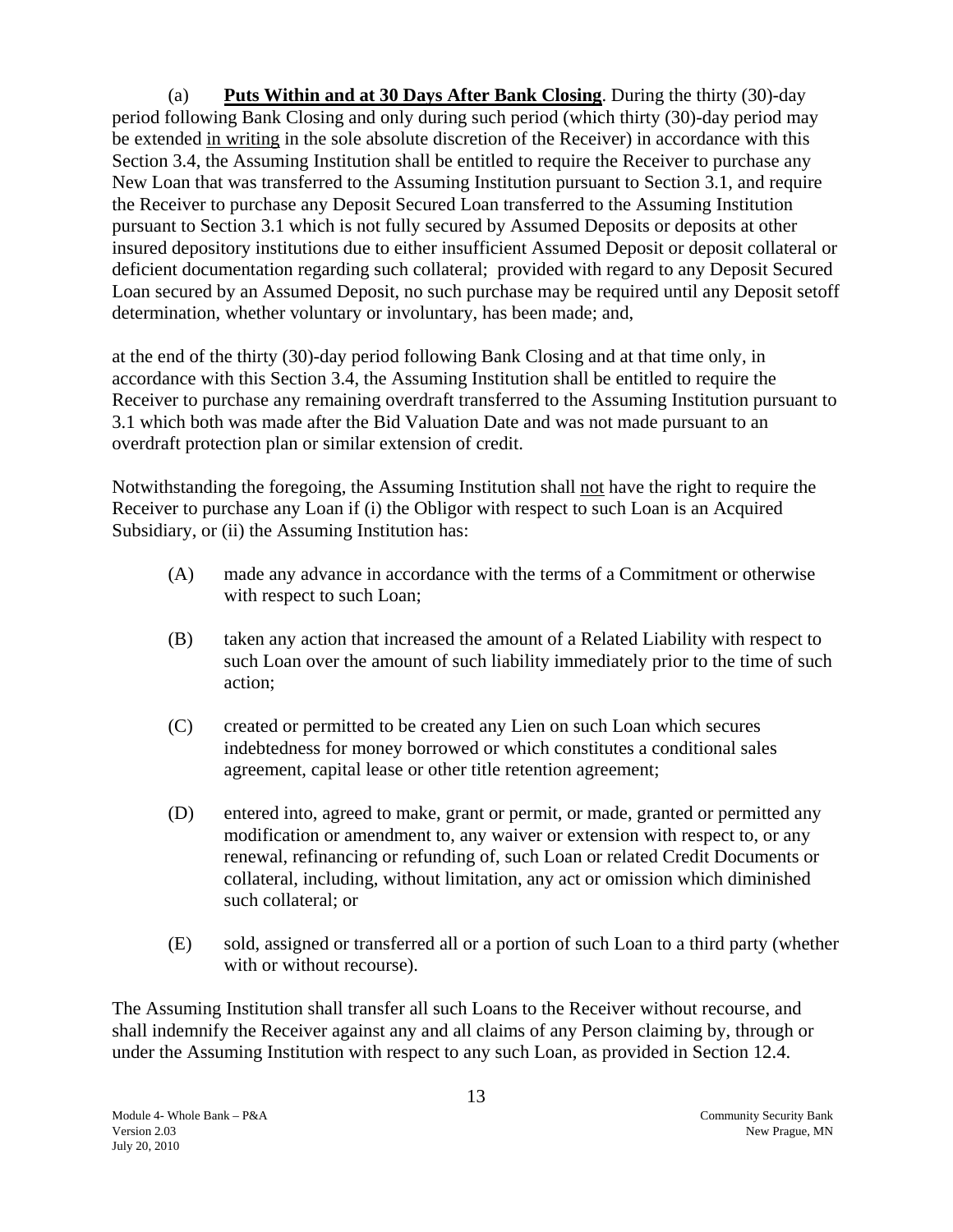(b) **Puts Prior to the Settlement Date.** During the period from Bank Closing to and including the Business Day immediately preceding the Settlement Date, the Assuming Institution shall be entitled to require the Receiver to purchase any Asset which the Assuming Institution can establish is evidenced by forged or stolen instruments as of Bank Closing; provided, that, the Assuming Institution shall not have the right to require the Receiver to purchase any such Asset with respect to which the Assuming Institution has taken any action referred to in Section 3.4(a)(ii) with respect to such Asset. The Assuming Institution shall transfer all such Assets to the Receiver without recourse, and shall indemnify the Receiver against any and all claims of any Person claiming by, through or under the Assuming Institution with respect to any such Asset, as provided in Section 12.4.

(c) **Notices to the Receiver**. In the event that the Assuming Institution elects to require the Receiver to purchase one or more Assets, the Assuming Institution shall deliver to the Receiver a notice (a "Put Notice") which shall include:

- (i) a list of all Assets that the Assuming Institution requires the Receiver to purchase;
- (ii) a list of all Related Liabilities with respect to the Assets identified pursuant to (i) above; and
- (iii) a statement of the estimated Repurchase Price of each Asset identified pursuant to (i) above as of the applicable Put Date.

Such notice shall be in the form prescribed by the Receiver or such other form to which the Receiver shall consent. As provided in Section 9.6, the Assuming Institution shall deliver to the Receiver such documents, Credit Files and such additional information relating to the subject matter of the Put Notice as the Receiver may request and shall provide to the Receiver full access to all other relevant books and records.

(d) **Purchase by Receiver**. The Receiver shall purchase Loans that are specified in the Put Notice and shall assume Related Liabilities with respect to such Loans, and the transfer of such Loans and Related Liabilities shall be effective as of a date determined by the Receiver which date shall not be later than thirty (30) days after receipt by the Receiver of the Credit Files with respect to such Loans (the "Put Date").

(e) **Purchase Price and Payment Date**. Each Loan purchased by the Receiver pursuant to this Section 3.4 shall be purchased at a price equal to the Repurchase Price of such Loan less the Related Liability Amount applicable to such Loan, in each case determined as of the applicable Put Date. If the difference between such Repurchase Price and such Related Liability Amount is positive, then the Receiver shall pay to the Assuming Institution the amount of such difference; if the difference between such amounts is negative, then the Assuming Institution shall pay to the Receiver the amount of such difference. The Assuming Institution or the Receiver, as the case may be, shall pay the purchase price determined pursuant to this Section 3.4(e) not later than the twentieth (20th) Business Day following the applicable Put Date, together with interest on such amount at the Settlement Interest Rate for the period from and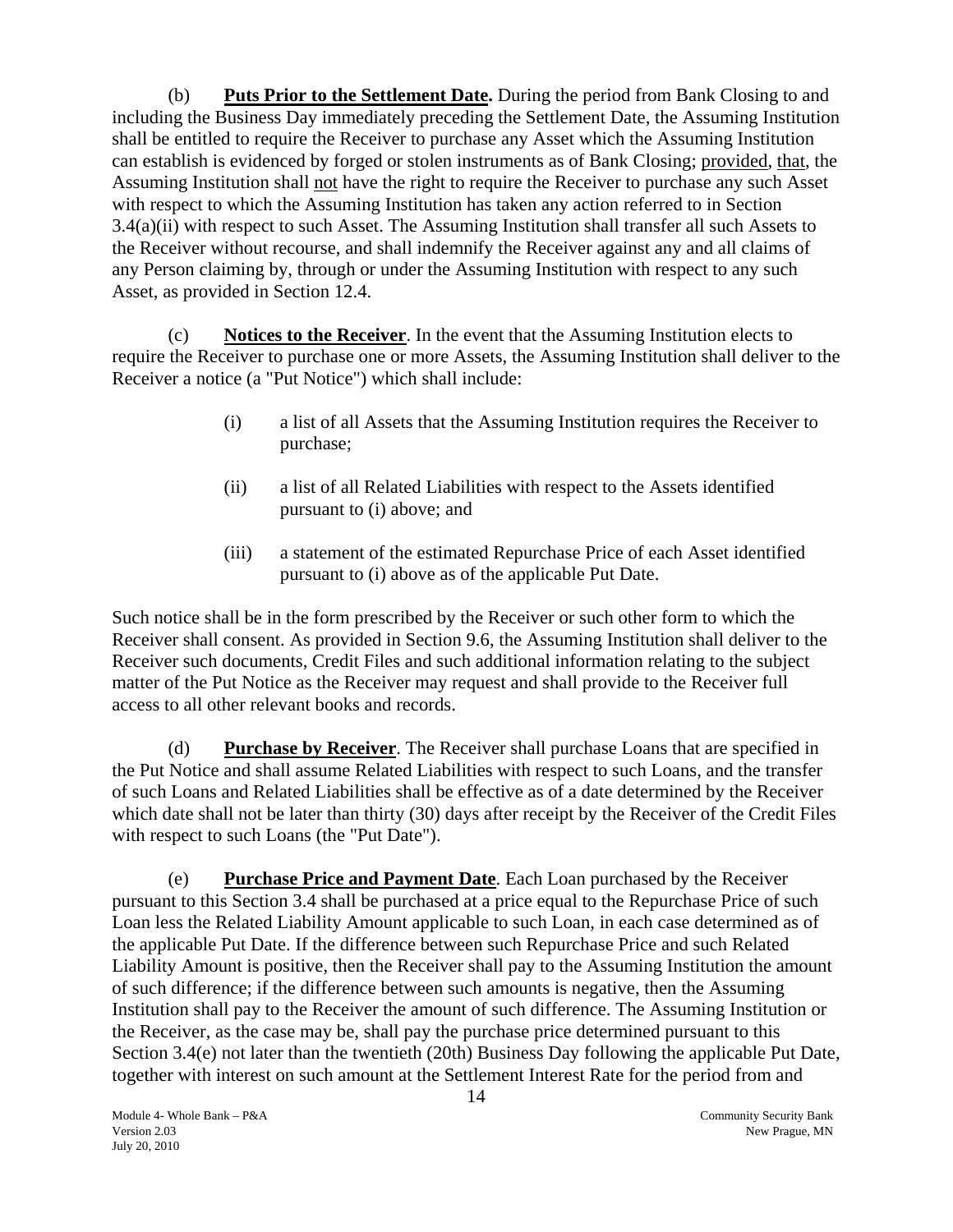including such Put Date to and including the day preceding the date upon which payment is made.

(f) **Servicing.** The Assuming Institution shall administer and manage any Asset subject to purchase by the Receiver in accordance with usual and prudent banking standards and business practices until such time as such Asset is purchased by the Receiver.

(g) **Reversals**. In the event that the Receiver purchases an Asset (and assumes the Related Liability) that it is not required to purchase pursuant to this Section 3.4, the Assuming Institution shall repurchase such Asset (and assume such Related Liability) from the Receiver at a price computed so as to achieve the same economic result as would apply if the Receiver had never purchased such Asset pursuant to this Section 3.4.

<span id="page-18-0"></span>**3.5 Assets Not Purchased by Assuming Institution**. The Assuming Institution does not purchase, acquire or assume, or (except as otherwise expressly provided in this Agreement) obtain an option to purchase, acquire or assume under this Agreement:

(a) any financial institution bonds, banker's blanket bonds, or public liability, fire, extended coverage insurance policy, bank owned life insurance or any other insurance policy of the Failed Bank, or premium refund, unearned premium derived from cancellation, or any proceeds payable with respect to any of the foregoing;

(b) any interest, right, action, claim, or judgment against (i) any officer, director, employee, accountant, attorney, or any other Person employed or retained by the Failed Bank or any Subsidiary of the Failed Bank on or prior to Bank Closing arising out of any act or omission of such Person in such capacity, (ii) any underwriter of financial institution bonds, banker's blanket bonds or any other insurance policy of the Failed Bank, (iii) any shareholder or holding company of the Failed Bank, or (iv) any other Person whose action or inaction may be related to any loss (exclusive of any loss resulting from such Person's failure to pay on a Loan made by the Failed Bank) incurred by the Failed Bank; provided, that for the purposes hereof, the acts, omissions or other events giving rise to any such claim shall have occurred on or before Bank Closing, regardless of when any such claim is discovered and regardless of whether any such claim is made with respect to a financial institution bond, banker's blanket bond, or any other insurance policy of the Failed Bank in force as of Bank Closing;

(c) prepaid regulatory assessments of the Failed Bank, if any;

(d) legal or equitable interests in tax receivables of the Failed Bank, if any, including any claims arising as a result of the Failed Bank having entered into any agreement or otherwise being joined with another Person with respect to the filing of tax returns or the payment of taxes;

(e) Federal Home Loan Mortgage Corporation and Federal National Mortgage Association preferred stock, if any;

(f) amounts reflected on the Accounting Records of the Failed Bank as of Bank Closing as a general or specific loss reserve or contingency account, if any;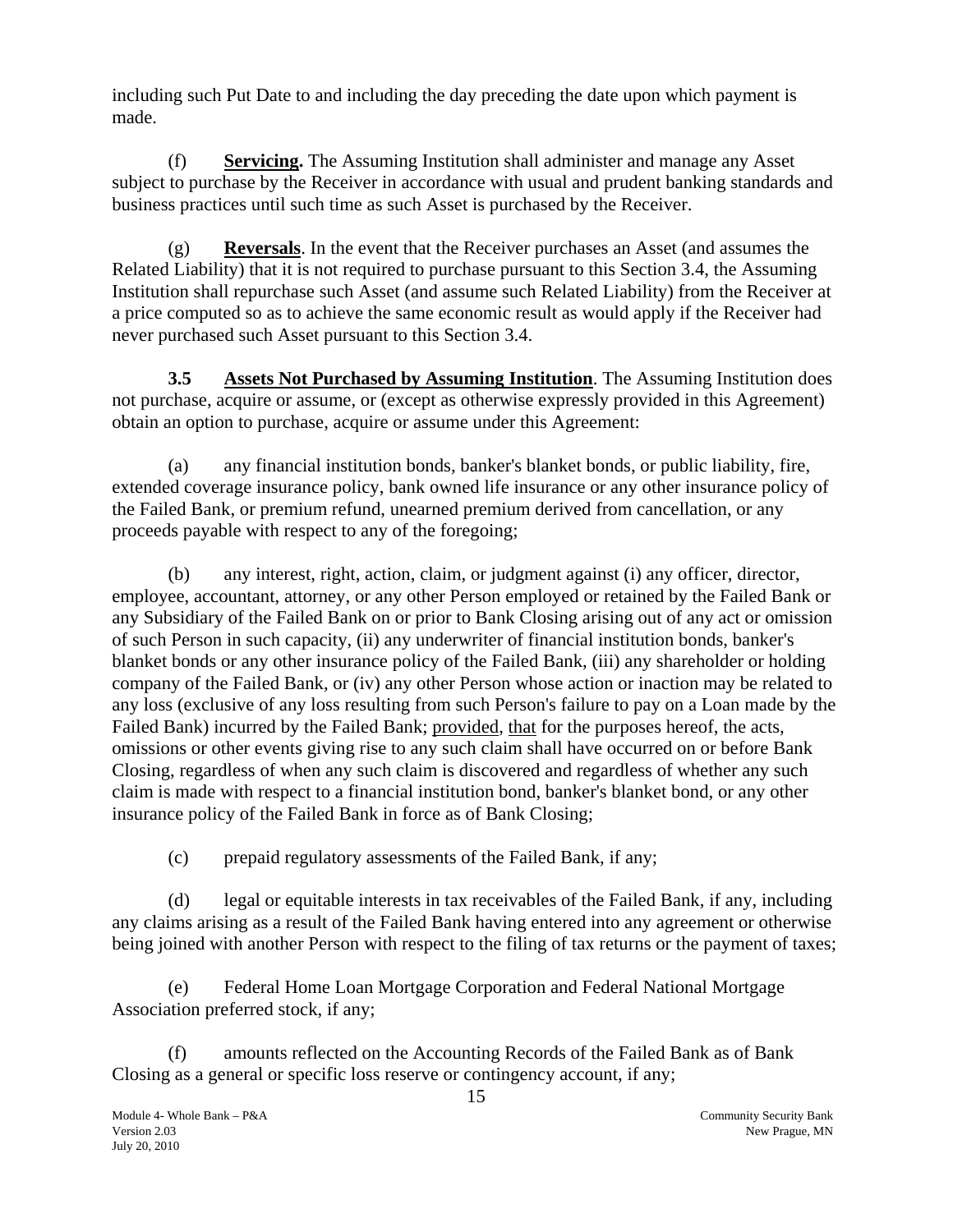(g) leased or owned Bank Premises and leased or owned Furniture and Equipment and Fixtures and data processing equipment (including hardware and software) located on leased or owned Bank Premises, if any; provided, that the Assuming Institution does obtain an option under Section 4.6, Section 4.7 or Section 4.8, as the case may be, with respect thereto;

(h) owned Bank Premises which the Receiver, in its discretion, determines may contain environmentally hazardous substances;

(i) any "goodwill," as such term is defined in the instructions to the report of condition prepared by banks examined by the Corporation in accordance with 12 C.F.R. Section 304.4, and other intangibles;

(j) any criminal restitution or forfeiture orders issued in favor of the Failed Bank; and

(k) assets essential to the Receiver in accordance with Section 3.6;

(l) all securities listed on the attached Schedule 3.5(l); and

(m) prepaid accounts associated with any contract or agreement that the Assuming Institution either does not directly assume pursuant to the terms of this Agreement nor has an option to assume under Section 4.8.

## **3.6 Assets Essential to Receiver**.

<span id="page-19-0"></span>(a) The Receiver may refuse to sell to the Assuming Institution, or the Assuming Institution agrees, at the request of the Receiver set forth in a written notice to the Assuming Institution, to assign, transfer, convey, and deliver to the Receiver all of the Assuming Institution's right, title and interest in and to, any Asset or asset essential to the Receiver as determined by the Receiver in its discretion (together with all Credit Documents evidencing or pertaining thereto), which may include any Asset or asset that the Receiver determines to be:

- (i) made to an officer, director, or other Person engaging in the affairs of the Failed Bank, its Subsidiaries or Affiliates or any related entities of any of the foregoing;
- (ii) the subject of any investigation relating to any claim with respect to any item described in Section 3.5(a) or (b), or the subject of, or potentially the subject of, any legal proceedings;
- (iii) made to a Person who is an Obligor on a loan owned by the Receiver or the Corporation in its corporate capacity or its capacity as receiver of any institution;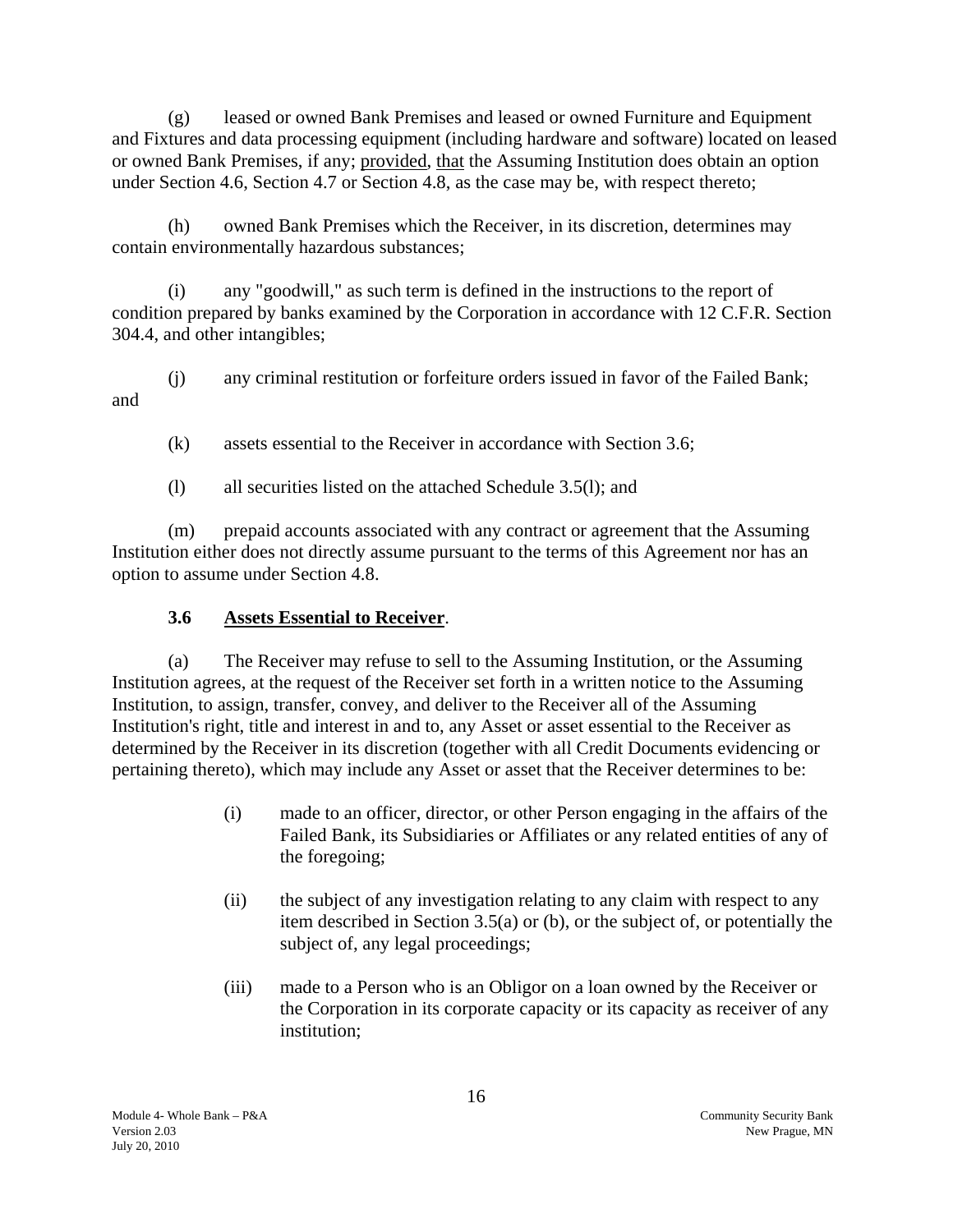- (iv) secured by collateral which also secures any asset owned by the Receiver; or
- (v) related to any asset of the Failed Bank not purchased by the Assuming Institution under this Article III or any liability of the Failed Bank not assumed by the Assuming Institution under Article II.

(b) Each such Asset or asset purchased by the Receiver shall be purchased at a price equal to the Repurchase Price thereof less the Related Liability Amount with respect to any Related Liabilities related to such Asset or asset, in each case determined as of the date of the notice provided by the Receiver pursuant to Section 3.6(a). The Receiver shall pay the Assuming Institution not later than the twentieth (20th) Business Day following receipt of related Credit Documents and Credit Files together with interest on such amount at the Settlement Interest Rate for the period from and including the date of receipt of such documents to and including the day preceding the day on which payment is made. The Assuming Institution agrees to administer and manage each such Asset or asset in accordance with usual and prudent banking standards and business practices until each such Asset or asset is purchased by the Receiver. All transfers with respect to Asset or assets under this Section 3.6 shall be made as provided in Section 9.6. The Assuming Institution shall transfer all such Asset or assets and Related Liabilities to the Receiver without recourse, and shall indemnify the Receiver against any and all claims of any Person claiming by, through or under the Assuming Institution with respect to any such Asset or asset, as provided in Section 12.4.

## **ARTICLE IV ASSUMPTION OF CERTAIN DUTIES AND OBLIGATIONS**

The Assuming Institution agrees with the Receiver and the Corporation as follows:

<span id="page-20-1"></span><span id="page-20-0"></span>**4.1 Continuation of Banking Business**. For the period commencing the first banking Business Day after Bank Closing and ending no earlier than the first anniversary of Bank Closing, the Assuming Institution will provide full service banking in the trade area of the Failed Bank. Thereafter, the Assuming Institution may cease providing such banking services in the trade area of the Failed Bank, provided the Assuming Institution has received all necessary regulatory approvals. At the option of the Assuming Institution, such banking services may be provided at any or all of the Bank Premises, or at other premises within such trade area. The trade area shall be determined by the Receiver. For the avoidance of doubt, the foregoing shall not restrict the Assuming Institution from opening, closing or selling branches upon receipt of the necessary regulatory approvals, if the Assuming Institution or its successors continue to provide banking services in the trade area. Assuming Institution will pay to the Receiver, upon the sale of a branch or branches within the year following the date of this agreement, fifty percent (50%) of any franchise premium in excess of the franchise premium paid by the Assuming Institution with respect to such branch or branches.

<span id="page-20-2"></span>**4.2 Agreement with Respect to Credit Card Business**. The Assuming Institution agrees to honor and perform, from and after Bank Closing, all duties and obligations with respect to the Failed Bank's credit card business (including issuer or merchant acquirer) debit card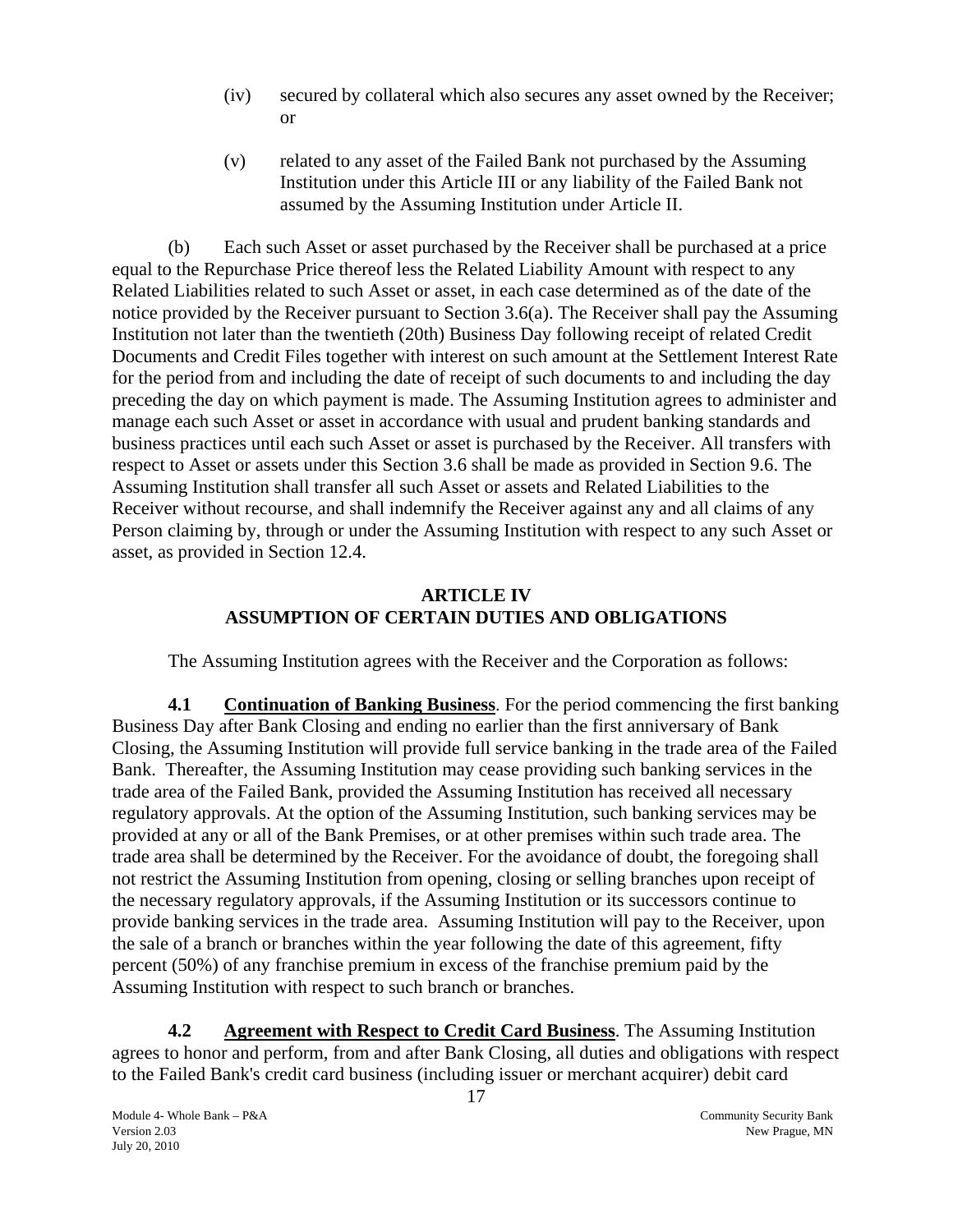business, stored value and gift card business, and/or processing related to credit cards, if any, and assumes all outstanding extensions of credit or balances with respect to these lines of business.

<span id="page-21-0"></span>**4.3 Agreement with Respect to Safe Deposit Business**. The Assuming Institution assumes and agrees to discharge, from and after Bank Closing, in the usual course of conducting a banking business, the duties and obligations of the Failed Bank with respect to all Safe Deposit Boxes, if any, of the Failed Bank and to maintain all of the necessary facilities for the use of such boxes by the renters thereof during the period for which such boxes have been rented and the rent therefore paid to the Failed Bank, subject to the provisions of the rental agreements between the Failed Bank and the respective renters of such boxes; provided, that the Assuming Institution may relocate the Safe Deposit Boxes of the Failed Bank to any office of the Assuming Institution located in the trade area of the Failed Bank. The Safe Deposit Boxes shall be located and maintained in the trade area of the Failed Bank for a minimum of one year from Bank Closing. The trade area shall be determined by the Receiver. Fees related to the safe deposit business earned prior to the Bank Closing Date shall be for the benefit of the Receiver and fees earned after the Bank Closing Date shall be for the benefit of the Assuming Institution.

**4.4 Agreement with Respect to Safekeeping Business**. The Receiver transfers, conveys and delivers to the Assuming Institution and the Assuming Institution accepts all securities and other items, if any, held by the Failed Bank in safekeeping for its customers as of Bank Closing. The Assuming Institution assumes and agrees to honor and discharge, from and after Bank Closing, the duties and obligations of the Failed Bank with respect to such securities and items held in safekeeping. The Assuming Institution shall be entitled to all rights and benefits heretofore accrued or hereafter accruing with respect thereto. The Assuming Institution shall provide to the Receiver written verification of all assets held by the Failed Bank for safekeeping within sixty (60) days after Bank Closing. The assets held for safekeeping by the Failed Bank shall be held and maintained by the Assuming Institution in the trade area of the Failed Bank for a minimum of one year from Bank Closing. At the option of the Assuming Institution, the safekeeping business may be provided at any or all of the Bank Premises, or at other premises within such trade area. The trade area shall be determined by the Receiver. Fees related to the safekeeping business earned prior to the Bank Closing Date shall be for the benefit of the Receiver and fees earned after the Bank Closing Date shall be for the benefit of the Assuming Institution.

## **4.5 Agreement with Respect to Trust Business**.

<span id="page-21-1"></span>(a) The Assuming Institution shall, without further transfer, substitution, act or deed, to the full extent permitted by law, succeed to the rights, obligations, properties, assets, investments, deposits, agreements, and trusts of the Failed Bank under trusts, executorships, administrations, guardianships, and agencies, and other fiduciary or representative capacities, all to the same extent as though the Assuming Institution had assumed the same from the Failed Bank prior to Bank Closing; provided, that any liability based on the misfeasance, malfeasance or nonfeasance of the Failed Bank, its directors, officers, employees or agents with respect to the trust business is not assumed hereunder. Fees related to the trust business collected prior to Bank Closing shall be for the benefit of the Receiver and fees collected after Bank Closing shall be for the benefit of the Assuming Institution.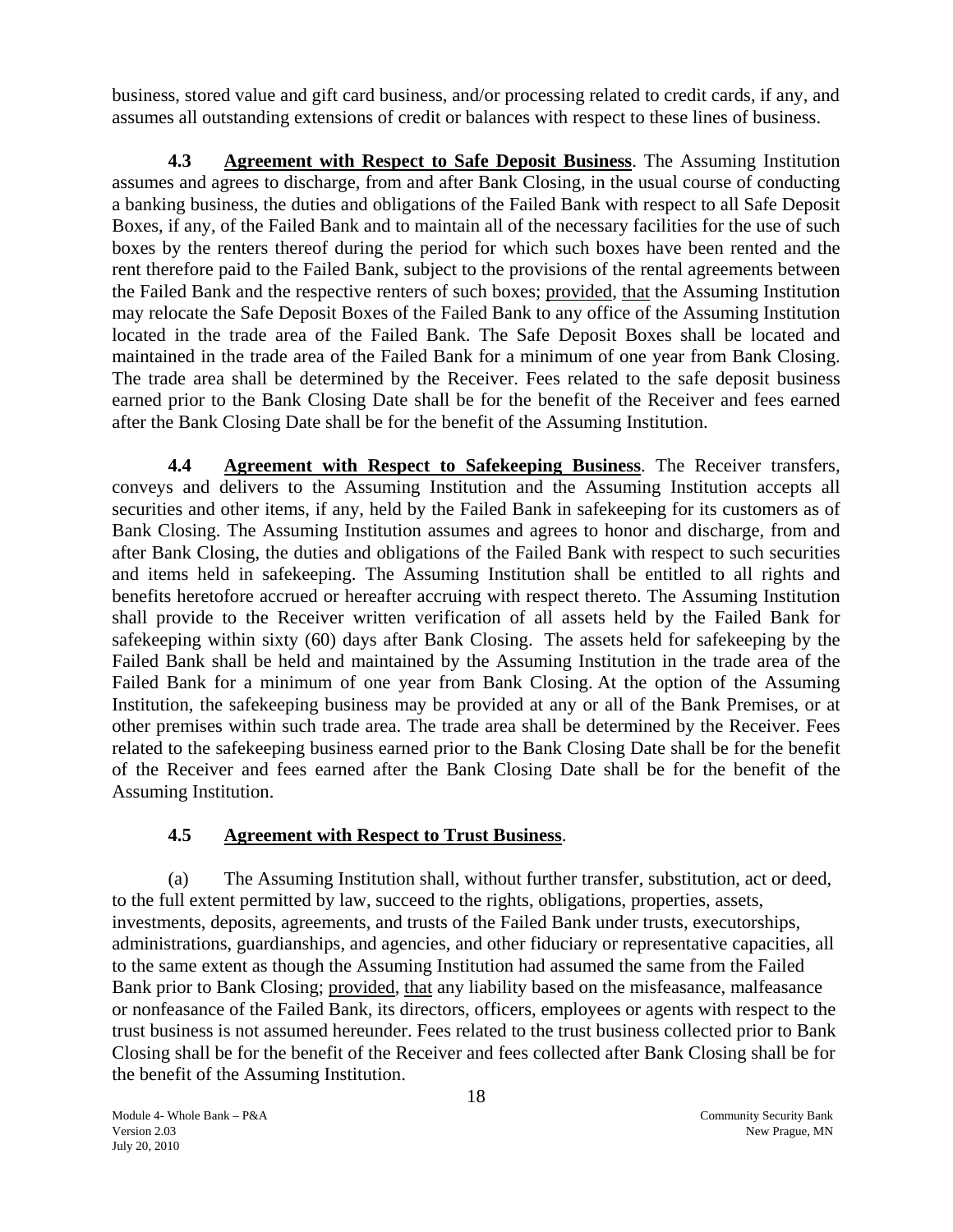(b) The Assuming Institution shall, to the full extent permitted by law, succeed to, and be entitled to take and execute, the appointment to all executorships, trusteeships, guardianships and other fiduciary or representative capacities to which the Failed Bank is or may be named in wills, whenever probated, or to which the Failed Bank is or may be named or appointed by any other instrument.

(c) In the event additional proceedings of any kind are necessary to accomplish the transfer of such trust business, the Assuming Institution agrees that, at its own expense, it will take whatever action is necessary to accomplish such transfer. The Receiver agrees to use reasonable efforts to assist the Assuming Institution in accomplishing such transfer.

(d) The Assuming Institution shall provide to the Receiver written verification of the assets held in connection with the Failed Bank's trust business within sixty (60) days after Bank Closing.

## **4.6 Agreement with Respect to Bank Premises**.

<span id="page-22-0"></span>(a) **Option to Purchase.** Subject to Section 3.5, the Receiver hereby grants to the Assuming Institution an exclusive option for the period of ninety (90) days commencing the day after Bank Closing to purchase any or all owned Bank Premises. The Assuming Institution shall give written notice to the Receiver within the option period of its election to purchase or not to purchase any of the owned Bank Premises. Any purchase of such premises shall be effective as of the date of Bank Closing and such purchase shall be consummated as soon as practicable thereafter, and in no event later than the Settlement Date. If the Assuming Institution gives notice of its election not to purchase one or more of the owned Bank Premises within seven (7) days of Bank Closing, then, not withstanding any other provision of this Agreement to the contrary, the Assuming Institution shall not be liable for any of the costs or fees associated with appraisals for such Bank Premises and associated Fixtures, Furniture and Equipment.

(b) **Option to Lease.** The Receiver hereby grants to the Assuming Institution an exclusive option for the period of ninety (90) days commencing the day after Bank Closing to cause the Receiver to assign to the Assuming Institution any or all leases for leased Bank Premises, if any, which have been continuously occupied by the Assuming Institution from Bank Closing to the date it elects to accept an assignment of the leases with respect thereto to the extent such leases can be assigned; provided, that the exercise of this option with respect to any lease must be as to all premises or other property subject to the lease. If an assignment cannot be made of any such leases, the Receiver may, in its discretion, enter into subleases with the Assuming Institution containing the same terms and conditions provided under such existing leases for such leased Bank Premises or other property. The Assuming Institution shall give notice to the Receiver within the option period of its election to accept or not to accept an assignment of any or all leases (or enter into subleases or new leases in lieu thereof). The Assuming Institution agrees to assume all leases assigned (or enter into subleases or new leases in lieu thereof) pursuant to this Section 4.6. If the Assuming Institution gives notice of its election not to accept an assignment of a lease for one or more of the leased Bank Premises within seven (7) days of Bank Closing, then, not withstanding any other provision of this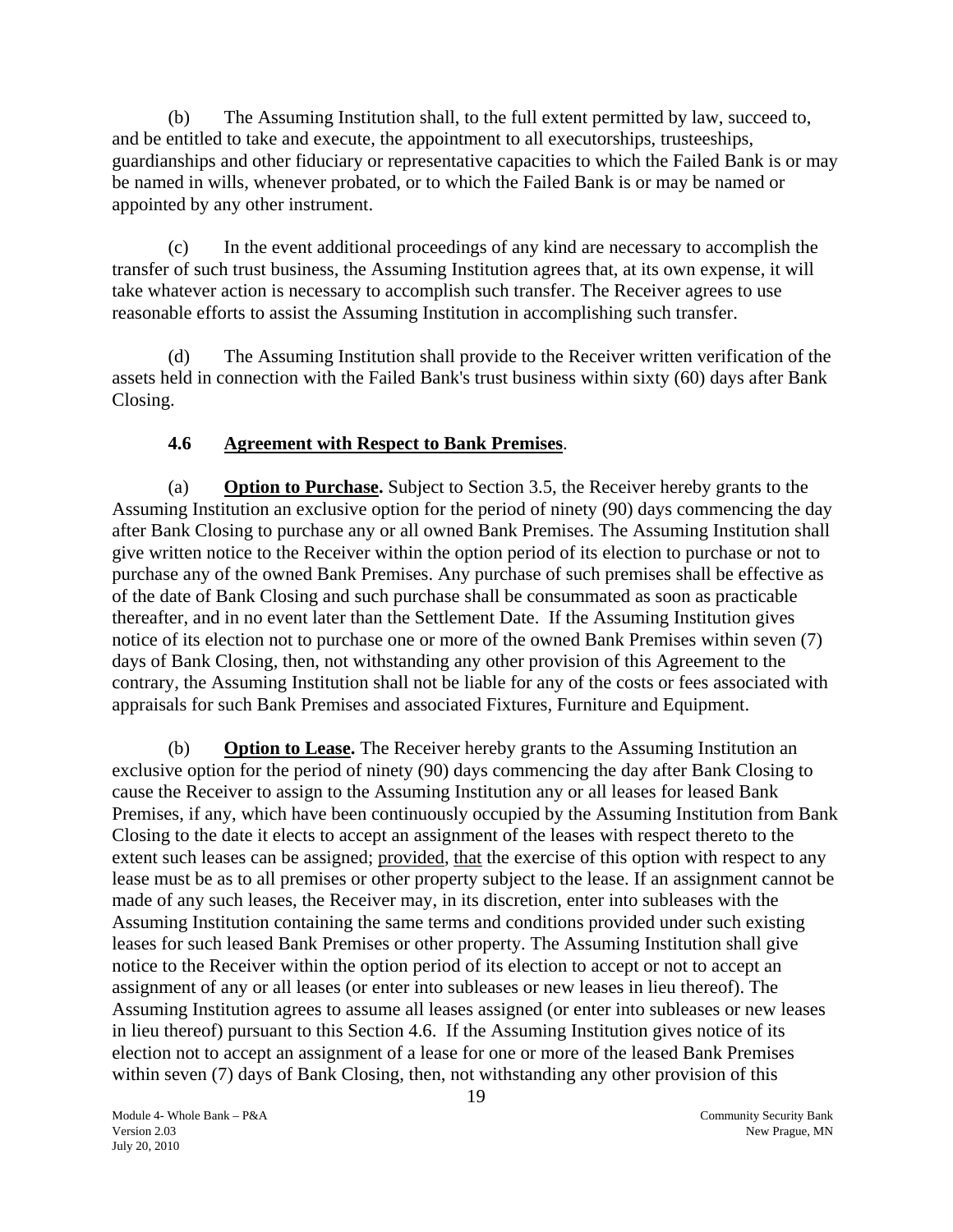Agreement to the contrary, the Assuming Institution shall not be liable for any of the costs or fees associated with appraisals for the Fixtures, Furniture and Equipment located on such leased Bank Premises.

(c) **Facilitation.** The Receiver agrees to facilitate the assumption, assignment or sublease of leases or the negotiation of new leases by the Assuming Institution; provided, that neither the Receiver nor the Corporation shall be obligated to engage in litigation, make payments to the Assuming Institution or to any third party in connection with facilitating any such assumption, assignment, sublease or negotiation or commit to any other obligations to third parties.

(d) **Occupancy.** The Assuming Institution shall give the Receiver fifteen (15) days' prior written notice of its intention to vacate prior to vacating any leased Bank Premises with respect to which the Assuming Institution has not exercised the option provided in Section 4.6(b). Any such notice shall be deemed to terminate the Assuming Institution's option with respect to such leased Bank Premises.

# (e) **Occupancy Costs.**

(i) The Assuming Institution agrees to pay to the Receiver, or to appropriate third parties at the direction of the Receiver, during and for the period of any occupancy by it of (x) owned Bank Premises the market rental value and all operating costs, and (y) leased Bank Premises, all operating costs with respect thereto and to comply with all relevant terms of applicable leases entered into by the Failed Bank, including without limitation the timely payment of all rent. Operating costs include, without limitation all taxes, fees, charges, utilities, insurance and assessments, to the extent not included in the rental value or rent. If the Assuming Institution elects to purchase any owned Bank Premises in accordance with Section 4.6(a), the amount of any rent paid (and taxes paid to the Receiver which have not been paid to the taxing authority and for which the Assuming Institution assumes liability) by the Assuming Institution with respect thereto shall be applied as an offset against the purchase price thereof.

(ii) The Assuming Institution agrees during the period of occupancy by it of owned or leased Bank Premises, to pay to the Receiver rent for the use of all owned or leased Furniture and Equipment and all owned or leased Fixtures located on such Bank Premises for the period of such occupancy. Rent for such property owned by the Failed Bank shall be the market rental value thereof, as determined by the Receiver within sixty (60) days after Bank Closing. Rent for such leased property shall be an amount equal to any and all rent and other amounts which the Receiver incurs or accrues as an obligation or is obligated to pay for such period of occupancy pursuant to all leases and contracts with respect to such property. If the Assuming Institution purchases any owned Furniture and Equipment or owned Fixtures in accordance with Section 4.6(f) or 4.6(h), the amount of any rents paid by the Assuming Institution with respect thereto shall be applied as an offset against the purchase price thereof.

(f) **Certain Requirements as to Furniture, Equipment and Fixtures.** If the Assuming Institution purchases owned Bank Premises or accepts an assignment of the lease (or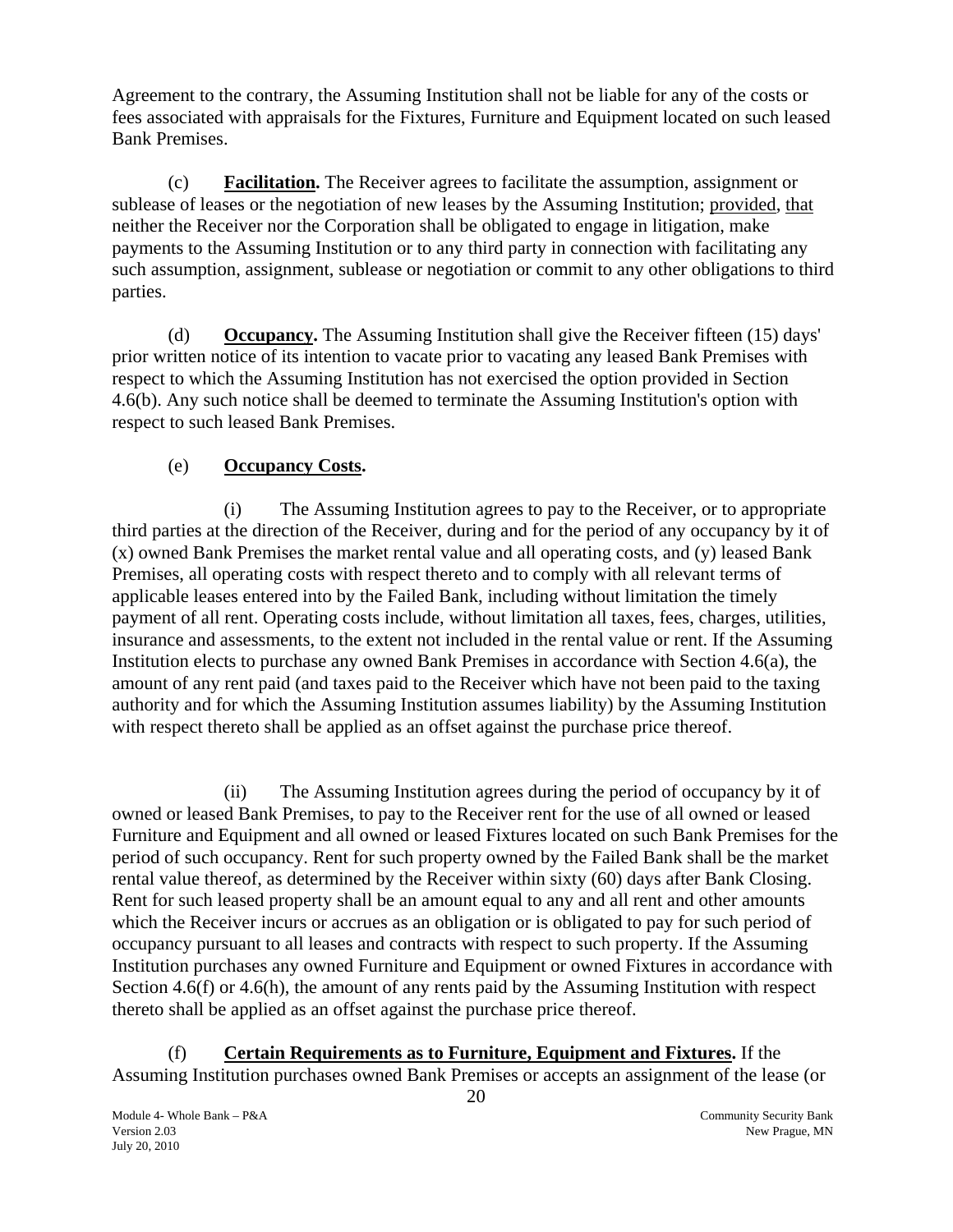enters into a sublease or a new lease in lieu thereof) for leased Bank Premises as provided in Section 4.6(a) or 4.6(b), or if the Assuming Institution does not exercise such option but within twelve (12) months following Bank Closing obtains the right to occupy such premises (whether by assignment, lease, sublease, purchase or otherwise), other than in accordance with Section 4.6(a) or (b), the Assuming Institution shall (i) effective as of the date of Bank Closing, purchase from the Receiver all Furniture and Equipment and Fixtures owned by the Failed Bank and located thereon as of Bank Closing, (ii) accept an assignment or a sublease of the leases or negotiate new leases for all Furniture and Equipment and Fixtures leased by the Failed Bank and located thereon, and (iii) if applicable, accept an assignment or a sublease of any ground lease or negotiate a new ground lease with respect to any land on which such Bank Premises are located; provided, that the Receiver shall not have disposed of such Furniture and Equipment and Fixtures or repudiated the leases specified in clause (ii) or (iii).

#### (g) **Vacating Premises.**

(i) If the Assuming Institution elects not to purchase any owned Bank Premises, the notice of such election in accordance with Section 4.6(a) shall specify the date upon which the Assuming Institution's occupancy of such premises shall terminate, which date shall not be later than ninety (90) days after the date of the Assuming Institution's notice not to exercise such option. The Assuming Institution promptly shall be responsible for relinquishing and releasing to the Receiver such premises and the Furniture and Equipment and Fixtures located thereon in the same condition as at Bank Closing and at the premises where it was inventoried at Bank Closing, normal wear and tear excepted. Any of the aforementioned which is missing will be charged to the Assuming Institution at the item's Fair Market Value as set out in accordance with this Agreement. By occupying any such premises after the expiration of such ninety (90)-day period, the Assuming Institution shall, at the Receiver's option, (x) be deemed to have agreed to purchase such Bank Premises, and to assume all leases, obligations and liabilities with respect to leased Furniture and Equipment and leased Fixtures located thereon and any ground lease with respect to the land on which such premises are located, and (y) be required to purchase all Furniture and Equipment and Fixtures owned by the Failed Bank and located on such premises as of Bank Closing.

(ii) If the Assuming Institution elects not to accept an assignment of the lease or sublease any leased Bank Premises, the notice of such election in accordance with Section 4.6(b) shall specify the date upon which the Assuming Institution's occupancy of such leased Bank Premises shall terminate, which date shall not be later than ninety (90) days after the date of the Assuming Institution's notice not to exercise such option. Upon vacating such premises, the Assuming Institution shall be liable for relinquishing and releasing to the Receiver such premises and the Fixtures and the Furniture and Equipment located thereon which existed at the time of Bank Closing, in the same condition as at Bank Closing, and at the premises where it was inventoried at Bank closing, normal wear and tear excepted. Any of the aforementioned which is missing will be charged to the Assuming Institution at the item's Fair Market Value as set out in accordance with this Agreement. By failing to provide notice of its intention to vacate such premises prior to the expiration of the option period specified in Section 4.6(b), or by occupying such premises after the one hundred eighty (180)-day period specified above in this paragraph (ii), the Assuming Institution shall, at the Receiver's option, (x) be deemed to have assumed all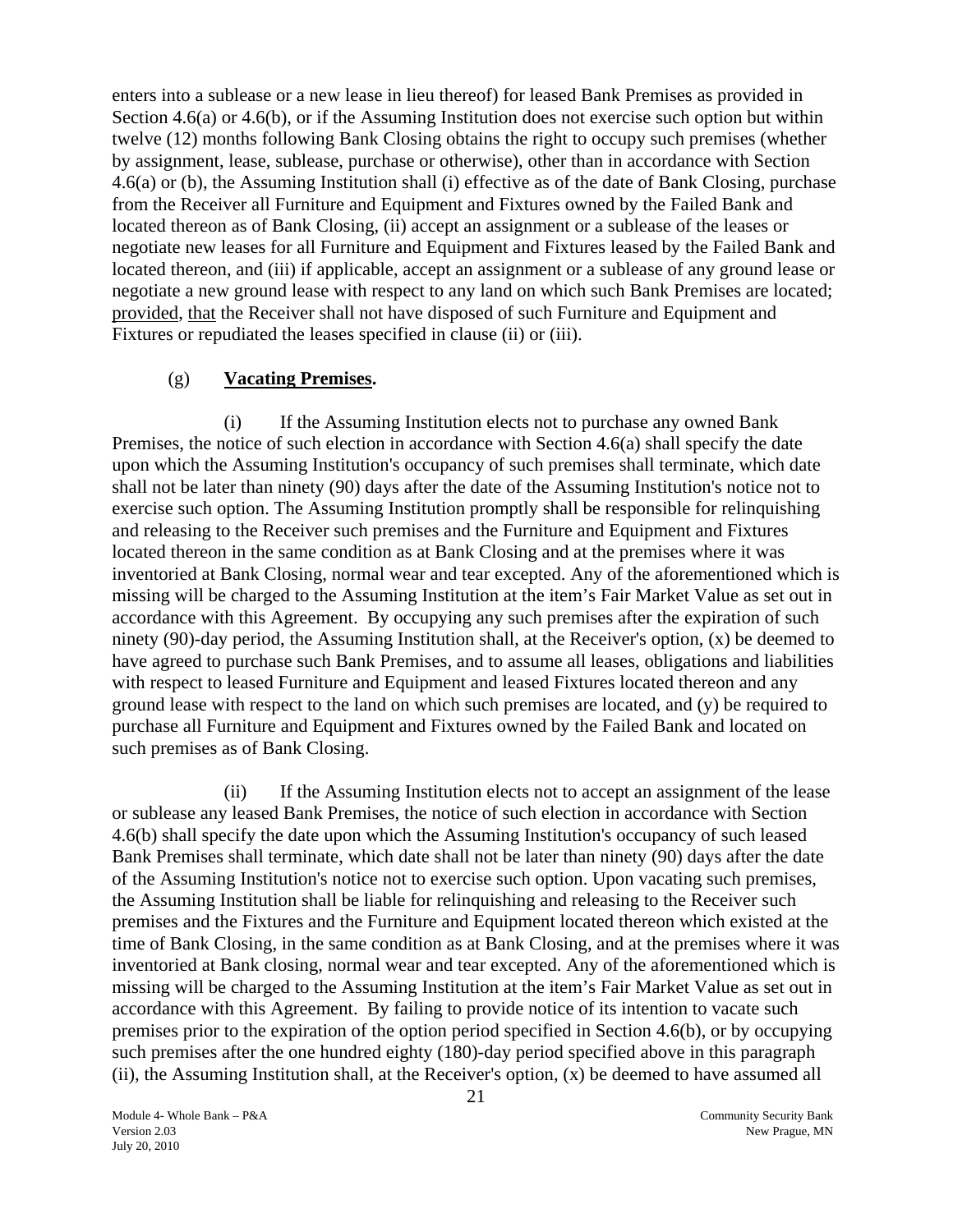leases, obligations and liabilities with respect to such premises (including any ground lease with respect to the land on which premises are located), and leased Furniture and Equipment and leased Fixtures located thereon in accordance with this Section 4.6 (unless the Receiver previously repudiated any such lease), and (y) be required to purchase all Furniture and Equipment and Fixtures owned by the Failed Bank at Fair Market Value and located on such premises as of Bank Closing.

(h) **Furniture and Equipment and Certain Other Equipment.** The Receiver hereby grants to the Assuming Institution an option to purchase all Furniture and Equipment and/or all telecommunications, and check processing equipment owned by the Failed Bank and located at any owned or leased Bank Premises that the Assuming Institution elects to vacate or which it could have, but did not occupy, pursuant to this Section 4.6; provided, that, the Assuming Institution shall give the Receiver notice of its election to purchase such property at the time it gives notice of its intention to vacate such Bank Premises or within ten (10) days after Bank Closing for Bank Premises it could have, but did not, occupy.

## (i) **Option to Put Bank Premises and Related Fixtures, Furniture and Equipment.**

(i) For a period of ninety (90) days following Bank Closing, the Assuming Institution shall be entitled to require the Receiver to purchase any Bank Premises that is owned, directly or indirectly, by an Acquired Subsidiary and the purchase price paid by the Receiver shall be the Fair Market Value of the Bank Premises.

(ii) If the Assuming Institution elects to require the Receiver to purchase any Bank Premises that is owned, directly or indirectly, by an Acquired Subsidiary, the Assuming Institution shall also have the option, exercisable within the same ninety (90) day time period, to require the Receiver to purchase any Fixtures, Furniture and Equipment that is owned, directly or indirectly, by an Acquired Subsidiary and which is located on such Bank Premises. The purchase price paid by the Receiver shall be the Fair Market Value of the Fixtures, Furniture and Equipment.

(iii) In the event the Assuming Institution elects to exercise its option under this subparagraph, the Assuming Institution shall pay to the Receiver occupancy costs in accordance with Section 4.6(e) and shall vacate the Bank Premises in accordance with Section  $4.6(g)(i)$ .

(iv) Regardless of whether the Assuming Institution exercises any of its option under this subparagraph, the purchase price for the Acquired Subsidiary shall be adjusted by the difference between the Fair Market Value of the Bank Premises and Fixtures, Furniture and Equipment and their respective Book Value as reflected of the books and records of the Acquired Subsidiary. Such adjustment shall be made in accordance with Article VIII of this Agreement.

# <span id="page-25-0"></span>**4.7 Agreement with Respect to Data Processing Equipment and Leases**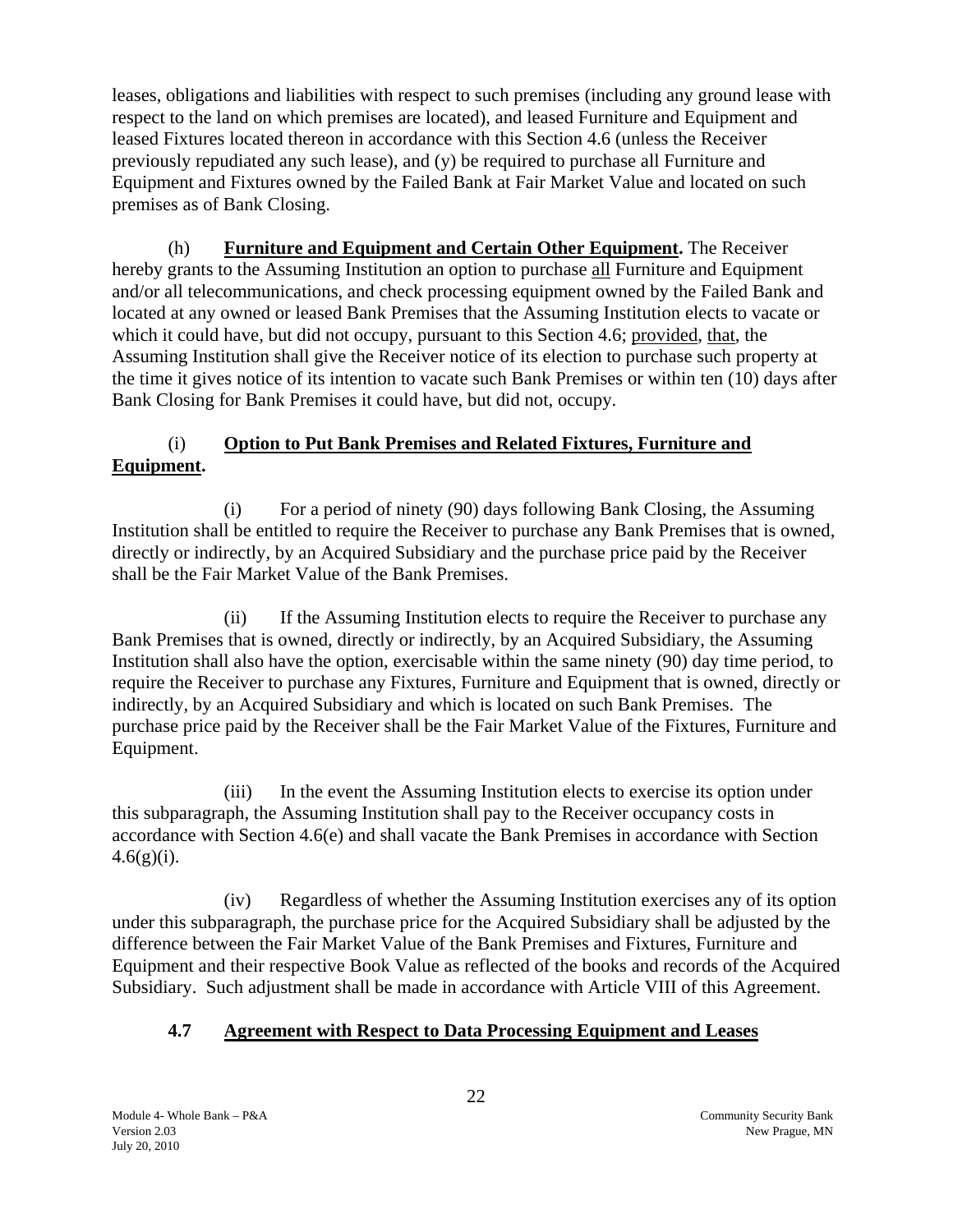(a) The Receiver hereby grants to the Assuming Institution an exclusive option for the period of ninety (90) days commencing the day after Bank Closing to: (i) accept an assignment from the Receiver of all leased Data Processing Equipment and (ii) purchase at Fair Market Value from the Receiver all owned Data Processing Equipment. The Assuming Institution's election under this option applies to both owned and leased Data Processing Equipment.

(b) The Assuming Institution shall (i) give written notice to the Receiver within the option period specified in Section 4.7(a) of its intent to accept or decline an assignment or sublease of all leased Data Processing Equipment and promptly accept an assignment or sublease of such Data Processing Equipment, (ii) give written notice to the appropriate lessor(s) that it has accepted an assignment or sublease of any such Data Processing Equipment that is subject to a lease, and (iii) give written notice to the Receiver within the option period specified in Section 4.7(a) of its intent to purchase all owned Data Processing Equipment and promptly pay the Receiver for the purchase of such Data Processing Equipment.

(c) The Receiver agrees to facilitate the assignment or sublease of Data Processing Leases or the negotiation of new leases or license agreements by the Assuming Institution; provided, that neither the Receiver nor the Corporation shall be obligated to engage in litigation or make payments to the Assuming Institution or to any third party in connection with facilitating any such assumption, assignment, sublease or negotiation.

(d) The Assuming Institution agrees, during its period of use of any Data Processing Equipment, to pay to the Receiver or to appropriate third parties at the direction of the Receiver all operating costs with respect thereto and to comply with all relevant terms of any existing data processing leases entered into by the Failed Bank, including without limitation the timely payment of all rent, taxes, fees, charges, utilities, insurance and assessments.

(e) The Assuming Institution shall, not later than fifty (50) days after giving the notice provided in Section 4.7(b), (i) relinquish and release to the Receiver all Data Processing Equipment, in the same condition as at Bank Closing, normal wear and tear excepted, or (ii) accept an assignment or a sublease of any existing data processing lease or negotiate a new lease or license agreement under this Section 4.7 with respect to leased Data Processing Equipment, and (iii) accept ownership of all Data Processing Equipment purchased from the Receiver.

## **4.8 Agreement with Respect to Certain Existing Agreements**.

<span id="page-26-0"></span>(a) Subject to the provisions of Section 4.8(b), with respect to agreements existing as of Bank Closing which provide for the rendering of services by or to the Failed Bank, within thirty (30) days after Bank Closing, the Assuming Institution shall give the Receiver written notice specifying whether it elects to assume or not to assume each such agreement. Except as may be otherwise provided in this Article IV, the Assuming Institution agrees to comply with the terms of each such agreement for a period commencing on the day after Bank Closing and ending on: (i) in the case of an agreement that provides for the rendering of services by the Failed Bank, the date which is ninety (90) days after Bank Closing, and (ii) in the case of an agreement that provides for the rendering of services to the Failed Bank, the date which is thirty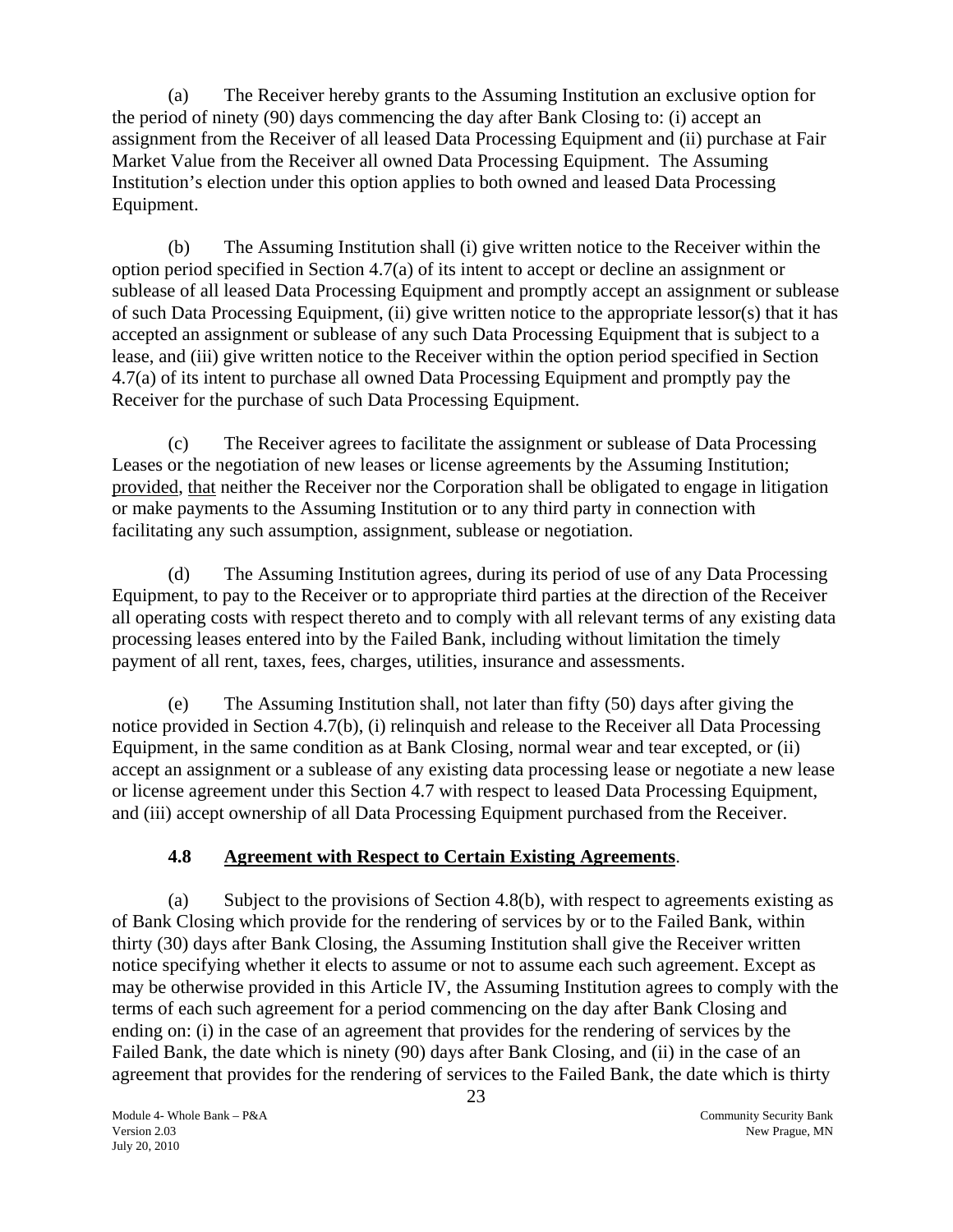<span id="page-27-2"></span>(30) days after the Assuming Institution has given notice to the Receiver of its election not to assume such agreement; provided, that the Receiver can reasonably make such service agreements available to the Assuming Institution. The Assuming Institution shall be deemed by the Receiver to have assumed agreements for which no notification is timely given. The Receiver agrees to assign, transfer, convey, and deliver to the Assuming Institution all right, title and interest of the Receiver, if any, in and to agreements the Assuming Institution assumes hereunder. In the event the Assuming Institution elects not to accept an assignment of any lease (or sublease) or negotiate a new lease for leased Bank Premises under Section 4.6 and does not otherwise occupy such premises, the provisions of this Section 4.8(a) shall not apply to service agreements related to such premises. The Assuming Institution agrees, during the period it has the use or benefit of any such agreement, promptly to pay to the Receiver or to appropriate third parties at the direction of the Receiver all operating costs with respect thereto and to comply with all relevant terms of such agreement.

(b) The provisions of Section 4.8(a) shall not apply to (i) agreements pursuant to which the Failed Bank provides mortgage servicing for others or mortgage servicing is provided to the Failed Bank by others, (ii) agreements that are subject to Sections 4.1 through 4.7 and any insurance policy or bond referred to in Section 3.5(a) or other agreement specified in Section 3.5, and (iii) consulting, management or employment agreements, if any, between the Failed Bank and its employees or other Persons. Except as otherwise expressly set forth elsewhere in this Agreement, the Assuming Institution does not assume any liabilities or acquire any rights under any of the agreements described in this Section 4.8(b).

<span id="page-27-0"></span>**4.9** Informational Tax Reporting. The Assuming Institution agrees to perform all obligations of the Failed Bank with respect to Federal and State income tax informational reporting related to (i) the Assets and the Liabilities Assumed, (ii) deposit accounts that were closed and loans that were paid off or collateral obtained with respect thereto prior to Bank Closing, (iii) miscellaneous payments made to vendors of the Failed Bank, and (iv) any other asset or liability of the Failed Bank, including, without limitation, loans not purchased and Deposits not assumed by the Assuming Institution, as may be required by the Receiver.

<span id="page-27-1"></span>**4.10 Insurance**. The Assuming Institution agrees to obtain insurance coverage effective from and after Bank Closing, including public liability, fire and extended coverage insurance acceptable to the Receiver with respect to owned or leased Bank Premises that it occupies, and all owned or leased Furniture and Equipment and Fixtures and leased data processing equipment (including hardware and software) located thereon, in the event such insurance coverage is not already in force and effect with respect to the Assuming Institution as the insured as of Bank Closing. All such insurance shall, where appropriate (as determined by the Receiver), name the Receiver as an additional insured.

**4.11 Services for Receiver and Corporation**. For the period commencing on the day following Bank Closing and ending on the one hundred eightieth (180th) day thereafter, the Assuming Institution agrees to provide to the Receiver and the Corporation, without charge, adequate and suitable office space (including parking facilities and vault space), furniture, equipment (including photocopying and telecopying machines), email accounts, network access and technology resources (such as shared drive) and utilities (including local telephone service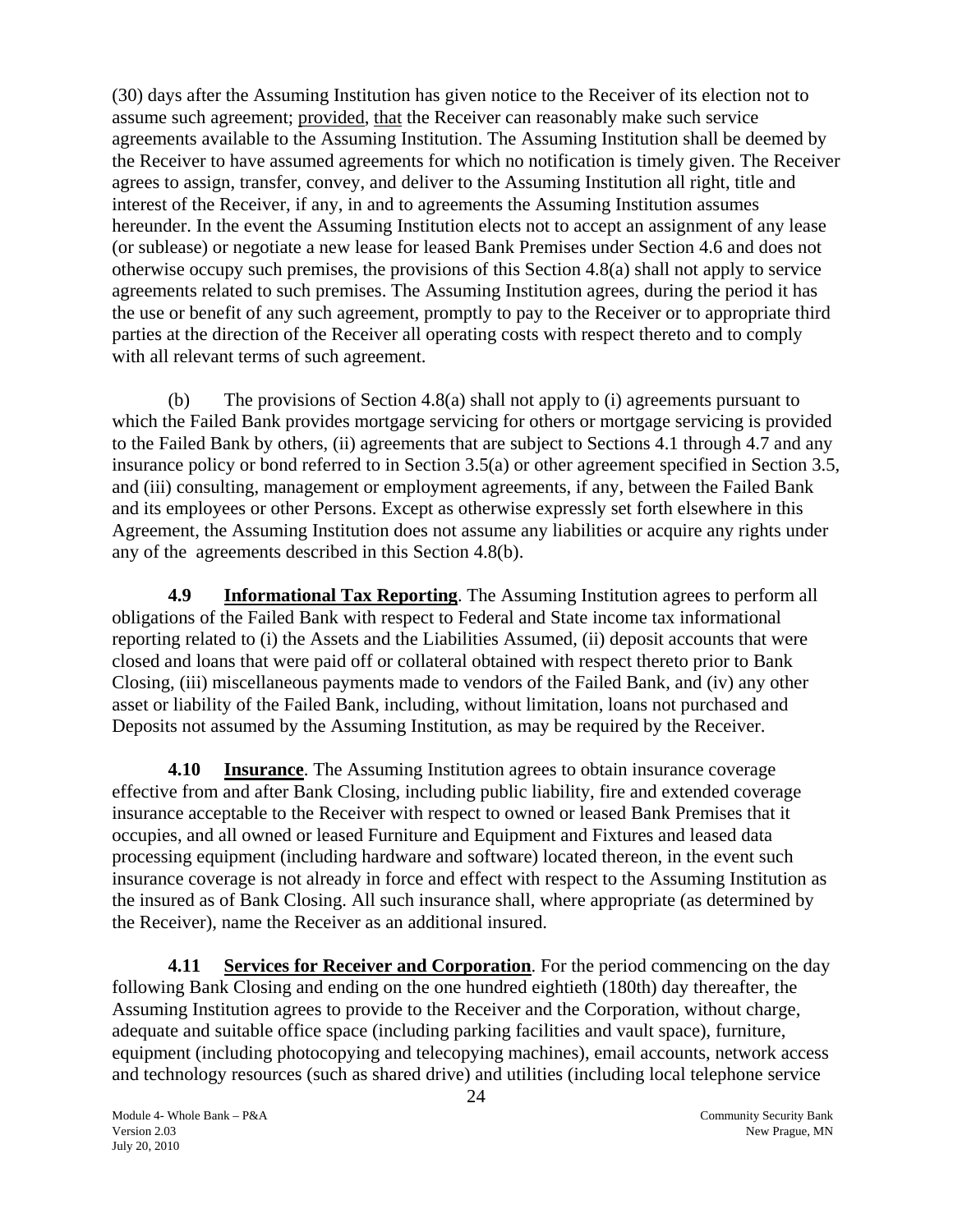and fax machines) at the Bank Premises occupied by the Assuming Institution for their use in the discharge of their respective functions with respect to the Failed Bank. In the event the Receiver and the Corporation determine that the space provided is inadequate or unsuitable, the Receiver and the Corporation may relocate to other quarters having adequate and suitable space and the costs of relocation and any rental and utility costs for the balance of the period of occupancy by the Receiver and the Corporation shall be borne by the Assuming Institution. Additionally, the Assuming Institution agrees to pay such bills and invoices on behalf of the Receiver and Corporation as the Receiver or Corporation may direct for the period beginning on the date of Bank Closing and ending on Settlement Date. Assuming Institution shall submit it requests for reimbursement of such expenditures pursuant to Article VIII of this Agreement.

#### <span id="page-28-0"></span>**4.12 Agreement with Respect to Continuation of Group Health Plan Coverage for Former Employees of the Failed Bank.**

(a) The Assuming Institution agrees to assist the Receiver, as provided in this Section 4.12, in offering individuals who were employees or former employees of the Failed Bank, or any of its Subsidiaries, and who, immediately prior to Bank Closing, were receiving, or were eligible to receive, health insurance coverage or health insurance continuation coverage from the Failed Bank ("Eligible Individuals"), the opportunity to obtain health insurance coverage in the Corporation's FIA Continuation Coverage Plan which provides for health insurance continuation coverage to such Eligible Individuals who are qualified beneficiaries of the Failed Bank as defined in Section 607 of the Employee Retirement Income Security Act of 1974, as amended (respectively, "qualified beneficiaries" and "ERISA"). The Assuming Institution shall consult with the Receiver and not later than five (5) Business Days after Bank Closing shall provide written notice to the Receiver of the number (if available), identity (if available) and addresses (if available) of the Eligible Individuals who are qualified beneficiaries of the Failed Bank and for whom a "qualifying event" (as defined in Section 603 of ERISA) has occurred and with respect to whom the Failed Bank's obligations under Part 6 of Subtitle B of Title I of ERISA have not been satisfied in full, and such other information as the Receiver may reasonably require. The Receiver shall cooperate with the Assuming Institution in order to permit it to prepare such notice and shall provide to the Assuming Institution such data in its possession as may be reasonably required for purposes of preparing such notice.

(b) The Assuming Institution shall take such further action to assist the Receiver in offering the Eligible Individuals who are qualified beneficiaries of the Failed Bank the opportunity to obtain health insurance coverage in the Corporation's FIA Continuation Coverage Plan as the Receiver may direct. All expenses incurred and paid by the Assuming Institution (i) in connection with the obligations of the Assuming Institution under this Section 4.12, and (ii) in providing health insurance continuation coverage to any Eligible Individuals who are hired by the Assuming Institution and such employees' qualified beneficiaries shall be borne by the Assuming Institution.

(c) No later than five (5) Business Days after Bank Closing, the Assuming Institution shall provide the Receiver with a list of all Failed Bank employees the Assuming Institution will not hire. Unless otherwise agreed, the Assuming Institution pays all salaries and payroll costs for all Failed Bank Employees until the list is provided to the Receiver. The Assuming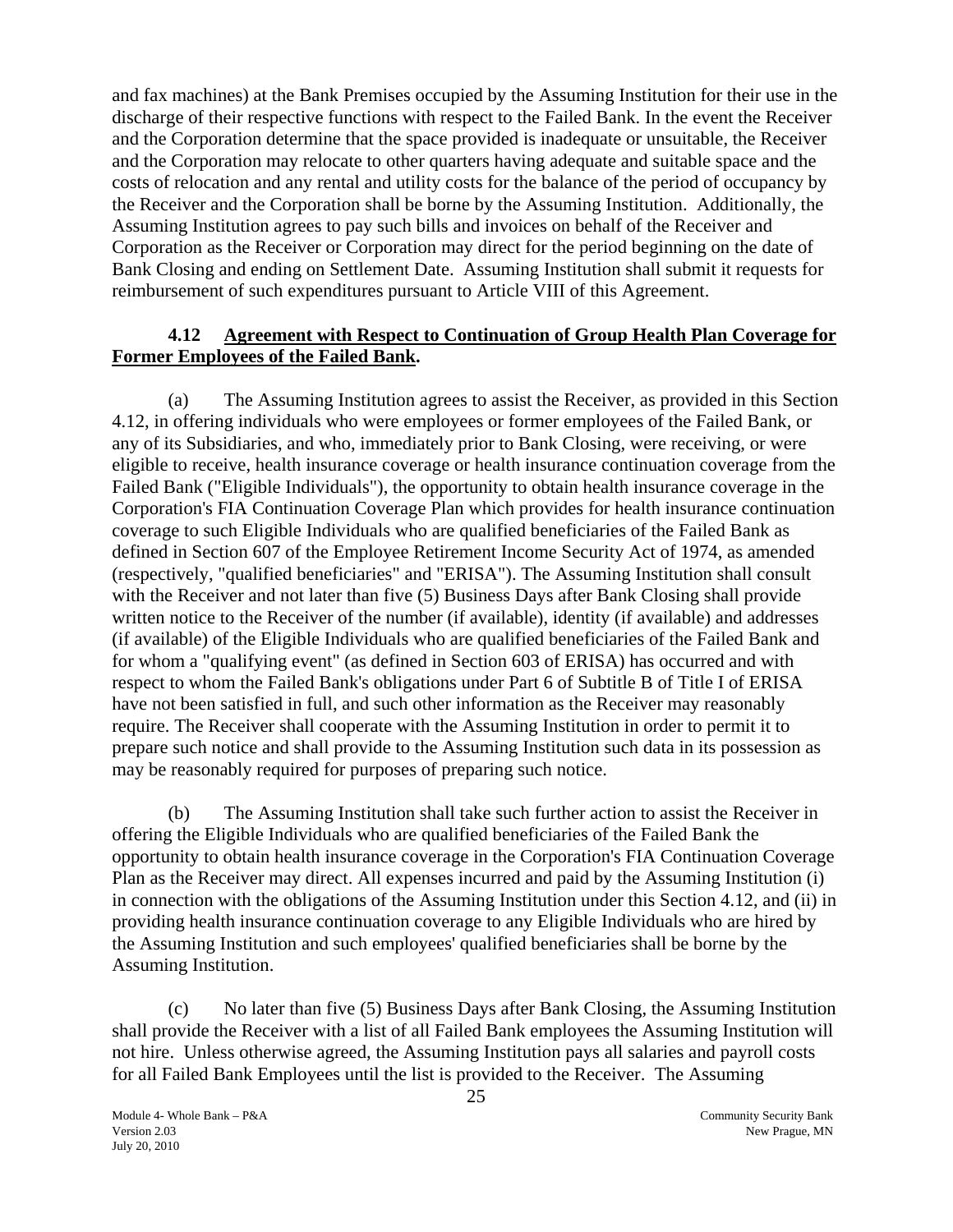Institution shall be responsible for all costs and expenses (i.e. salary, benefits, etc.) associated with all other employees not on that list from and after the date of delivery of the list to the Receiver. The Assuming Institution shall offer to the Failed Bank employees it retains employment benefits comparable to those the Assuming Institution offers its current employees.

(d) This Section 4.12 is for the sole and exclusive benefit of the parties to this Agreement, and for the benefit of no other Person (including any former employee of the Failed Bank or any Subsidiary thereof or qualified beneficiary of such former employee). Nothing in this Section 4.12 is intended by the parties, or shall be construed, to give any Person (including any former employee of the Failed Bank or any Subsidiary thereof or qualified beneficiary of such former employee) other than the Corporation, the Receiver and the Assuming Institution any legal or equitable right, remedy or claim under or with respect to the provisions of this Section.

<span id="page-29-0"></span>**4.13** Agreement with Respect to Interim Asset Servicing. At any time after Bank Closing, the Receiver may establish on its books an asset pool(s) and may transfer to such asset pool(s) (by means of accounting entries on the books of the Receiver) all or any assets and liabilities of the Failed Bank which are not acquired by the Assuming Institution, including, without limitation, wholly unfunded Commitments and assets and liabilities which may be acquired, funded or originated by the Receiver subsequent to Bank Closing. The Receiver may remove assets (and liabilities) from or add assets (and liabilities) to such pool(s) at any time in its discretion. At the option of the Receiver, the Assuming Institution agrees to service, administer, and collect such pool assets in accordance with and for the term set forth in Exhibit 4.13 "Interim Asset Servicing Arrangement".

## **ARTICLE V DUTIES WITH RESPECT TO DEPOSITORS OF THE FAILED BANK**

<span id="page-29-2"></span><span id="page-29-1"></span>**5.1 Payment of Checks, Drafts and Orders.** Subject to Section 9.5, the Assuming Institution agrees to pay all properly drawn checks, drafts and withdrawal orders of depositors of the Failed Bank presented for payment, whether drawn on the check or draft forms provided by the Failed Bank or by the Assuming Institution, to the extent that the Deposit balances to the credit of the respective makers or drawers assumed by the Assuming Institution under this Agreement are sufficient to permit the payment thereof, and in all other respects to discharge, in the usual course of conducting a banking business, the duties and obligations of the Failed Bank with respect to the Deposit balances due and owing to the depositors of the Failed Bank assumed by the Assuming Institution under this Agreement.

<span id="page-29-3"></span>**5.2 Certain Agreements Related to Deposits.** Subject to Section 2.2, the Assuming Institution agrees to honor the terms and conditions of any written escrow or mortgage servicing agreement or other similar agreement relating to a Deposit liability assumed by the Assuming Institution pursuant to this Agreement.

## **5.3 Notice to Depositors.**

<span id="page-29-4"></span>Module 4- Whole Bank – P&A Community Security Bank Version 2.03 New Prague, MN July 20, 2010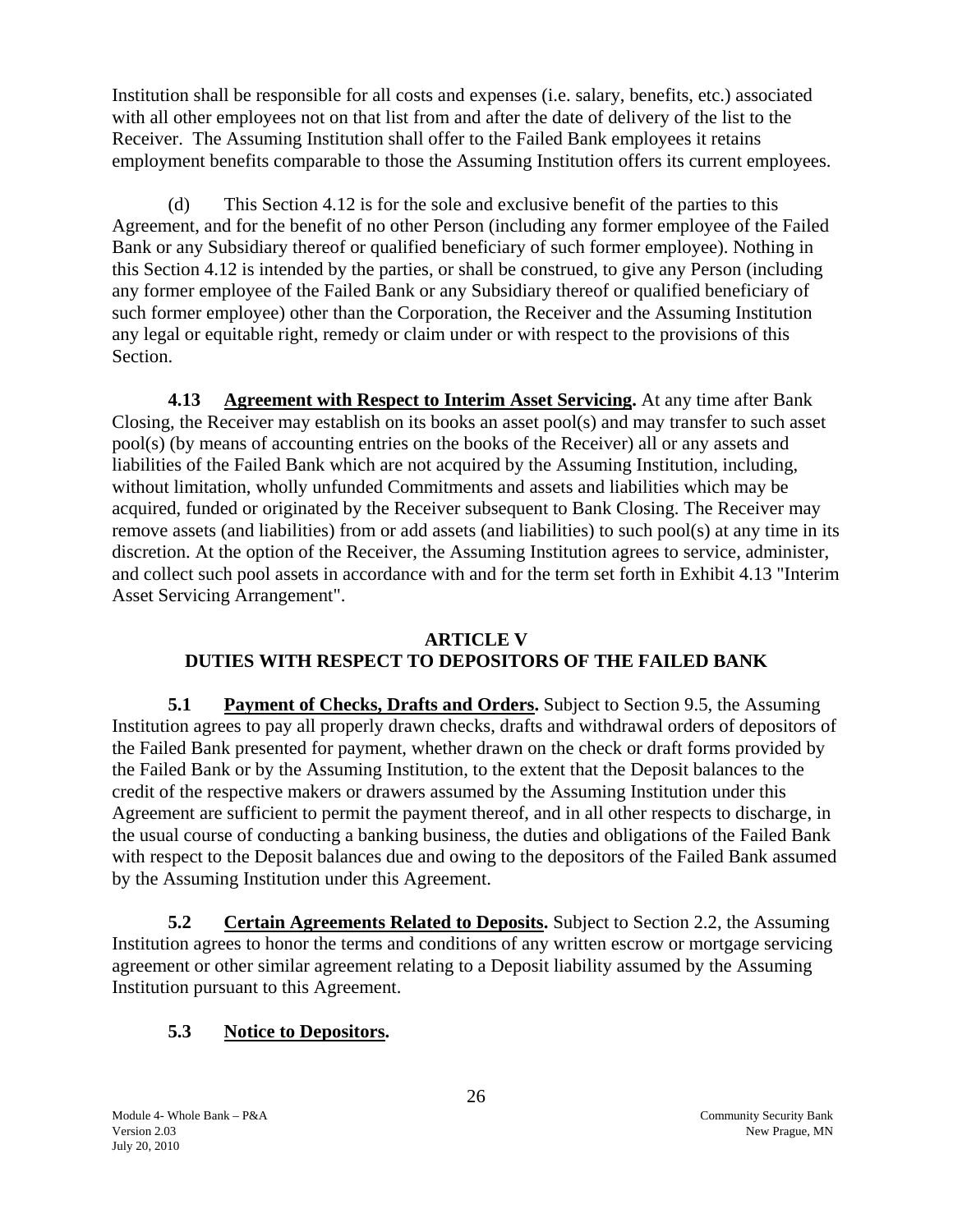(a) Within seven (7) days after Bank Closing, the Assuming Institution shall give notice by mail to each depositor of the Failed Bank of (i) the assumption of the Deposit liabilities of the Failed Bank, and (ii) the procedures to claim Deposits (the Receiver shall provide item (ii) to Assuming Institution). The Assuming Institution shall also publish notice of its assumption of the Deposit liabilities of the Failed Bank in a newspaper of general circulation in the country or countries in which the Failed Bank was located.

(b) Within seven (7) days after Bank Closing, the Assuming Institution shall give notices by mail to each depositor of the Failed Bank, as required under Section 2.2.

(c) If the Assuming Institution proposes to charge fees different from those fees formerly charged by the Failed Bank, the Assuming Institution shall include its fee schedule in its mailed notice.

(d) The Assuming Institution shall obtain approval of all notices and publications required by this Section 5.3 from counsel for the Receiver prior to mailing or publication.

## **ARTICLE VI RECORDS**

<span id="page-30-1"></span><span id="page-30-0"></span>**6.1** Transfer of Records. In accordance with Sections 2.1 and 3.1, the Receiver assigns, transfers, conveys and delivers to the Assuming Institution, whether located on Bank Premises occupied or not occupied by the Assuming Institution or at any other location, any and all Records of the Failed Bank, other than the following:

(a) Records pertaining to former employees of the Failed Bank who were no longer employed by the Failed Bank as of Bank Closing and Records pertaining to employees of the Failed Bank who were employed by the Failed Bank as of Bank Closing and for whom the Receiver is unable to obtain a waiver to release such Records to the Assuming Institution;

(b) Records pertaining to (i) any asset or liability of the Failed Bank retained by the Receiver, or (ii) any asset of the Failed Bank acquired by the Receiver pursuant to this Agreement; and

(c) Any other Records as determined by the Receiver.

<span id="page-30-2"></span>**6.2 Delivery of Assigned Records**. The Receiver shall deliver to the Assuming Institution all Records described in Section 6.1 as soon as practicable on or after the date of this Agreement.

<span id="page-30-3"></span>**6.3** Preservation of Records. The Assuming Institution agrees that it will preserve and maintain for the joint benefit of the Receiver, the Corporation and the Assuming Institution, all Records of which it has custody for such period as either the Receiver or the Corporation in its discretion may require, until directed otherwise, in writing, by the Receiver or Corporation. The Assuming Institution shall have the primary responsibility to respond to subpoenas, discovery requests, and other similar official inquiries and customer requests for lien releases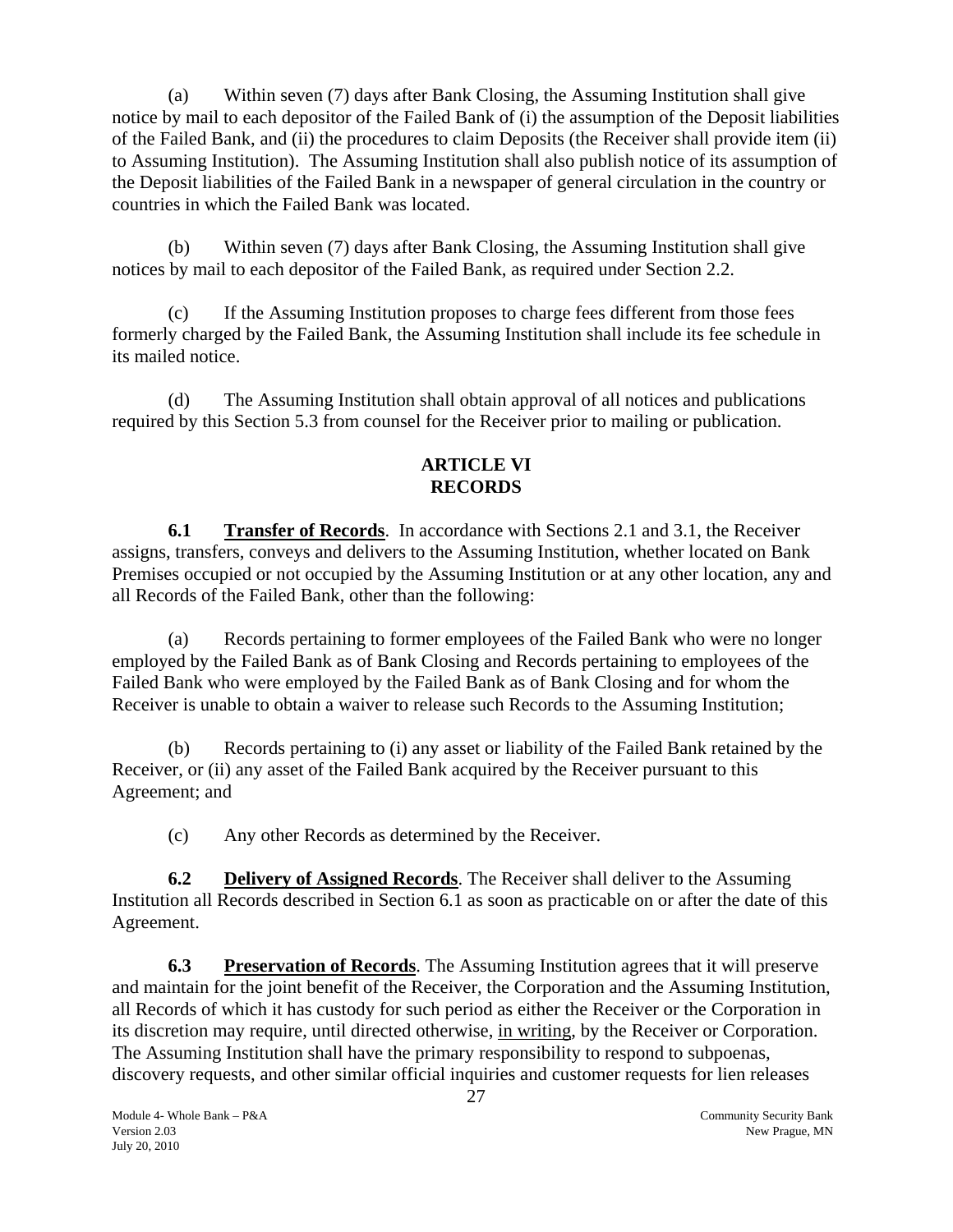with respect to the Records of which it has custody. With respect to its obligations under this Section regarding Electronically Stored Information, the Assuming Institution will complete the Data Retention Catalog attached hereto as Schedule 6.3 and submit it to the Receiver for the Receiver's approval of the Assuming Institution's data retention plan.

**6.4 Access to Records; Copies**. The Assuming Institution agrees to permit the Receiver and the Corporation access to all Records of which the Assuming Institution has custody, and to use, inspect, make extracts from or request copies of any such Records in the manner and to the extent requested, and to duplicate, in the discretion of the Receiver or the Corporation, any Record pertaining to Deposit account relationships; provided, that in the event that the Failed Bank maintained one or more duplicate copies of such Records, the Assuming Institution hereby assigns, transfers, and conveys to the Corporation one such duplicate copy of each such Record without cost to the Corporation, and agrees to deliver to the Corporation all Records assigned and transferred to the Corporation under this Article VI as soon as practicable on or after the date of this Agreement. The party requesting a copy of any Record shall bear the cost (based on standard accepted industry charges to the extent applicable, as determined by the Receiver) for providing such duplicate Records. A copy of each Record requested shall be provided as soon as practicable by the party having custody thereof.

#### **ARTICLE VII BID; INITIAL PAYMENT**

<span id="page-31-0"></span>The Assuming Institution has submitted to the Receiver an asset discount bid of \$22,247,002.00 and a positive Deposit premium bid of 0.89%. The Deposit premium bid will be applied to the total of all Assumed Deposits except for brokered, CDARS, and any market place or similar subscription services Deposits. On the Payment Date, the Assuming Institution will pay to the Corporation, or the Corporation will pay to the Assuming Institution, as the case may be, the Initial Payment, together with interest on such amount (if the Payment Date is not the day following the day of Bank Closing) from and including the day following Bank Closing to and including the day preceding the Payment Date at the Settlement Interest Rate.

#### **ARTICLE VIII ADJUSTMENTS**

<span id="page-31-2"></span><span id="page-31-1"></span>**8.1 Pro Forma Statement**. It is understood that the determination of the Initial Payment is based on the Receiver's best estimate of the Liabilities Assumed and the Assets at Bank Closing. The Receiver, as soon as practicable after Bank Closing, in accordance with the best information then available, shall provide to the Assuming Institution a pro forma statement reflecting any adjustments of such liabilities and assets as may be necessary. Such pro forma statement shall take into account, to the extent possible, (i) liabilities and assets of a nature similar to those contemplated by Section 2.1 or Section 3.1, respectively, which at Bank Closing were carried in the Failed Bank's suspense accounts, (ii) accruals as of Bank Closing for all income related to the assets and business of the Failed Bank acquired by the Assuming Institution hereunder, whether or not such accruals were reflected on the Accounting Records of the Failed Bank in the normal course of its operations, and (iii) adjustments to determine the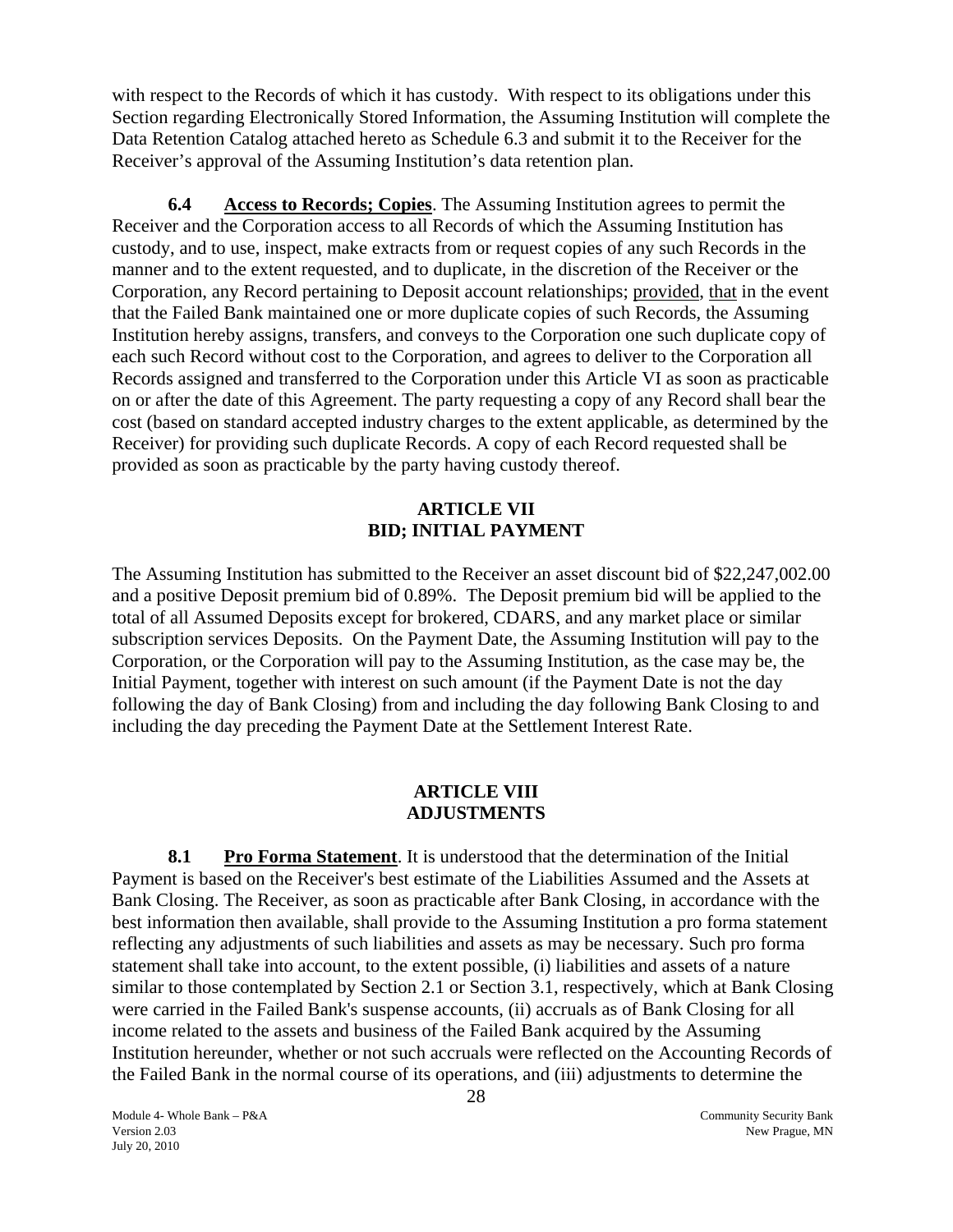Book Value of any investment in a Subsidiary and related accounts on the "bank only" (unconsolidated) balance sheet of the Failed Bank based on the equity method of accounting, whether or not the Failed Bank used the equity method of accounting for investments in subsidiaries, except that the resulting amount cannot be less than the Subsidiary's recorded equity as of Bank Closing as reflected on the Accounting Records of the Subsidiary. Any Loan purchased by the Assuming Institution pursuant to Section 3.1 which the Failed Bank charged off during the period beginning the day after the Bid Valuation Date to Bank Closing shall be deemed not to be charged off for the purposes of the pro forma statement, and the purchase price shall be determined pursuant to Section 3.2.

## **8.2 Correction of Errors and Omissions; Other Liabilities**.

<span id="page-32-0"></span>(a) In the event any bookkeeping omissions or errors are discovered in preparing any pro forma statement or in completing the transfers and assumptions contemplated hereby, the parties hereto agree to correct such errors and omissions, it being understood that, as far as practicable, all adjustments will be made consistent with the judgments, methods, policies or accounting principles utilized by the Failed Bank in preparing and maintaining Accounting Records, except that adjustments made pursuant to this Section 8.2(a) are not intended to bring the Accounting Records of the Failed Bank into accordance with generally accepted accounting principles.

(b) If the Receiver discovers at any time subsequent to the date of this Agreement that any claim exists against the Failed Bank which is of such a nature that it would have been included in the liabilities assumed under Article II had the existence of such claim or the facts giving rise thereto been known as of Bank Closing, the Receiver may, in its discretion, at any time, require that such claim be assumed by the Assuming Institution in a manner consistent with the intent of this Agreement. The Receiver will make appropriate adjustments to the pro forma statement provided by the Receiver to the Assuming Institution pursuant to Section 8.1 as may be necessary.

<span id="page-32-1"></span>**8.3 Payments**. The Receiver agrees to cause to be paid to the Assuming Institution, or the Assuming Institution agrees to pay to the Receiver, as the case may be, on the Settlement Date, a payment in an amount which reflects net adjustments (including any costs, expenses and fees associated with determinations of value as provided in this Agreement) made pursuant to Section 8.1 or Section 8.2, plus interest as provided in Section 8.4. The Receiver and the Assuming Institution agree to effect on the Settlement Date any further transfer of assets to or assumption of liabilities or claims by the Assuming Institution as may be necessary in accordance with Section 8.1 or Section 8.2.

<span id="page-32-2"></span>**8.4 Interest**. Any amounts paid under Section 8.3 or Section 8.5, shall bear interest for the period from and including the day following Bank Closing to and including the day preceding the payment at the Settlement Interest Rate.

<span id="page-32-3"></span>**8.5 Subsequent Adjustments.** In the event that the Assuming Institution or the Receiver discovers any errors or omissions as contemplated by Section 8.2 or any error with respect to the payment made under Section 8.3 after the Settlement Date, the Assuming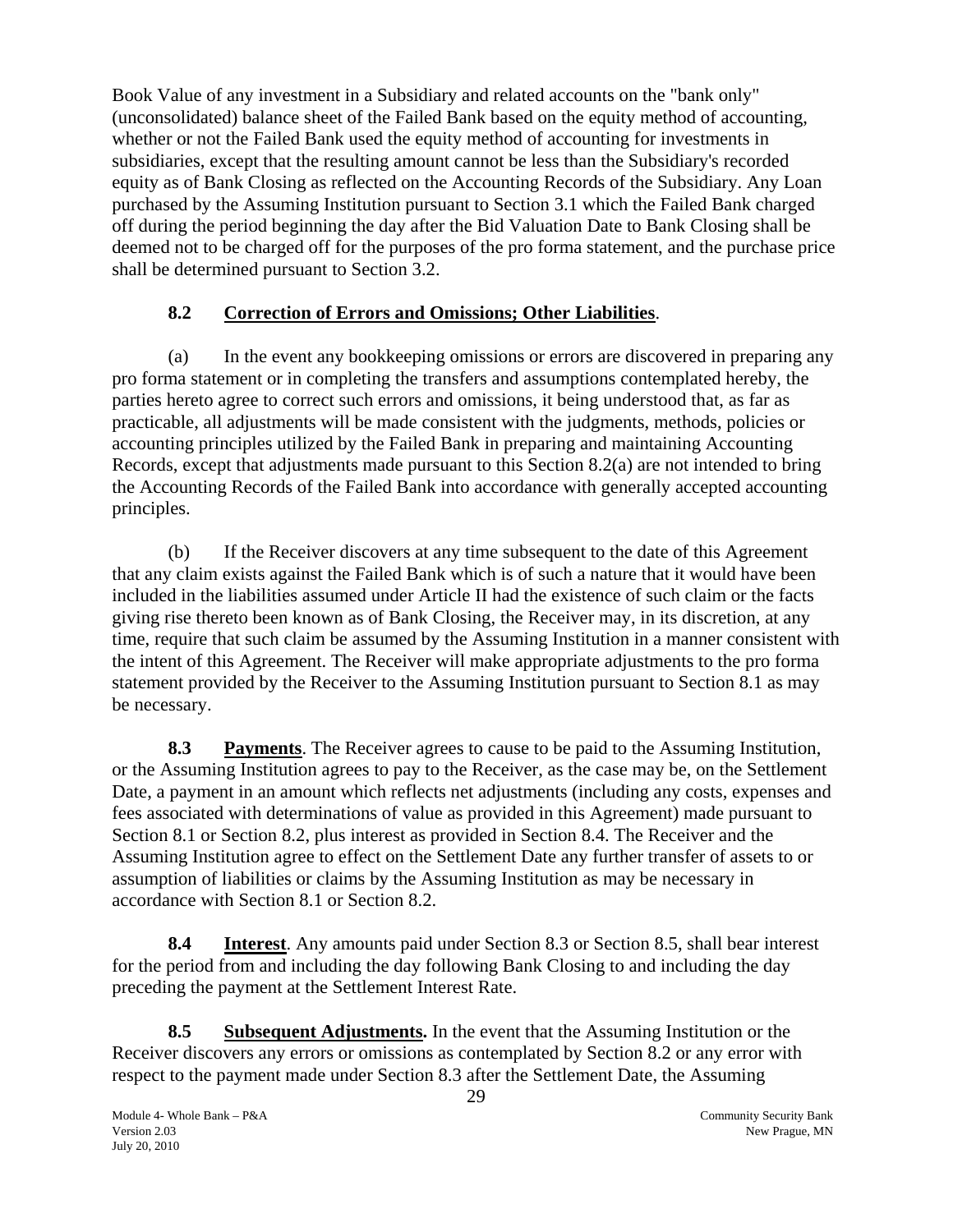Institution and the Receiver agree to promptly correct any such errors or omissions, make any payments and effect any transfers or assumptions as may be necessary to reflect any such correction plus interest as provided in Section 8.4.

## **ARTICLE IX CONTINUING COOPERATION**

<span id="page-33-1"></span><span id="page-33-0"></span>**9.1** General Matters. The parties hereto agree that they will, in good faith and with their best efforts, cooperate with each other to carry out the transactions contemplated by this Agreement and to effect the purposes hereof.

<span id="page-33-2"></span>**9.2 Additional Title Documents**. The Receiver, the Corporation and the Assuming Institution each agree, at any time, and from time to time, upon the request of any party hereto, to execute and deliver such additional instruments and documents of conveyance as shall be reasonably necessary to vest in the appropriate party its full legal or equitable title in and to the property transferred pursuant to this Agreement or to be transferred in accordance herewith. The Assuming Institution shall prepare such instruments and documents of conveyance (in form and substance satisfactory to the Receiver) as shall be necessary to vest title to the Assets in the Assuming Institution. The Assuming Institution shall be responsible for recording such instruments and documents of conveyance at its own expense.

# **9.3 Claims and Suits**.

<span id="page-33-3"></span>(a) The Receiver shall have the right, in its discretion, to (i) defend or settle any claim or suit against the Assuming Institution with respect to which the Receiver has indemnified the Assuming Institution in the same manner and to the same extent as provided in Article XII, and (ii) defend or settle any claim or suit against the Assuming Institution with respect to any Liability Assumed, which claim or suit may result in a loss to the Receiver arising out of or related to this Agreement, or which existed against the Failed Bank on or before Bank Closing. The exercise by the Receiver of any rights under this Section 9.3(a) shall not release the Assuming Institution with respect to any of its obligations under this Agreement.

(b) In the event any action at law or in equity shall be instituted by any Person against the Receiver and the Corporation as codefendants with respect to any asset of the Failed Bank retained or acquired pursuant to this Agreement by the Receiver, the Receiver agrees, at the request of the Corporation, to join with the Corporation in a petition to remove the action to the United States District Court for the proper district. The Receiver agrees to institute, with or without joinder of the Corporation as coplaintiff, any action with respect to any such retained or acquired asset or any matter connected therewith whenever notice requiring such action shall be given by the Corporation to the Receiver.

<span id="page-33-4"></span>**9.4 Payment of Deposits**. In the event any depositor does not accept the obligation of the Assuming Institution to pay any Deposit liability of the Failed Bank assumed by the Assuming Institution pursuant to this Agreement and asserts a claim against the Receiver for all or any portion of any such Deposit liability, the Assuming Institution agrees on demand to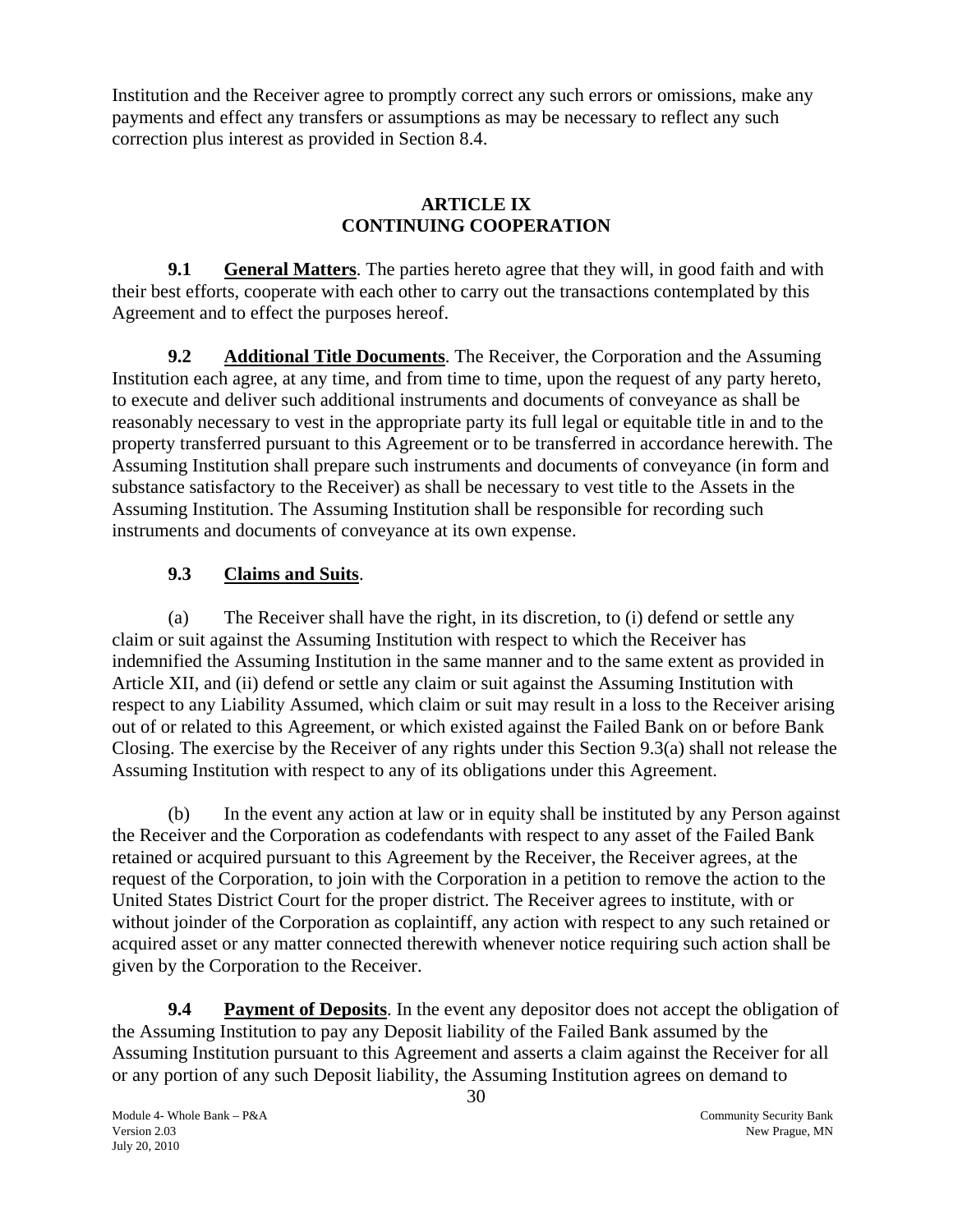provide to the Receiver funds sufficient to pay such claim in an amount not in excess of the Deposit liability reflected on the books of the Assuming Institution at the time such claim is made. Upon payment by the Assuming Institution to the Receiver of such amount, the Assuming Institution shall be discharged from any further obligation under this Agreement to pay to any such depositor the amount of such Deposit liability paid to the Receiver.

<span id="page-34-0"></span>**9.5 Withheld Payments**. At any time, the Receiver or the Corporation may, in its discretion, determine that all or any portion of any deposit balance assumed by the Assuming Institution pursuant to this Agreement does not constitute a "Deposit" (or otherwise, in its discretion, determine that it is the best interest of the Receiver or Corporation to withhold all or any portion of any deposit), and may direct the Assuming Institution to withhold payment of all or any portion of any such deposit balance. Upon such direction, the Assuming Institution agrees to hold such deposit and not to make any payment of such deposit balance to or on behalf of the depositor, or to itself, whether by way of transfer, set-off, or otherwise. The Assuming Institution agrees to maintain the "withheld payment" status of any such deposit balance until directed in writing by the Receiver or the Corporation as to its disposition. At the direction of the Receiver or the Corporation, the Assuming Institution shall return all or any portion of such deposit balance to the Receiver or the Corporation, as appropriate, and thereupon the Assuming Institution shall be discharged from any further liability to such depositor with respect to such returned deposit balance. If such deposit balance has been paid to the depositor prior to a demand for return by the Corporation or the Receiver, and payment of such deposit balance had not been previously withheld pursuant to this Section, the Assuming Institution shall not be obligated to return such deposit balance to the Receiver or the Corporation. The Assuming Institution shall be obligated to reimburse the Corporation or the Receiver, as the case may be, for the amount of any deposit balance or portion thereof paid by the Assuming Institution in contravention of any previous direction to withhold payment of such deposit balance or return such deposit balance the payment of which was withheld pursuant to this Section.

## **9.6 Proceedings with Respect to Certain Assets and Liabilities**.

<span id="page-34-1"></span>(a) In connection with any investigation, proceeding or other matter with respect to any asset or liability of the Failed Bank retained by the Receiver, or any asset of the Failed Bank acquired by the Receiver pursuant to this Agreement, the Assuming Institution shall cooperate to the extent reasonably required by the Receiver.

(b) In addition to its obligations under Section 6.4, the Assuming Institution shall provide representatives of the Receiver access at reasonable times and locations without other limitation or qualification to (i) its directors, officers, employees and agents and those of the Subsidiaries acquired by the Assuming Institution, and (ii) its books and records, the books and records of such Subsidiaries and all Credit Files, and copies thereof. Copies of books, records and Credit Files shall be provided by the Assuming Institution as requested by the Receiver and the costs of duplication thereof shall be borne by the Receiver.

(c) Not later than ten (10) days after the Put Notice pursuant to Section 3.4 or the date of the notice of transfer of any Loan by the Assuming Institution to the Receiver pursuant to Section 3.6, the Assuming Institution shall deliver to the Receiver such documents with respect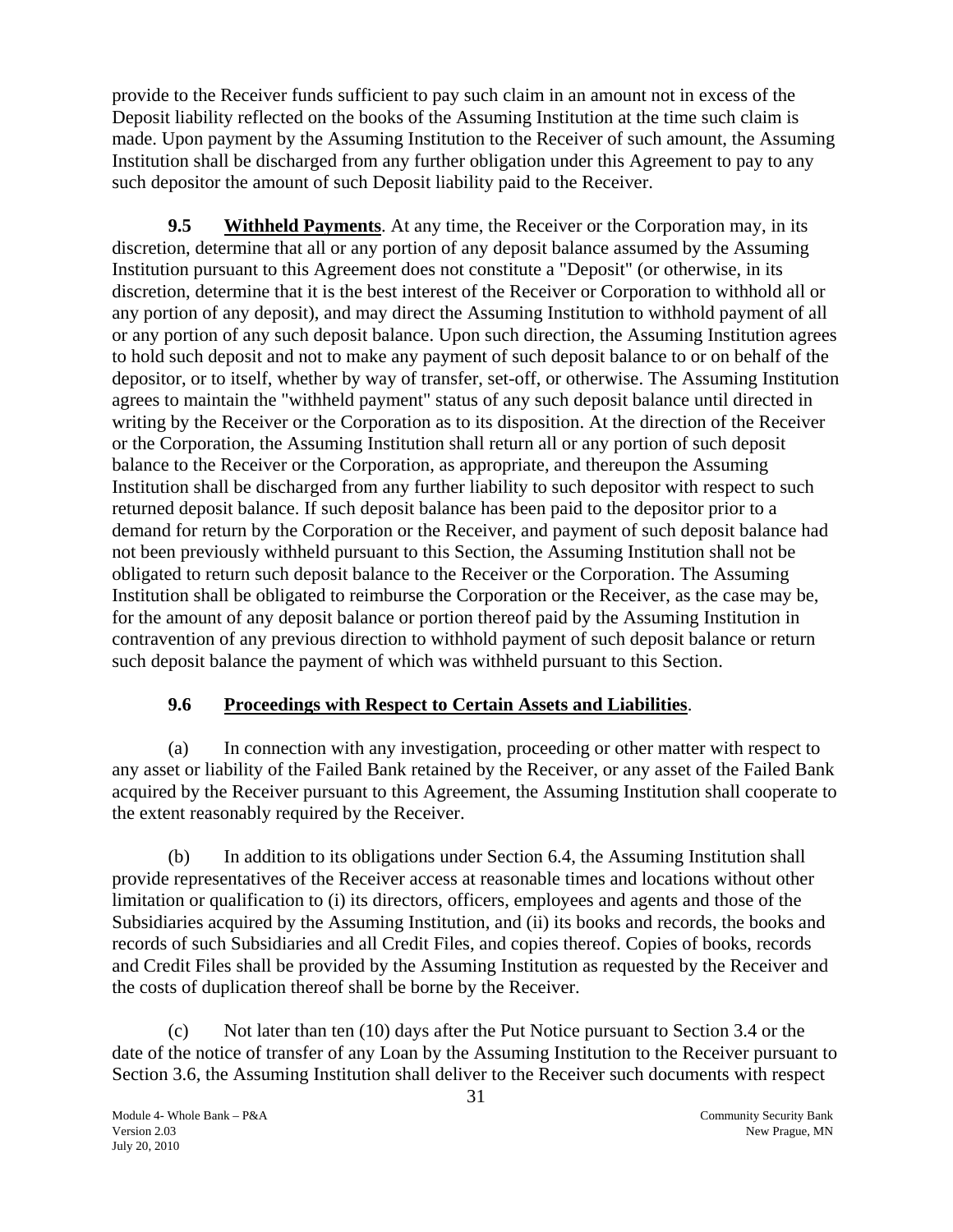to such Loan as the Receiver may request, including without limitation the following: (i) all related Credit Documents (other than certificates, notices and other ancillary documents), (ii) a certificate setting forth the principal amount on the date of the transfer and the amount of interest, fees and other charges then accrued and unpaid thereon, and any restrictions on transfer to which any such Loan is subject, and (iii) all Credit Files, and all documents, microfiche, microfilm and computer records (including but not limited to magnetic tape, disc storage, card forms and printed copy) maintained by, owned by, or in the possession of the Assuming Institution or any Affiliate of the Assuming Institution relating to the transferred Loan.

<span id="page-35-0"></span>**9.7** Information. The Assuming Institution promptly shall provide to the Corporation such other information, including financial statements and computations, relating to the performance of the provisions of this Agreement as the Corporation or the Receiver may request from time to time, and, at the request of the Receiver, make available employees of the Failed Bank employed or retained by the Assuming Institution to assist in preparation of the pro forma statement pursuant to Section 8.1.

#### **ARTICLE X CONDITION PRECEDENT**

<span id="page-35-1"></span>The obligations of the parties to this Agreement are subject to the Receiver and the Corporation having received at or before Bank Closing evidence reasonably satisfactory to each of any necessary approval, waiver, or other action by any governmental authority, the board of directors of the Assuming Institution, or other third party, with respect to this Agreement and the transactions contemplated hereby, the closing of the Failed Bank and the appointment of the Receiver, the chartering of the Assuming Institution, and any agreements, documents, matters or proceedings contemplated hereby or thereby.

#### **ARTICLE XI**

#### **REPRESENTATIONS AND WARRANTIES OF THE ASSUMING INSTITUTION**

<span id="page-35-2"></span>The Assuming Institution represents and warrants to the Corporation and the Receiver as follows:

(a) **Corporate Existence and Authority**. The Assuming Institution (i) is duly organized, validly existing and in good standing under the laws of its Chartering Authority and has full power and authority to own and operate its properties and to conduct its business as now conducted by it, and (ii) has full power and authority to execute and deliver this Agreement and to perform its obligations hereunder. The Assuming Institution has taken all necessary corporate action to authorize the execution, delivery and performance of this Agreement and the performance of the transactions contemplated hereby.

(b) **Third Party Consents**. No governmental authority or other third party consents (including but not limited to approvals, licenses, registrations or declarations) are required in connection with the execution, delivery or performance by the Assuming Institution of this Agreement, other than such consents as have been duly obtained and are in full force and effect.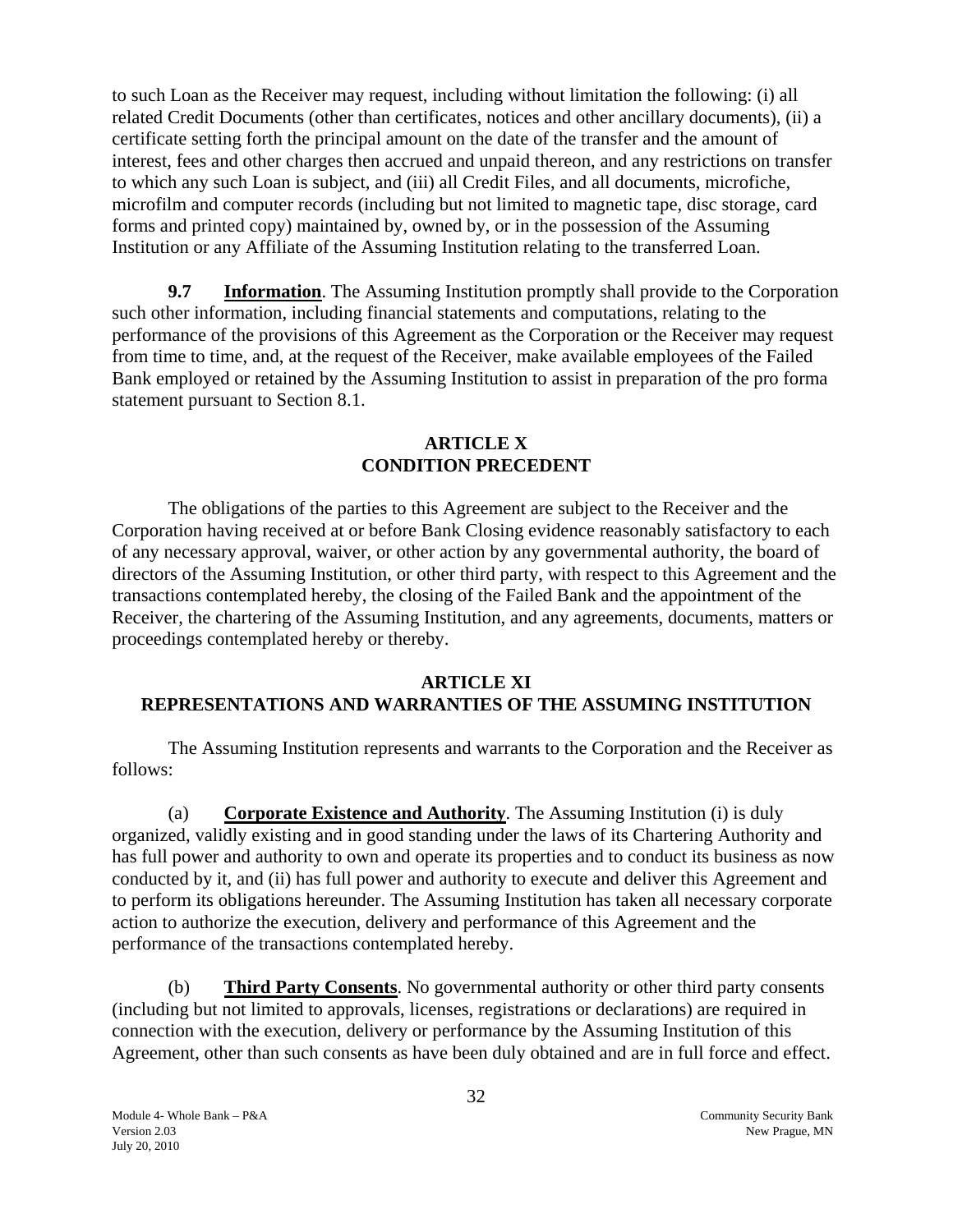(c) **Execution and Enforceability**. This Agreement has been duly executed and delivered by the Assuming Institution and when this Agreement has been duly authorized, executed and delivered by the Corporation and the Receiver, this Agreement will constitute the legal, valid and binding obligation of the Assuming Institution, enforceable in accordance with its terms.

## (d) **Compliance with Law**.

(i) Neither the Assuming Institution nor any of its Subsidiaries is in violation of any statute, regulation, order, decision, judgment or decree of, or any restriction imposed by, the United States of America, any State, municipality or other political subdivision or any agency of any of the foregoing, or any court or other tribunal having jurisdiction over the Assuming Institution or any of its Subsidiaries or any assets of any such Person, or any foreign government or agency thereof having such jurisdiction, with respect to the conduct of the business of the Assuming Institution or of any of its Subsidiaries, or the ownership of the properties of the Assuming Institution or any of its Subsidiaries, which, either individually or in the aggregate with all other such violations, would materially and adversely affect the business, operations or condition (financial or otherwise) of the Assuming Institution or the ability of the Assuming Institution to perform, satisfy or observe any obligation or condition under this Agreement.

(ii) Neither the execution and delivery nor the performance by the Assuming Institution of this Agreement will result in any violation by the Assuming Institution of, or be in conflict with, any provision of any applicable law or regulation, or any order, writ or decree of any court or governmental authority.

(e) **Insured or Guaranteed Loans.** If any Loans being transferred pursuant to this Agreement are insured or guaranteed by any department or agency of any governmental unit, federal, state or local, Assuming Institution represents that Assuming Institution has been approved by such agency and is an approved lender or mortgagee, as appropriate, if such approval is required. Assuming Institution further assumes full responsibility for determining whether or not such insurance or guarantees are in full force and effect on the date of this Agreement and with respect to those Loans whose insurance or guaranty is in full force and effect on the date of this Agreement, Assuming Institution assumes full responsibility for doing all things necessary to insure such insurance or guarantees remain in full force and effect. Assuming Institution agrees to assume all of the obligations under the contract(s) of insurance or guaranty, agrees to cooperate with the Receiver where necessary to complete forms required by the insuring or guaranteeing department or agency to effect or complete the transfer to Assuming Institution.

(f) **Representations Remain True**. The Assuming Institution represents and warrants that it has executed and delivered to the Corporation a Purchaser Eligibility Certification and Confidentiality Agreement and that all information provided and representations made by or on behalf of the Assuming Institution in connection with this Agreement and the transactions contemplated hereby, including, but not limited to, the Purchaser Eligibility Certification and Confidentiality Agreement (which are affirmed and ratified hereby)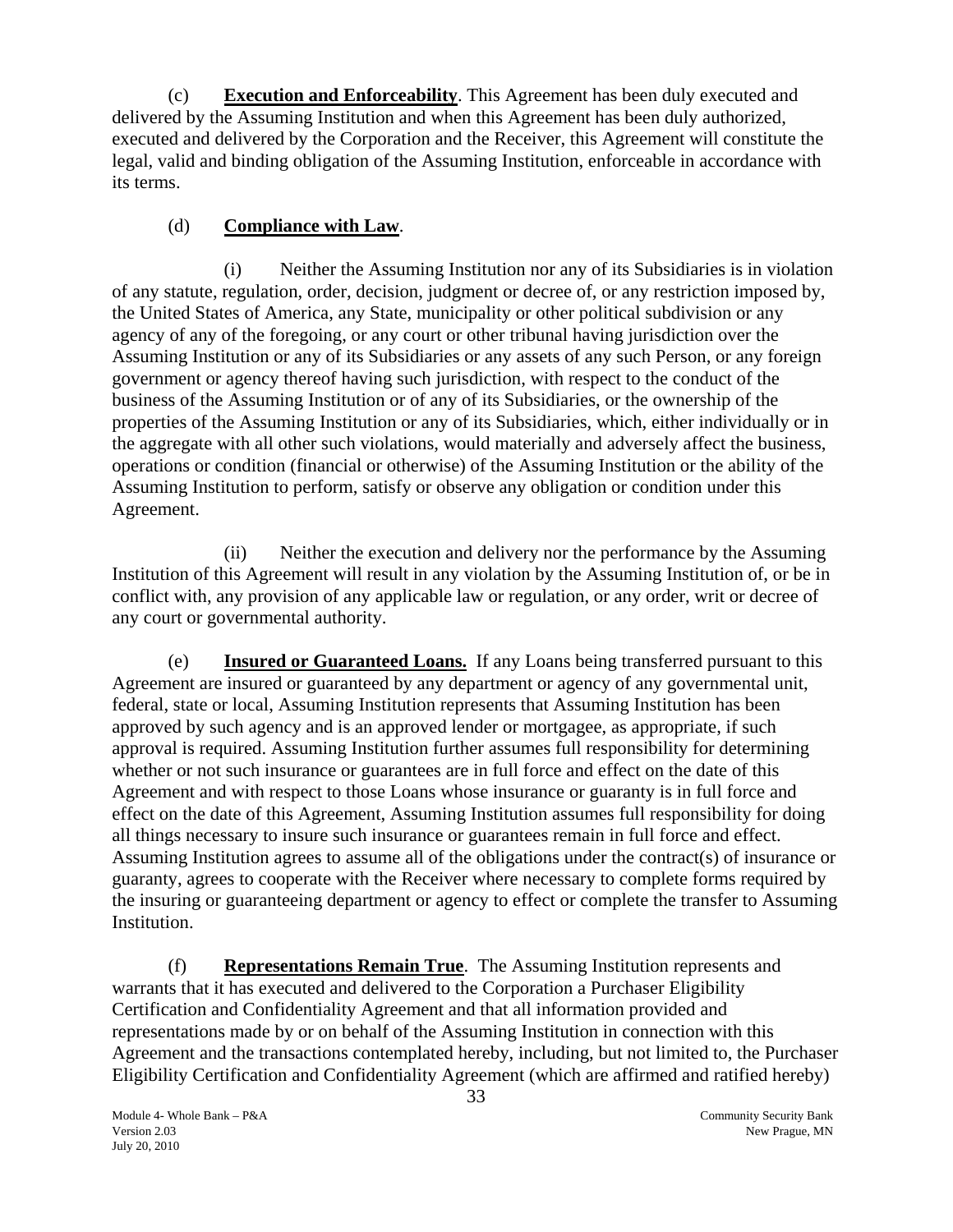are and remain true and correct in all material respects and do not fail to state any fact required to make the information contained therein not misleading.

#### **ARTICLE XII INDEMNIFICATION**

<span id="page-37-0"></span>**12.1** Indemnification of Indemnitees. From and after Bank Closing and subject to the limitations set forth in this Section and Section 12.6 and compliance by the Indemnitees with Section 12.2, the Receiver agrees to indemnify and hold harmless the Indemnitees against any and all costs, losses, liabilities, expenses (including attorneys' fees) incurred prior to the assumption of defense by the Receiver pursuant to paragraph (d) of Section 12.2, judgments, fines and amounts paid in settlement actually and reasonably incurred in connection with claims against any Indemnitee based on liabilities of the Failed Bank that are not assumed by the Assuming Institution pursuant to this Agreement or subsequent to the execution hereof by the Assuming Institution or any Subsidiary or Affiliate of the Assuming Institution for which indemnification is provided hereunder in (a) of this Section 12.1, subject to certain exclusions as provided in (b) of this Section 12.1:

(a)

(1) claims based on the rights of any shareholder or former shareholder as such of (x) the Failed Bank, or (y) any Subsidiary or Affiliate of the Failed Bank;

(2) claims based on the rights of any creditor as such of the Failed Bank, or any creditor as such of any director, officer, employee or agent of the Failed Bank, with respect to any indebtedness or other obligation of the Failed Bank arising prior to Bank Closing;

(3) claims based on the rights of any present or former director, officer, employee or agent as such of the Failed Bank or of any Subsidiary or Affiliate of the Failed Bank;

(4) claims based on any action or inaction prior to Bank Closing of the Failed Bank, its directors, officers, employees or agents as such, or any Subsidiary or Affiliate of the Failed Bank, or the directors, officers, employees or agents as such of such Subsidiary or Affiliate;

(5) claims based on any malfeasance, misfeasance or nonfeasance of the Failed Bank, its directors, officers, employees or agents with respect to the trust business of the Failed Bank, if any;

(6) claims based on any failure or alleged failure (not in violation of law) by the Assuming Institution to continue to perform any service or activity previously performed by the Failed Bank which the Assuming Institution is not required to perform pursuant to this Agreement or which arise under any contract to which the Failed Bank was a party which the Assuming Institution elected not to assume in accordance with this Agreement and which neither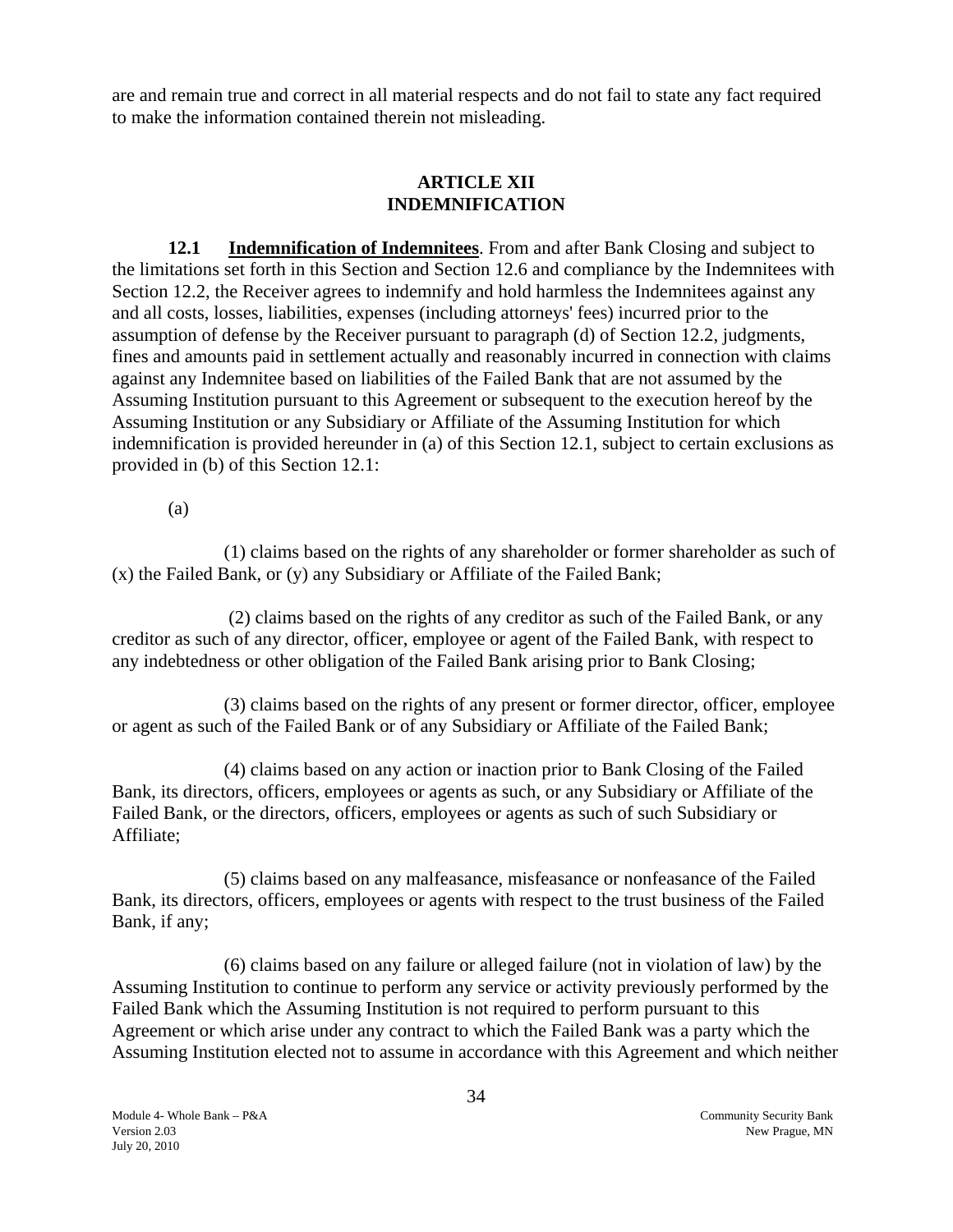the Assuming Institution nor any Subsidiary or Affiliate of the Assuming Institution has assumed subsequent to the execution hereof;

(7) claims arising from any action or inaction of any Indemnitee, including for purposes of this Section 12.1(a)(7) the former officers or employees of the Failed Bank or of any Subsidiary or Affiliate of the Failed Bank that is taken upon the specific written direction of the Corporation or the Receiver, other than any action or inaction taken in a manner constituting bad faith, gross negligence or willful misconduct; and

(8) claims based on the rights of any depositor of the Failed Bank whose deposit has been accorded "withheld payment" status and/or returned to the Receiver or Corporation in accordance with Section 9.5 and/or has become an "unclaimed deposit" or has been returned to the Corporation or the Receiver in accordance with Section 2.3;

(b) provided, that, with respect to this Agreement, except for paragraphs (7) and (8) of Section 12.1(a), no indemnification will be provided under this Agreement for any:

(1) judgment or fine against, or any amount paid in settlement (without the written approval of the Receiver) by, any Indemnitee in connection with any action that seeks damages against any Indemnitee (a "counterclaim") arising with respect to any Asset and based on any action or inaction of either the Failed Bank, its directors, officers, employees or agents as such prior to Bank Closing, unless any such judgment, fine or amount paid in settlement exceeds the greater of (i) the Repurchase Price of such Asset, or (ii) the monetary recovery sought on such Asset by the Assuming Institution in the cause of action from which the counterclaim arises; and in such event the Receiver will provide indemnification only in the amount of such excess; and no indemnification will be provided for any costs or expenses other than any costs or expenses (including attorneys' fees) which, in the determination of the Receiver, have been actually and reasonably incurred by such Indemnitee in connection with the defense of any such counterclaim; and it is expressly agreed that the Receiver reserves the right to intervene, in its discretion, on its behalf and/or on behalf of the Receiver, in the defense of any such counterclaim;

(2) claims with respect to any liability or obligation of the Failed Bank that is expressly assumed by the Assuming Institution pursuant to this Agreement or subsequent to the execution hereof by the Assuming Institution or any Subsidiary or Affiliate of the Assuming Institution;

(3) claims with respect to any liability of the Failed Bank to any present or former employee as such of the Failed Bank or of any Subsidiary or Affiliate of the Failed Bank, which liability is expressly assumed by the Assuming Institution pursuant to this Agreement or subsequent to the execution hereof by the Assuming Institution or any Subsidiary or Affiliate of the Assuming Institution;

(4) claims based on the failure of any Indemnitee to seek recovery of damages from the Receiver for any claims based upon any action or inaction of the Failed Bank, its directors, officers, employees or agents as fiduciary, agent or custodian prior to Bank Closing;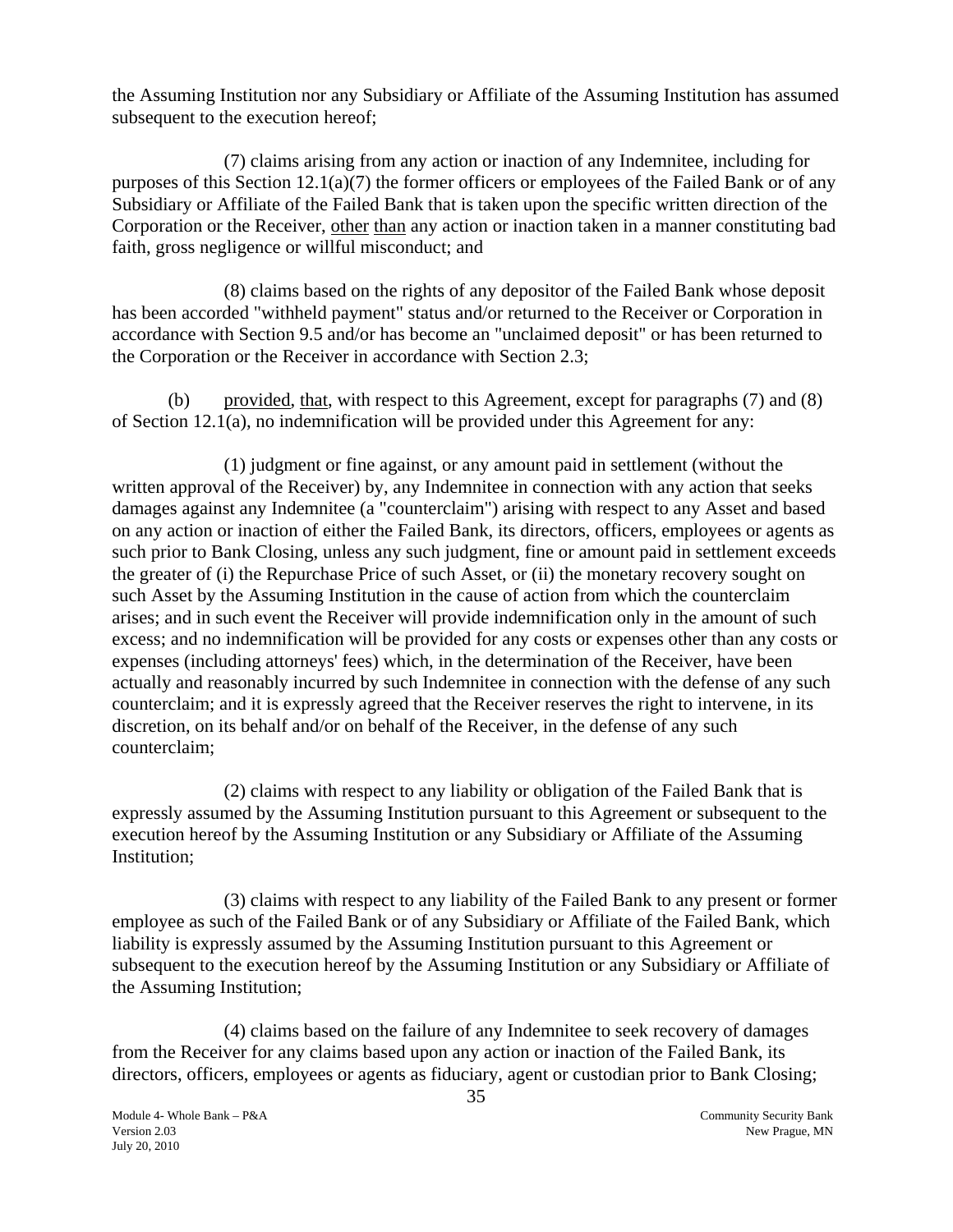(5) claims based on any violation or alleged violation by any Indemnitee of the antitrust, branching, banking or bank holding company or securities laws of the United States of America or any State thereof;

(6) claims based on the rights of any present or former creditor, customer, or supplier as such of the Assuming Institution or any Subsidiary or Affiliate of the Assuming Institution;

(7) claims based on the rights of any present or former shareholder as such of the Assuming Institution or any Subsidiary or Affiliate of the Assuming Institution regardless of whether any such present or former shareholder is also a present or former shareholder of the Failed Bank;

(8) claims, if the Receiver determines that the effect of providing such indemnification would be to (i) expand or alter the provisions of any warranty or disclaimer thereof provided in Section 3.3 or any other provision of this Agreement, or (ii) create any warranty not expressly provided under this Agreement;

(9) claims which could have been enforced against any Indemnitee had the Assuming Institution not entered into this Agreement;

(10) claims based on any liability for taxes or fees assessed with respect to the consummation of the transactions contemplated by this Agreement, including without limitation any subsequent transfer of any Assets or Liabilities Assumed to any Subsidiary or Affiliate of the Assuming Institution;

(11) except as expressly provided in this Article XII, claims based on any action or inaction of any Indemnitee, and nothing in this Agreement shall be construed to provide indemnification for (i) the Failed Bank, (ii) any Subsidiary or Affiliate of the Failed Bank, or (iii) any present or former director, officer, employee or agent of the Failed Bank or its Subsidiaries or Affiliates; provided, that the Receiver, in its discretion, may provide indemnification hereunder for any present or former director, officer, employee or agent of the Failed Bank or its Subsidiaries or Affiliates who is also or becomes a director, officer, employee or agent of the Assuming Institution or its Subsidiaries or Affiliates;

(12) claims or actions which constitute a breach by the Assuming Institution of the representations and warranties contained in Article XI;

(13) claims arising out of or relating to the condition of or generated by an Asset arising from or relating to the presence, storage or release of any hazardous or toxic substance, or any pollutant or contaminant, or condition of such Asset which violate any applicable Federal, State or local law or regulation concerning environmental protection; and

(14) claims based on, related to or arising from any asset, including a loan, acquired or liability assumed by the Assuming Institution, other than pursuant to this Agreement.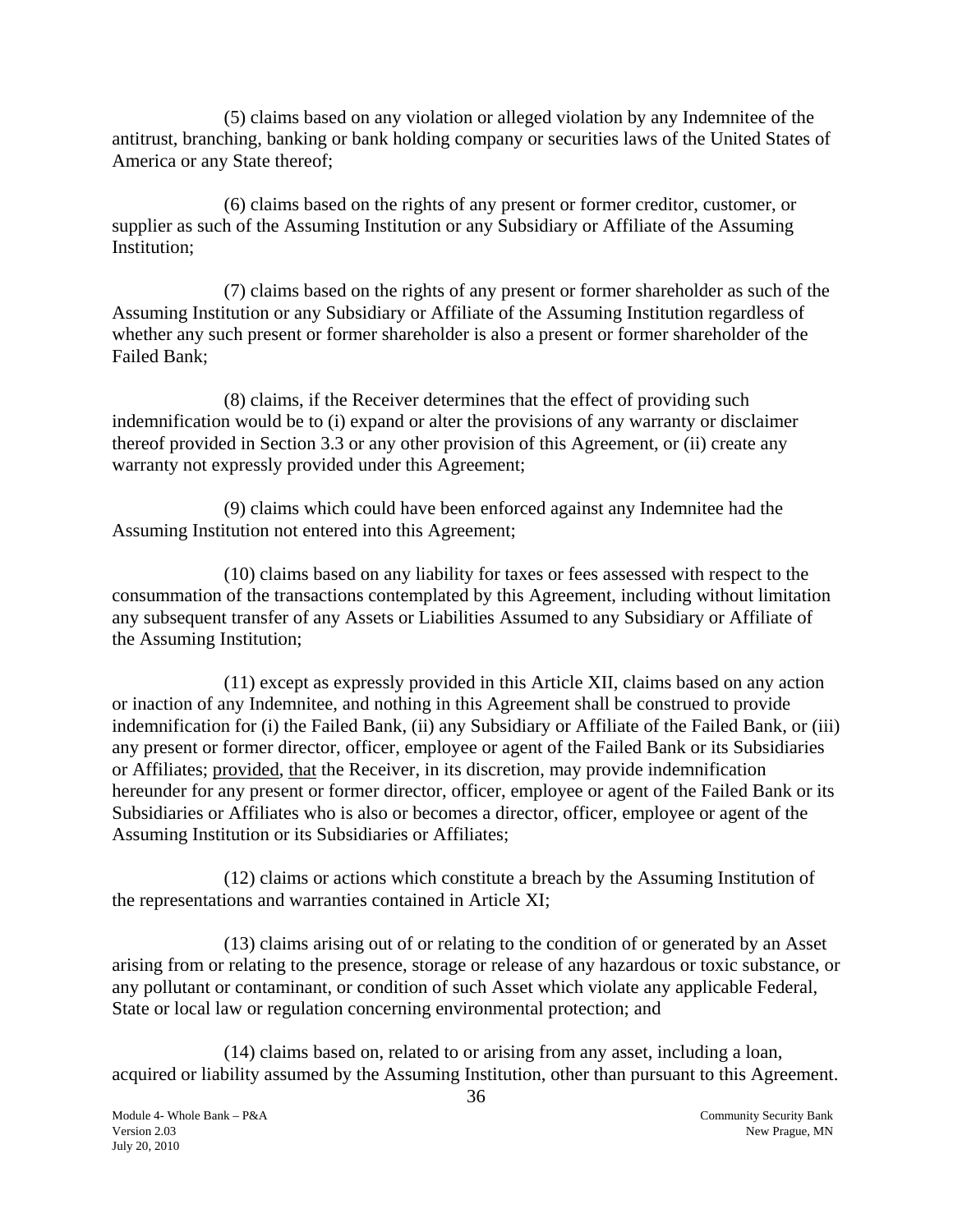<span id="page-40-0"></span> **12.2 Conditions Precedent to Indemnification**. It shall be a condition precedent to the obligation of the Receiver to indemnify any Person pursuant to this Article XII that such Person shall, with respect to any claim made or threatened against such Person for which such Person is or may be entitled to indemnification hereunder:

(a) give written notice to the Regional Counsel (Litigation Branch) of the Corporation in the manner and at the address provided in Section 13.7 of such claim as soon as practicable after such claim is made or threatened; provided, that notice must be given on or before the date which is six (6) years from the date of this Agreement;

(b) provide to the Receiver such information and cooperation with respect to such claim as the Receiver may reasonably require;

(c) cooperate and take all steps, as the Receiver may reasonably require, to preserve and protect any defense to such claim;

(d) in the event suit is brought with respect to such claim, upon reasonable prior notice, afford to the Receiver the right, which the Receiver may exercise in its sole discretion, to conduct the investigation, control the defense and effect settlement of such claim, including without limitation the right to designate counsel and to control all negotiations, litigation, arbitration, settlements, compromises and appeals of any such claim, all of which shall be at the expense of the Receiver; provided, that the Receiver shall have notified the Person claiming indemnification in writing that such claim is a claim with respect to which the Person claiming indemnification is entitled to indemnification under this Article XII;

(e) not incur any costs or expenses in connection with any response or suit with respect to such claim, unless such costs or expenses were incurred upon the written direction of the Receiver; provided, that the Receiver shall not be obligated to reimburse the amount of any such costs or expenses unless such costs or expenses were incurred upon the written direction of the Receiver;

(f) not release or settle such claim or make any payment or admission with respect thereto, unless the Receiver consents in writing thereto, which consent shall not be unreasonably withheld; provided, that the Receiver shall not be obligated to reimburse the amount of any such settlement or payment unless such settlement or payment was effected upon the written direction of the Receiver; and

(g) take reasonable action as the Receiver may request in writing as necessary to preserve, protect or enforce the rights of the indemnified Person against any Primary Indemnitor.

<span id="page-40-1"></span>**12.3 No Additional Warranty**. Nothing in this Article XII shall be construed or deemed to (i) expand or otherwise alter any warranty or disclaimer thereof provided under Section 3.3 or any other provision of this Agreement with respect to, among other matters, the title, value, collectability, genuineness, enforceability or condition of any (x) Asset, or (y) asset of the Failed Bank purchased by the Assuming Institution subsequent to the execution of this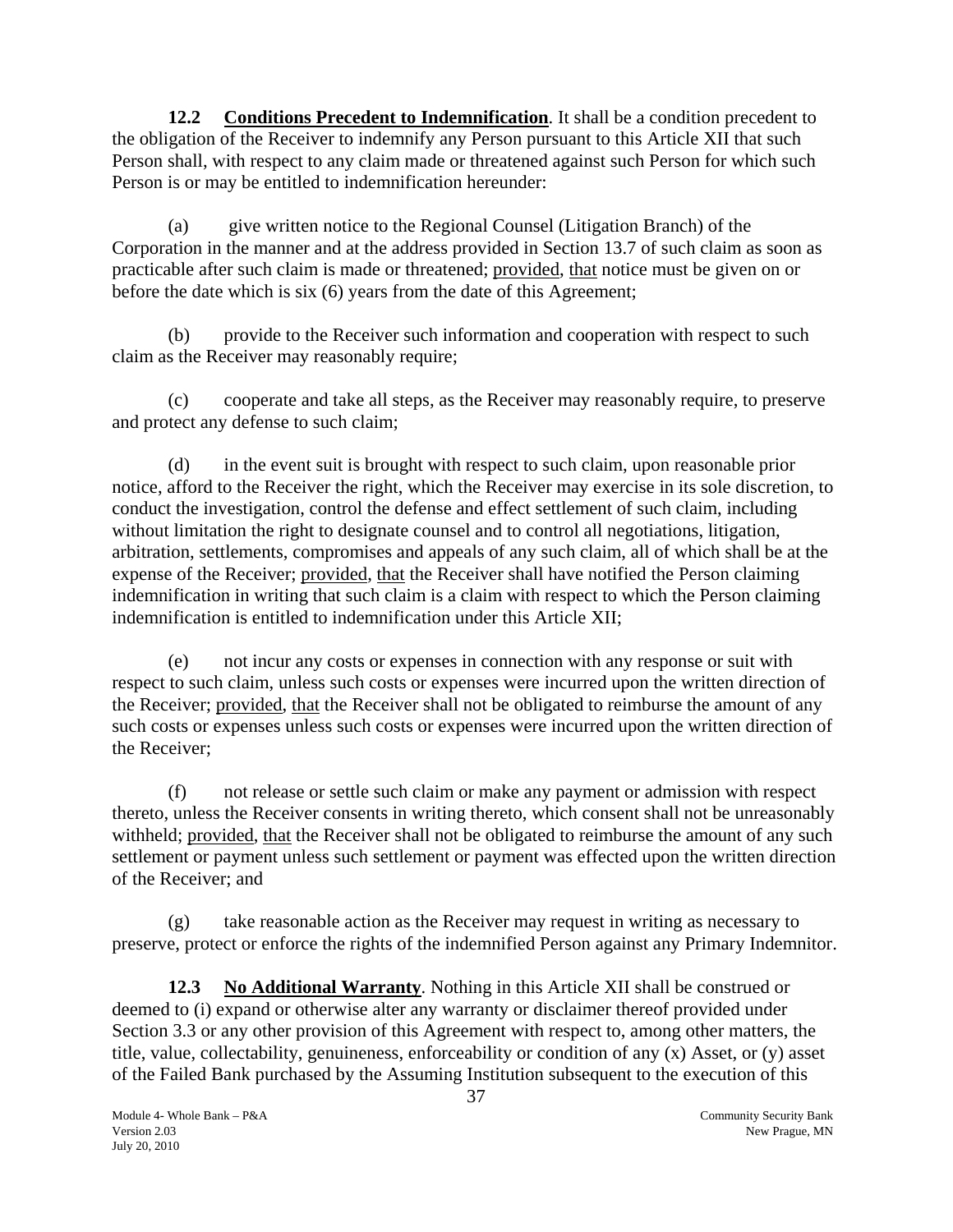Agreement by the Assuming Institution or any Subsidiary or Affiliate of the Assuming Institution, or (ii) create any warranty not expressly provided under this Agreement with respect thereto.

<span id="page-41-0"></span>**12.4 Indemnification of Receiver and Corporation**. From and after Bank Closing, the Assuming Institution agrees to indemnify and hold harmless the Corporation and the Receiver and their respective directors, officers, employees and agents from and against any and all costs, losses, liabilities, expenses (including attorneys' fees), judgments, fines and amounts paid in settlement actually and reasonably incurred in connection with any of the following:

(a) claims based on any and all liabilities or obligations of the Failed Bank assumed by the Assuming Institution pursuant to this Agreement or subsequent to the execution hereof by the Assuming Institution or any Subsidiary or Affiliate of the Assuming Institution, whether or not any such liabilities subsequently are sold and/or transferred, other than any claim based upon any action or inaction of any Indemnitee as provided in paragraph (7) or (8) of Section 12.1(a); and

(b) claims based on any act or omission of any Indemnitee (including but not limited to claims of any Person claiming any right or title by or through the Assuming Institution with respect to Assets transferred to the Receiver pursuant to Section 3.4 or 3.6), other than any action or inaction of any Indemnitee as provided in paragraph (7) or (8) of Section 12.1(a).

<span id="page-41-1"></span>**12.5 Obligations Supplemental**. The obligations of the Receiver, and the Corporation as guarantor in accordance with Section 12.7, to provide indemnification under this Article XII are to supplement any amount payable by any Primary Indemnitor to the Person indemnified under this Article XII. Consistent with that intent, the Receiver agrees only to make payments pursuant to such indemnification to the extent not payable by a Primary Indemnitor. If the aggregate amount of payments by the Receiver, or the Corporation as guarantor in accordance with Section 12.7, and all Primary Indemnitors with respect to any item of indemnification under this Article XII exceeds the amount payable with respect to such item, such Person being indemnified shall notify the Receiver thereof and, upon the request of the Receiver, shall promptly pay to the Receiver, or the Corporation as appropriate, the amount of the Receiver's (or Corporation's) payments to the extent of such excess.

<span id="page-41-2"></span>**12.6 Criminal Claims**. Notwithstanding any provision of this Article XII to the contrary, in the event that any Person being indemnified under this Article XII shall become involved in any criminal action, suit or proceeding, whether judicial, administrative or investigative, the Receiver shall have no obligation hereunder to indemnify such Person for liability with respect to any criminal act or to the extent any costs or expenses are attributable to the defense against the allegation of any criminal act, unless (i) the Person is successful on the merits or otherwise in the defense against any such action, suit or proceeding, or (ii) such action, suit or proceeding is terminated without the imposition of liability on such Person.

<span id="page-41-3"></span>**12.7 Limited Guaranty of the Corporation.** The Corporation hereby guarantees performance of the Receiver's obligation to indemnify the Assuming Institution as set forth in this Article XII. It is a condition to the Corporation's obligation hereunder that the Assuming Institution shall comply in all respects with the applicable provisions of this Article XII. The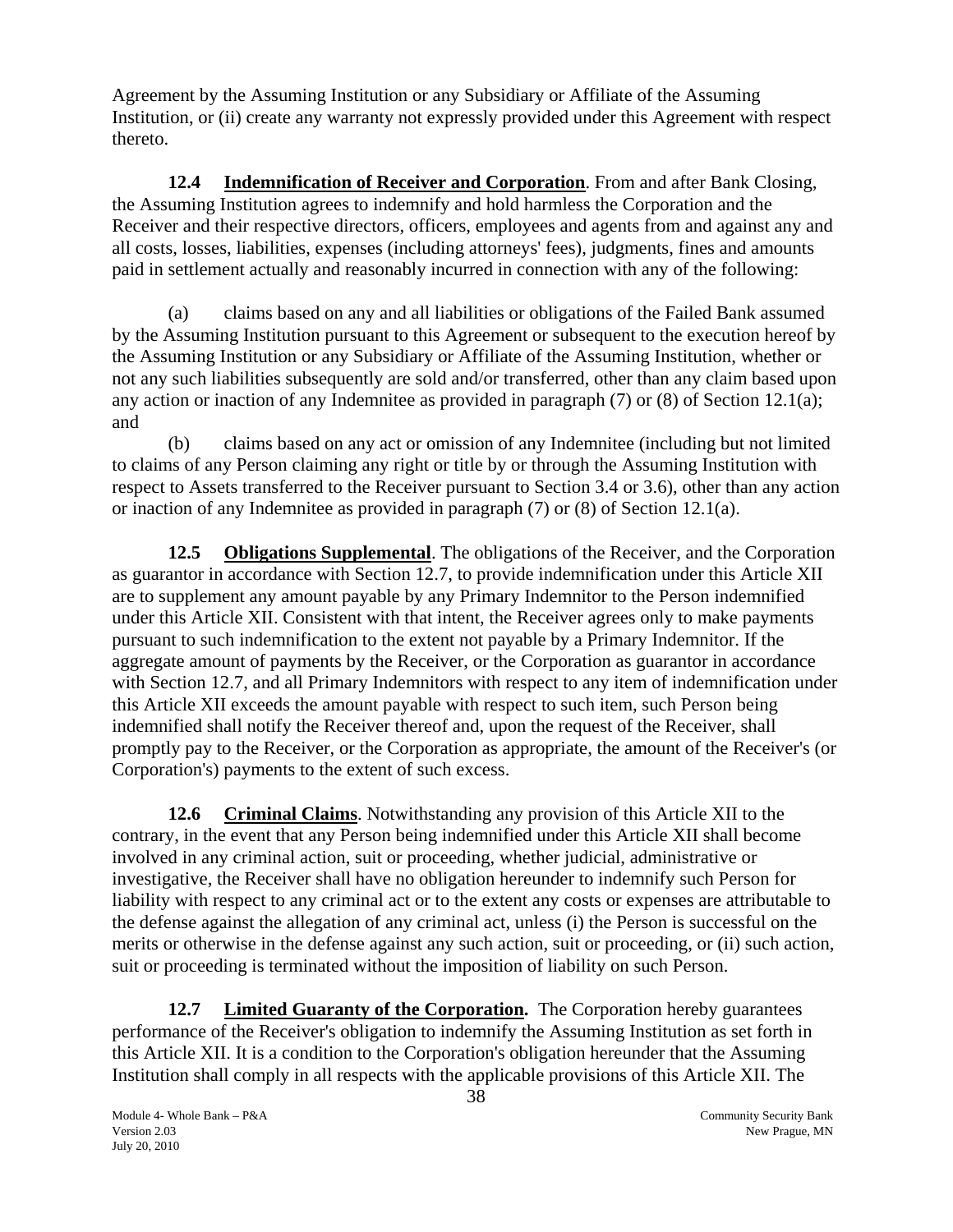Corporation shall be liable hereunder only for such amounts, if any, as the Receiver is obligated to pay under the terms of this Article XII but shall fail to pay. Except as otherwise provided above in this Section 12.7, nothing in this Article XII is intended or shall be construed to create any liability or obligation on the part of the Corporation, the United States of America or any department or agency thereof under or with respect to this Article XII, or any provision hereof, it being the intention of the parties hereto that the obligations undertaken by the Receiver under this Article XII are the sole and exclusive responsibility of the Receiver and no other Person or entity.

<span id="page-42-1"></span><span id="page-42-0"></span>**12.8 Subrogation.** Upon payment by the Receiver, or the Corporation as guarantor in accordance with Section 12.7, to any Indemnitee for any claims indemnified by the Receiver under this Article XII, the Receiver, or the Corporation as appropriate, shall become subrogated to all rights of the Indemnitee against any other Person to the extent of such payment.

## **ARTICLE XIII MISCELLANEOUS**

<span id="page-42-3"></span><span id="page-42-2"></span>**13.1 Entire Agreement**. This Agreement embodies the entire agreement of the parties hereto in relation to the subject matter herein and supersedes all prior understandings or agreements, oral or written, between the parties.

<span id="page-42-4"></span>**13.2 Headings**. The headings and subheadings of the Table of Contents, Articles and Sections contained in this Agreement, except the terms identified for definition in Article I and elsewhere in this Agreement, are inserted for convenience only and shall not affect the meaning or interpretation of this Agreement or any provision hereof.

<span id="page-42-5"></span>**13.3 Counterparts**. This Agreement may be executed in any number of counterparts and by the duly authorized representative of a different party hereto on separate counterparts, each of which when so executed shall be deemed to be an original and all of which when taken together shall constitute one and the same Agreement.

<span id="page-42-6"></span>**13.4 GOVERNING LAW**. THIS AGREEMENT AND THE RIGHTS AND OBLIGATIONS HEREUNDER SHALL BE GOVERNED BY AND CONSTRUED IN ACCORDANCE WITH THE FEDERAL LAW OF THE UNITED STATES OF AMERICA, AND IN THE ABSENCE OF CONTROLLING FEDERAL LAW, IN ACCORDANCE WITH THE LAWS OF THE STATE IN WHICH THE MAIN OFFICE OF THE FAILED BANK IS LOCATED.

<span id="page-42-7"></span>**13.5 Successors**. All terms and conditions of this Agreement shall be binding on the successors and assigns of the Receiver, the Corporation and the Assuming Institution. Except as otherwise specifically provided in this Agreement, nothing expressed or referred to in this Agreement is intended or shall be construed to give any Person other than the Receiver, the Corporation and the Assuming Institution any legal or equitable right, remedy or claim under or with respect to this Agreement or any provisions contained herein, it being the intention of the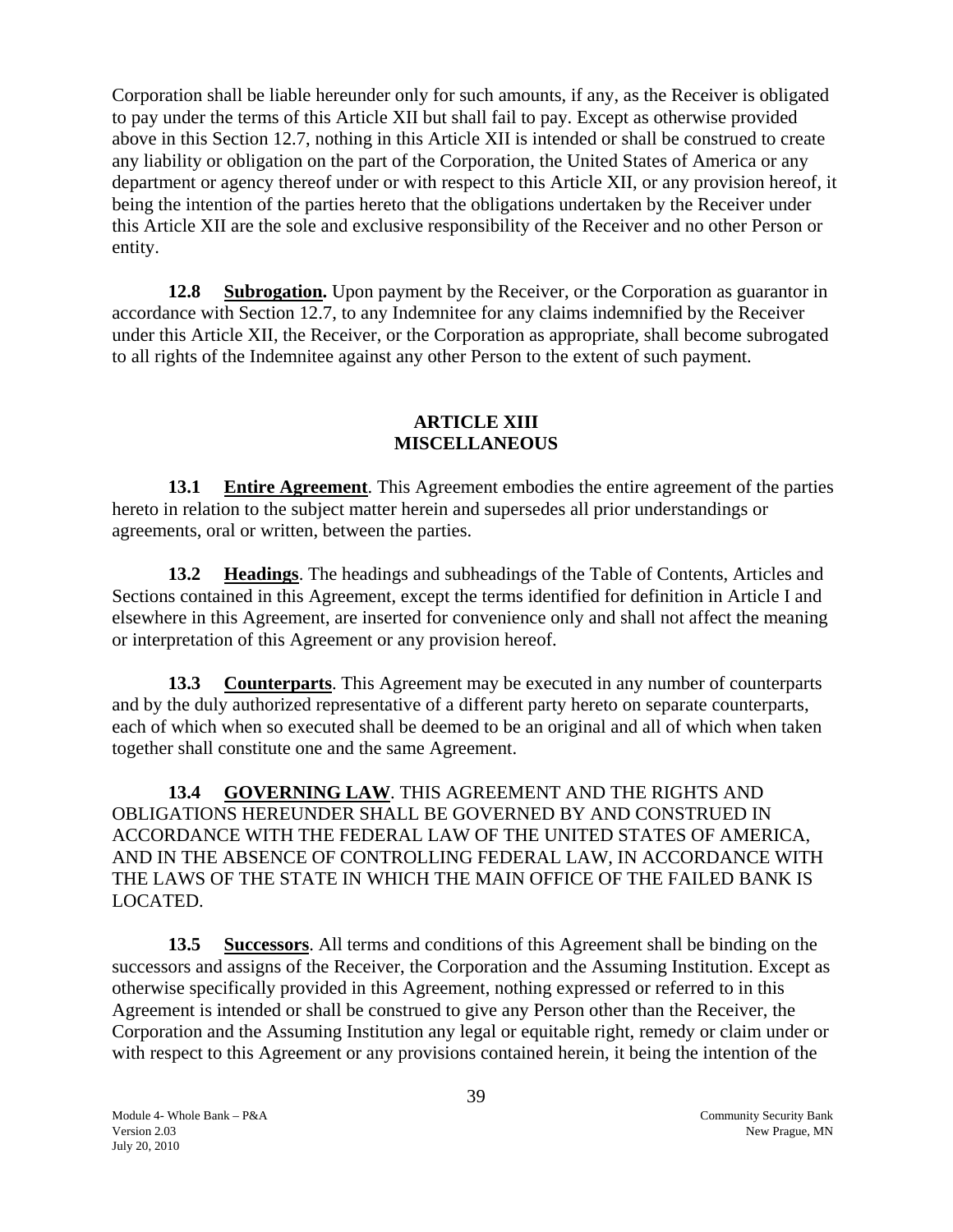parties hereto that this Agreement, the obligations and statements of responsibilities hereunder, and all other conditions and provisions hereof are for the sole and exclusive benefit of the Receiver, the Corporation and the Assuming Institution and for the benefit of no other Person.

13.6 Modification; Assignment. No amendment or other modification, rescission, release, or assignment of any part of this Agreement shall be effective except pursuant to a written agreement subscribed by the duly authorized representatives of the parties hereto.

13.7 Notice. Any notice, request, demand, consent, approval or other communication to any party hereto shall be effective when received and shall be given in writing, and delivered in person against receipt therefore, or sent by certified mail, postage prepaid, courier service, telex, facsimile transmission or email to such party (with copies as indicated below) at its address set forth below or at such other address as it shall hereafter furnish in writing to the other parties. All such notices and other communications shall be deemed given on the date received by the addressee.

#### Assuming Institution

Roundbank 200 Second Street NE Waseca, MN 56093 Waseca, N<br>Attention:



#### Receiver and Corporation

Federal Deposit Insurance Corporation, Receiver of Community Security Bank 1601 Bryan Street, Suite 1700 Dallas, Texas 7520 i Attention: Settlement Agent

In addition, with respect to notices under Article 4.6:

cc: Resolutions and Closings Manager, ORE Department

# In addition, with respect to notice under Article XII:

cc: Regional Counsel (Litigation Branch)

13.8 Manner of Payment. All payments due under this Agreement shall be in lawful money of the United States of America in immediately available funds as each party hereto may specify to the other parties; provided, that in the event the Receiver or the Corporation is obligated to make any payment hereunder in the amount of \$25,000.00 or less, such payment may be made by check.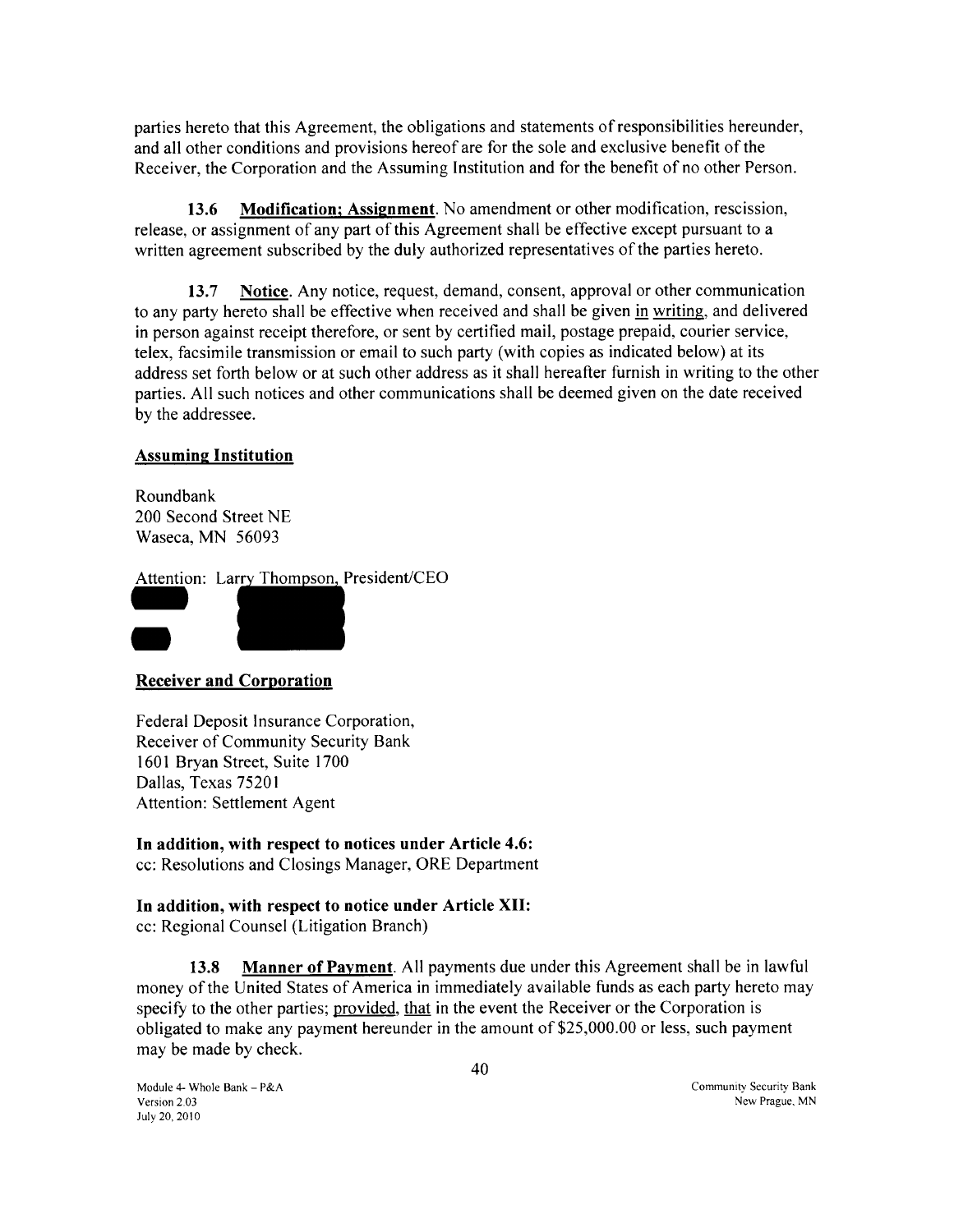<span id="page-44-0"></span> **13.9 Costs, Fees and Expenses**. Except as otherwise specifically provided herein, each party hereto agrees to pay all costs, fees and expenses which it has incurred in connection with or incidental to the matters contained in this Agreement, including without limitation any fees and disbursements to its accountants and counsel; provided, that the Assuming Institution shall pay all fees, costs and expenses (other than attorneys' fees incurred by the Receiver) incurred in connection with the transfer to it of any Assets or Liabilities Assumed hereunder or in accordance herewith.

<span id="page-44-1"></span>**13.10 Waiver**. Each of the Receiver, the Corporation and the Assuming Institution may waive its respective rights, powers or privileges under this Agreement; provided, that such waiver shall be in writing; and further provided, that no failure or delay on the part of the Receiver, the Corporation or the Assuming Institution to exercise any right, power or privilege under this Agreement shall operate as a waiver thereof, nor will any single or partial exercise of any right, power or privilege under this Agreement preclude any other or further exercise thereof or the exercise of any other right, power or privilege by the Receiver, the Corporation, or the Assuming Institution under this Agreement, nor will any such waiver operate or be construed as a future waiver of such right, power or privilege under this Agreement.

<span id="page-44-2"></span>**13.11 Severability**. If any provision of this Agreement is declared invalid or unenforceable, then, to the extent possible, all of the remaining provisions of this Agreement shall remain in full force and effect and shall be binding upon the parties hereto.

<span id="page-44-3"></span>**13.12 Term of Agreement**. This Agreement shall continue in full force and effect until the sixth (6th) anniversary of Bank Closing; provided, that the provisions of Section 6.3 and 6.4 shall survive the expiration of the term of this Agreement. Provided, however, the receivership of the Failed Bank may be terminated prior to the expiration of the term of this Agreement; in such event, the guaranty of the Corporation, as provided in and in accordance with the provisions of Section 12.7 shall be in effect for the remainder of the term. Expiration of the term of this Agreement shall not affect any claim or liability of any party with respect to any (i) amount which is owing at the time of such expiration, regardless of when such amount becomes payable, and (ii) breach of this Agreement occurring prior to such expiration, regardless of when such breach is discovered.

<span id="page-44-4"></span>**13.13 Survival of Covenants, Etc.** The covenants, representations, and warranties in this Agreement shall survive the execution of this Agreement and the consummation of the transactions contemplated hereunder.

## **[Signature Page Follows]**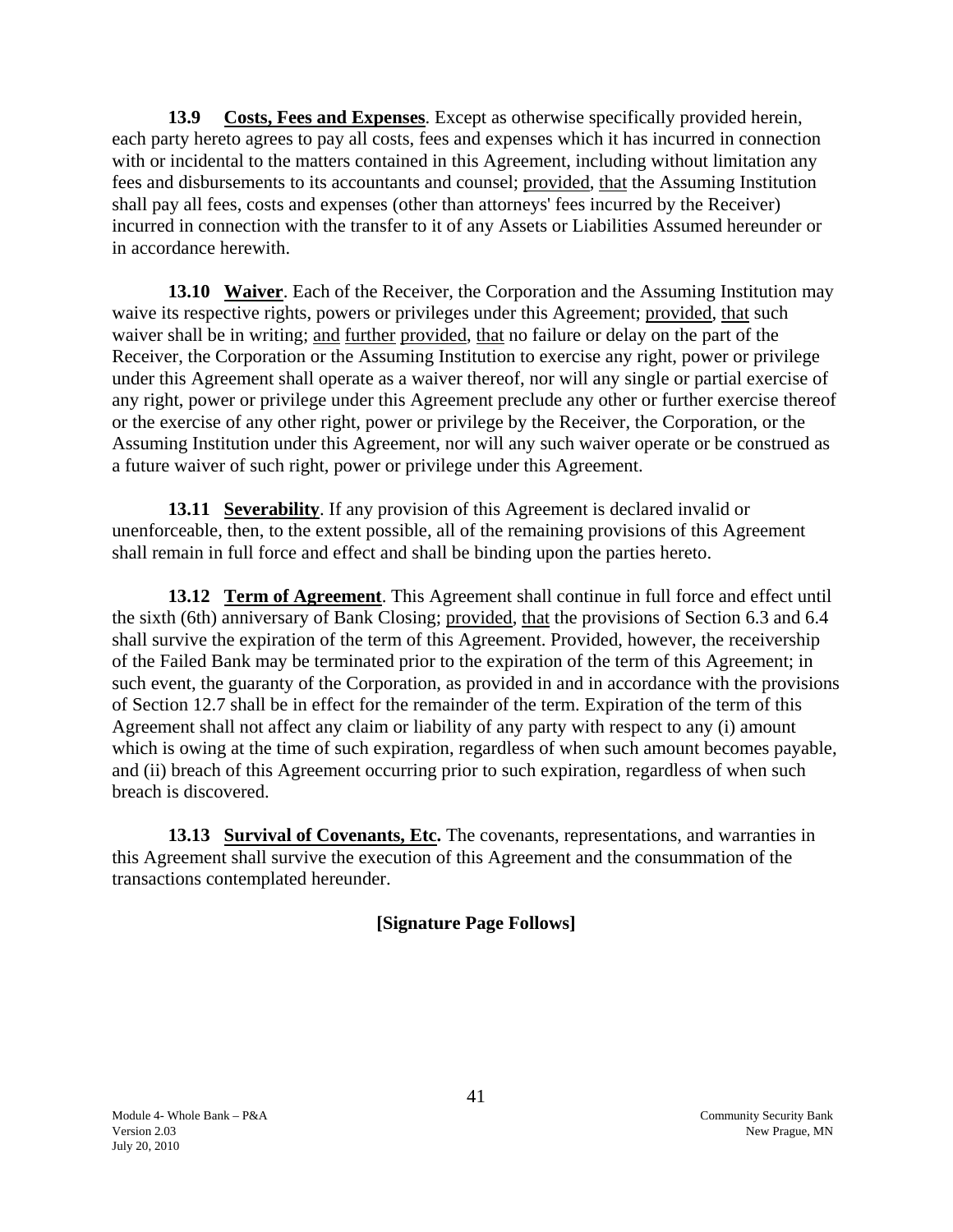**IN WITNESS WHEREOF,** the parties hereto have caused this Agreement to be executed by their duly authorized representatives as of the date first above written.

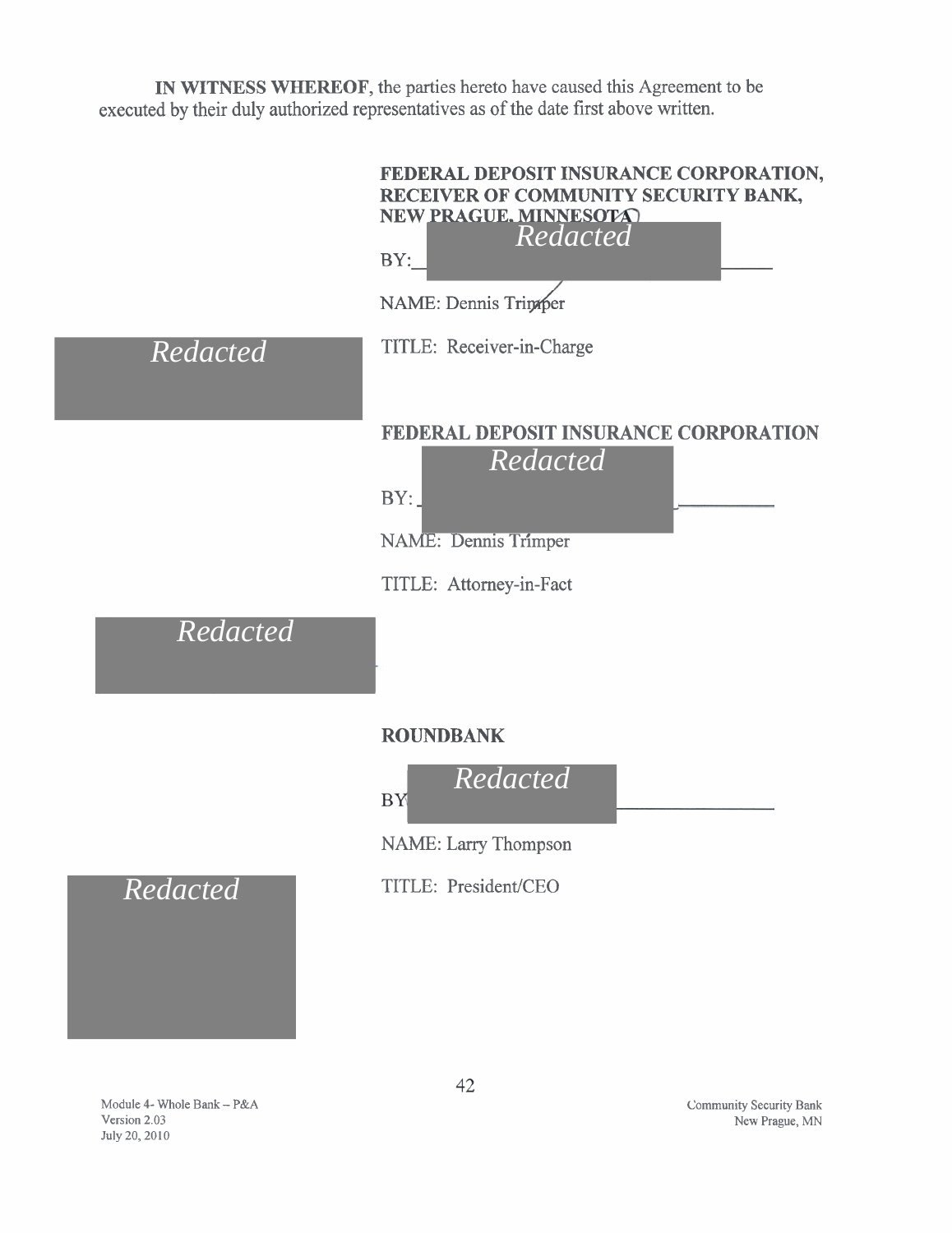#### **SCHEDULE 2.1(a) – Excluded Deposit Liability Accounts**

Community Security Bank has no deposits associated with the Depository Organization (DO) Cede & Co as Nominee for DTC. The DO accounts do not pass to the Assuming Bank and are excluded from the transaction as described in section 2.1 of the P&A Agreement. The attached Schedule 2.1.a DO Detail Report identifies the DO accounts as of 05/14/10. This schedule will be updated post closing with data as of Bank Closing date.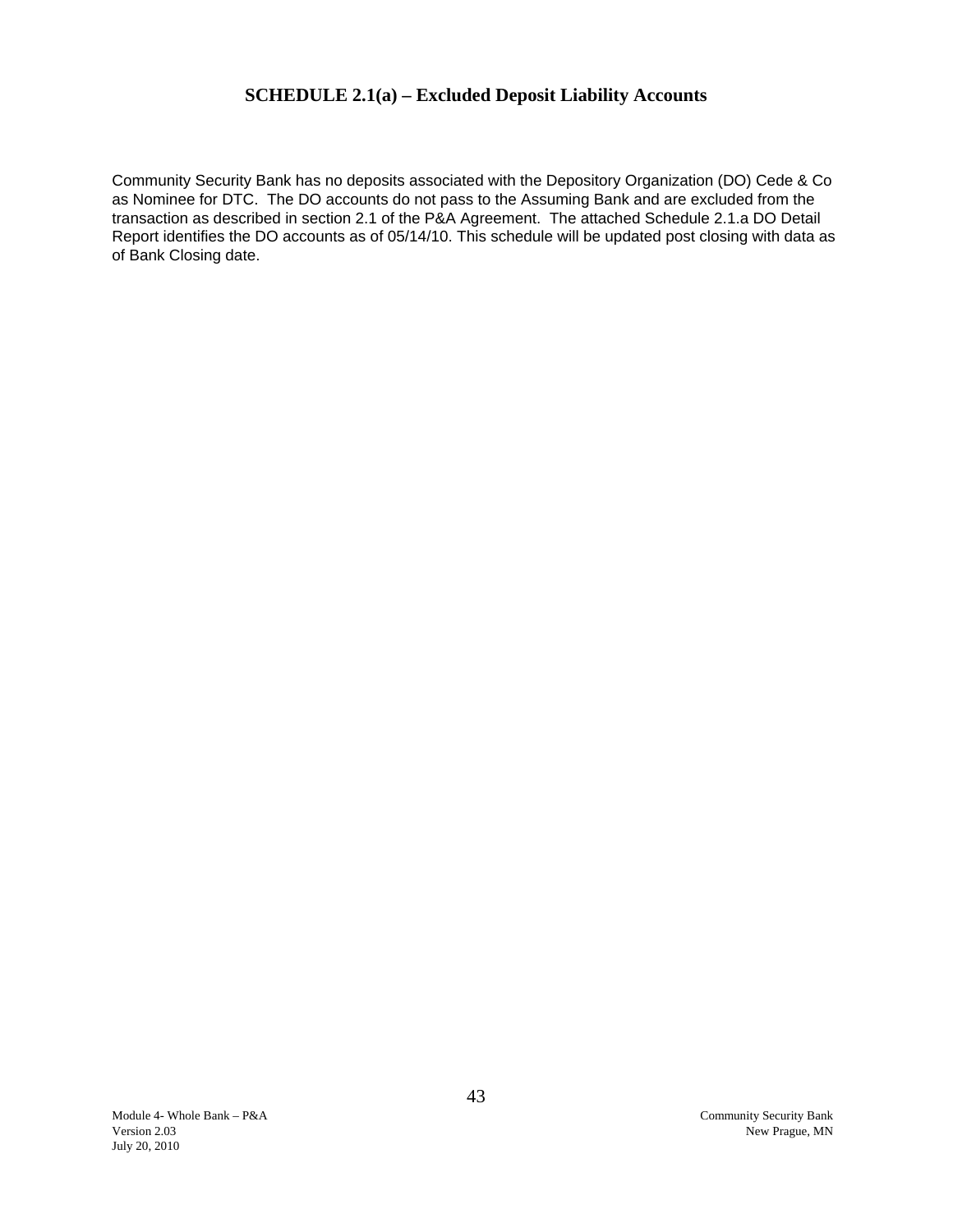# **SCHEDULE 3.2 - Purchase Price of Assets or assets**

<span id="page-47-0"></span>

| (a)               | cash and receivables from depository<br>institutions, including cash items in the<br>process of collection, plus<br>interest thereon: | <b>Book Value</b>               |
|-------------------|---------------------------------------------------------------------------------------------------------------------------------------|---------------------------------|
| (b)               | securities (exclusive of the capital stock of<br>Acquired Subsidiaries), plus interest<br>thereon:                                    | As provided in Section $3.2(b)$ |
| (c)               | federal funds sold and repurchase<br>agreements, if any, including interest<br>thereon:                                               | <b>Book Value</b>               |
| (d)               | Loans:                                                                                                                                | <b>Book Value</b>               |
| (e)               | <b>Other Real Estate</b>                                                                                                              |                                 |
| (f)               | credit card business, if any:                                                                                                         | <b>Book Value</b>               |
| (g)               | Safe Deposit Boxes and related business,<br>safekeeping business and trust business, if<br>any:                                       | <b>Book Value</b>               |
| (h)               | boats, motor vehicles, aircraft, trailers, fire<br>arms, and repossessed collateral                                                   | <b>Book Value</b>               |
| (i)               | Records and other documents:                                                                                                          | <b>Book Value</b>               |
| (j)               | capital stock of any Acquired Subsidiaries<br>and FRB stock and FHLB stock:                                                           | <b>Book Value</b>               |
| $\left( k\right)$ | amounts owed to the Failed Bank by any<br><b>Acquired Subsidiary:</b>                                                                 | <b>Book Value</b>               |
| (1)               | assets securing Deposits of public money,<br>to the extent not otherwise purchased<br>hereunder:                                      | <b>Book Value</b>               |
| (m)               | Overdrafts of customers:                                                                                                              | <b>Book Value</b>               |
| (n)               | rights, if any, with respect to Qualified<br>44                                                                                       | As provided in Section $3.2(c)$ |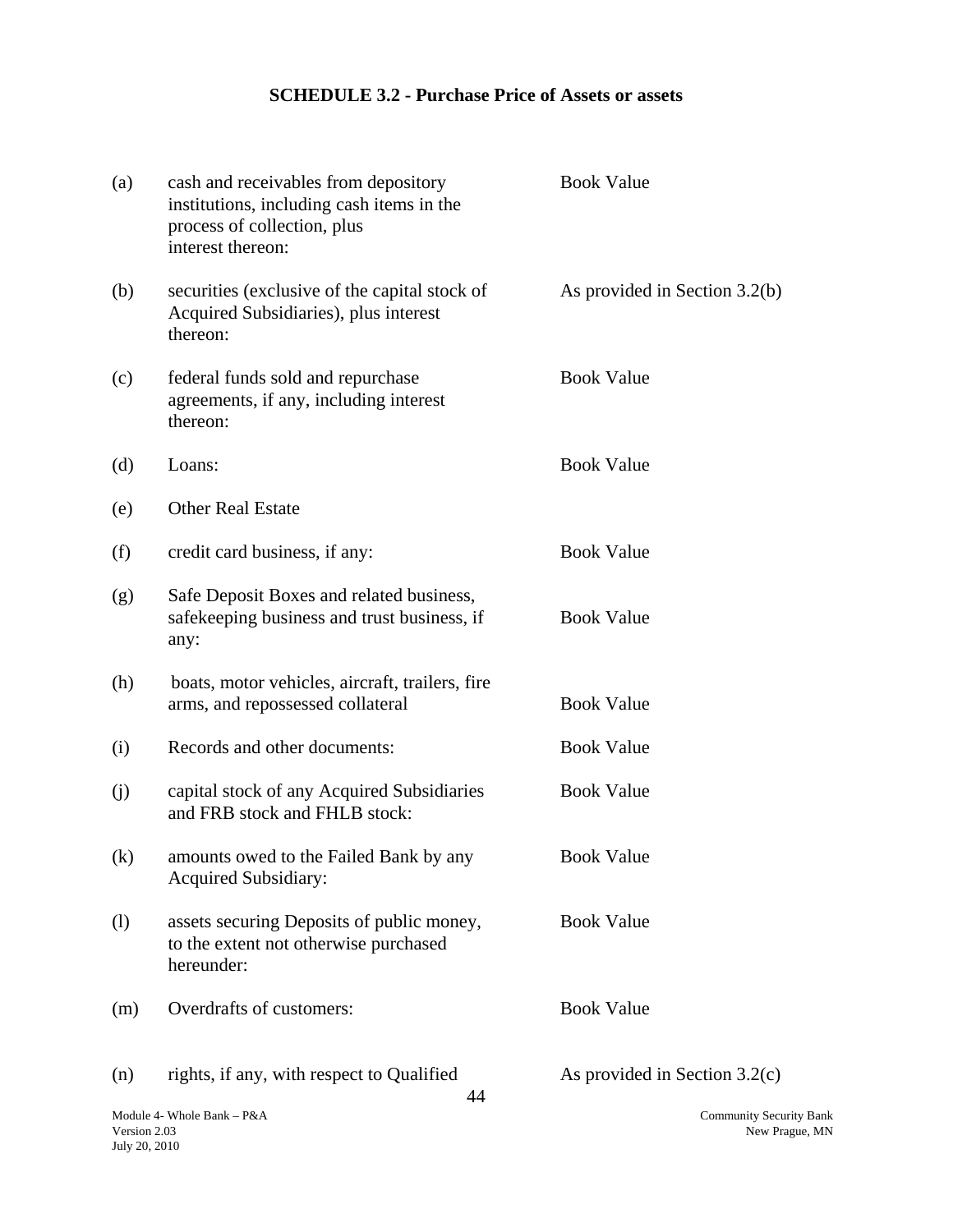Financial Contracts.

| (0) | rights of the Failed Bank to provide<br>mortgage servicing for others and to have<br>mortgage servicing provided to the Failed<br>Bank by others and related contracts. | <b>Book Value</b> |
|-----|-------------------------------------------------------------------------------------------------------------------------------------------------------------------------|-------------------|
| (p) | <b>Personal Computers</b>                                                                                                                                               | Fair Market Value |

## **assets subject to an option to purchase:**

| (a) | <b>Bank Premises:</b>    | Fair Market Value |
|-----|--------------------------|-------------------|
| (b) | Furniture and Equipment: | Fair Market Value |
| (c) | Fixtures:                | Fair Market Value |
| (d) | Other Equipment:         | Fair Market Value |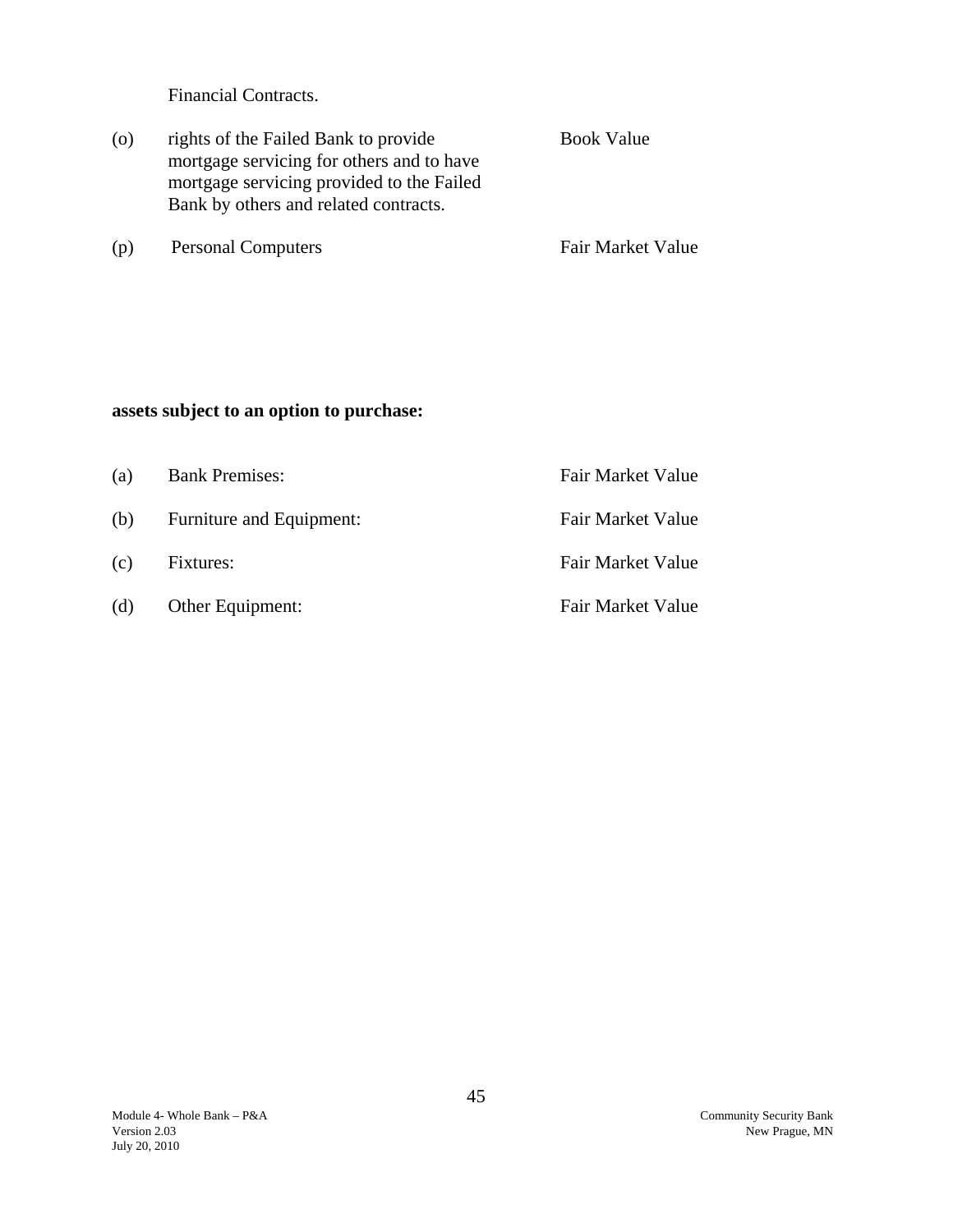<span id="page-49-0"></span>**SCHEDULE 3.5(l) - Excluded Securities** 

**NONE**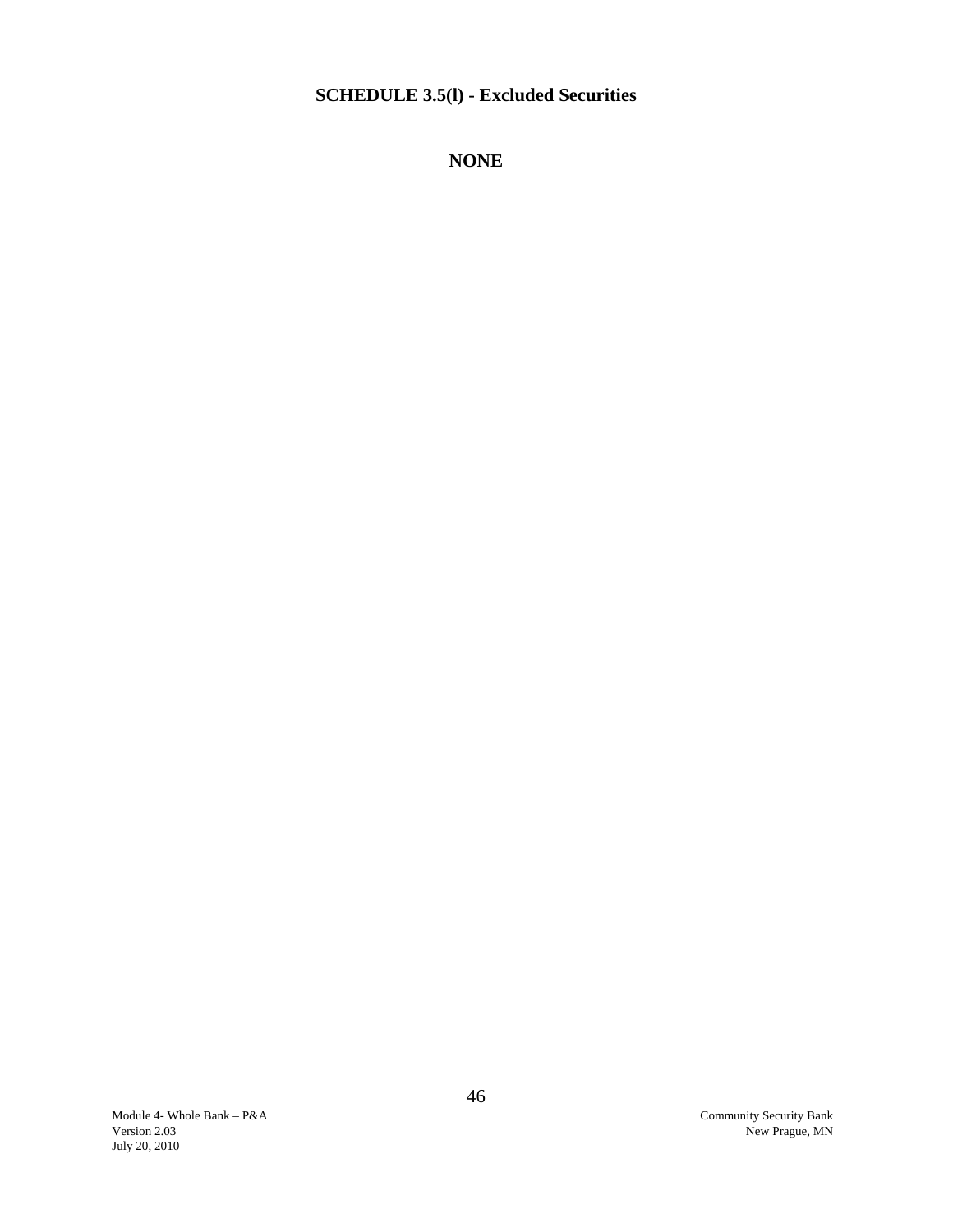

FDIC\_Acquirer\_Data\_Retention\_Catalog\_v20

Module 4- Whole Bank – P&A Community Security Bank Version 2.03 New Prague, MN July 20, 2010

FDIC Confidential

47

5/25/2010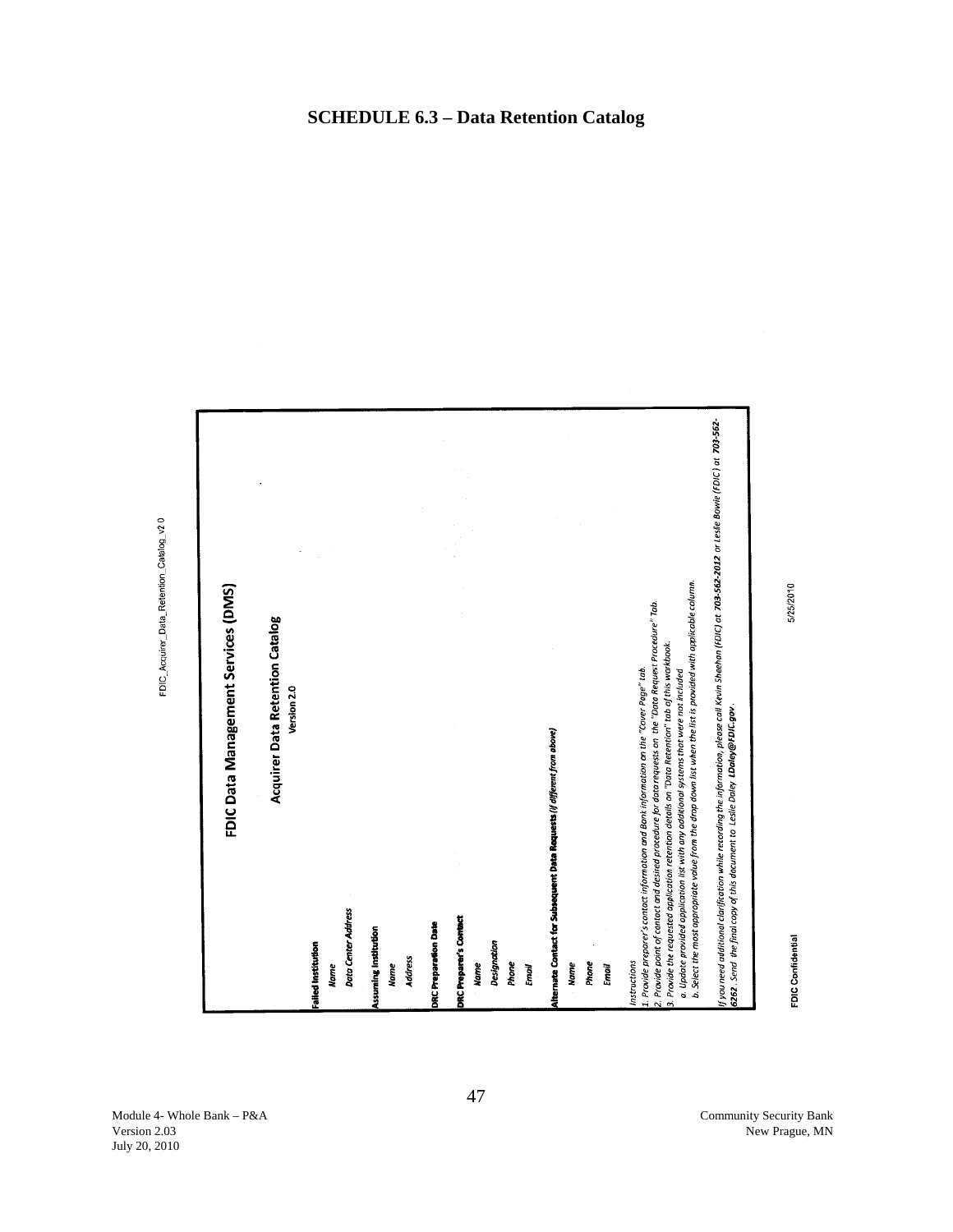

Module 4- Whole Bank –  $P&A$ Version 2.03<br>July 20, 2010

Community Security Bank<br>New Prague, MN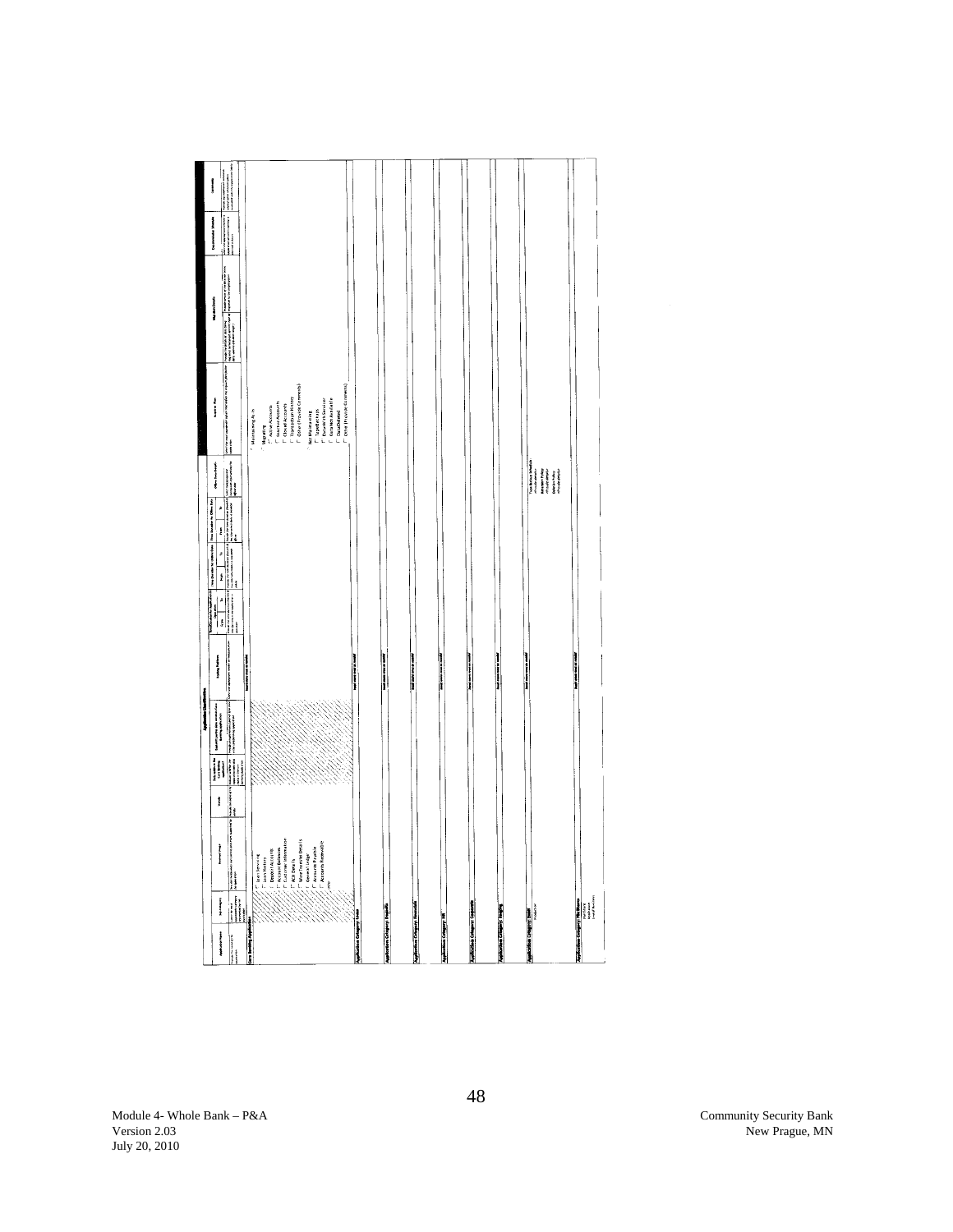## **EXHIBIT 2.3A FINAL NOTICE LETTER**

**FINAL LEGAL NOTICE** 

Claiming Requirements for Deposits Under 12 U.S.C. 1822(e)

**[Date]** 

<span id="page-52-0"></span>**[Name of Unclaimed Depositor] [Address of Unclaimed Depositor] [Anytown, USA]** 

Subject: **[XXXXX – Name of Bank City, State]** – In Receivership

Dear **[Sir/Madam]:** 

As you may know, on **[Date: Closing Date]**, the **[Name of Bank ("The Bank")]** was closed and the Federal Deposit Insurance Corporation ("FDIC") transferred **[The Bank's]** accounts to **[Name of Acquiring Institution].** 

According to federal law under 12 U.S.C., 1822(e), on **[Date: eighteen months from the Closing Date]**, **[Name of Acquiring Institution]** must transfer the funds in your account(s) back to the FDIC if you have not claimed your account(s) with **[Name of Acquiring Institution].** Based on the records recently supplied to us by **[Name of Acquiring Institution]**, your account(s) currently fall into this category.

This letter is your formal Legal Notice that you have until **[Date: eighteen months from the Closing Date]**, to claim or arrange to continue your account(s) with **[Name of Acquiring Institution].** There are several ways that you can claim your account(s) at **[Name of Acquiring Institution]**. It is only necessary for you to take any one of the following actions in order for your account(s) at **[Name of Acquiring Institution]** to be deemed claimed. In addition, if you have more than one account, your claim to one account will automatically claim all accounts:

1. Write to **[Name of Acquiring Institution**] and notify them that you wish to keep your account(s) active with them. Please be sure to include the name of the account(s), the account number(s), the signature of an authorized signer on the account(s), name, and address. **[Name of Acquiring Institution]** address is:

#### **[123 Main Street**

#### **Anytown, USA]**

2. Execute a new signature card on your account(s), enter into a new deposit agreement with **[Name of Acquiring Institution],** change the ownership on your account(s), or renegotiate the terms of your certificate of deposit account(s) (if any).

Module 4- Whole Bank – P&A Community Security Bank Version 2.03 New Prague, MN July 20, 2010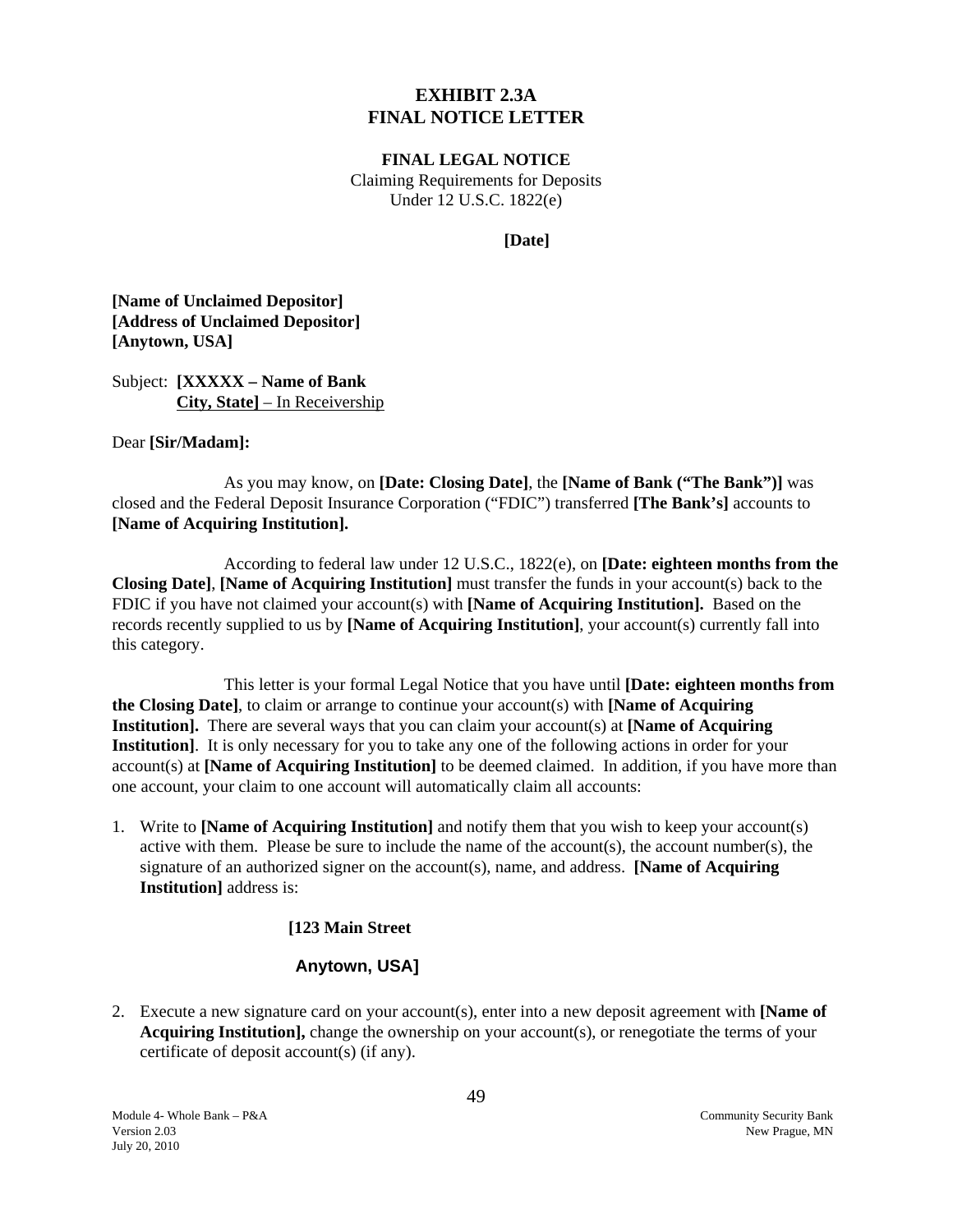- <span id="page-53-0"></span>3. Provide **[Name of Acquiring Institution]** with a change of address form.
- 4. Make a deposit to or withdrawal from your account(s). This includes writing a check on any account or having an automatic direct deposit credited to or an automatic withdrawal debited from an account.

If you do not want to continue your account(s) with **[Name of Acquiring Institution]** for any reason, you can withdraw your funds and close your account(s). Withdrawing funds from one or more of your account(s) satisfies the federal law claiming requirement. If you have time deposits, such as certificates of deposit, **[Name of Acquiring Institution]** can advise you how to withdraw them without being charged an interest penalty for early withdrawal.

If you do not claim ownership of your account(s) at **[Name of Acquiring Institution by Date: eighteen months from the Closing Date]** federal law requires **[Name of Acquiring Institution]**  to return your deposits to the FDIC, which will deliver them as unclaimed property to the State indicated in your address in the Failed Institution's records. If your address is outside of the United States, the FDIC will deliver the deposits to the State in which the Failed Institution had its main office. 12 U.S.C. § 1822(e). If the State accepts custody of your deposits, you will have 10 years from the date of delivery to claim your deposits from the State. After 10 years you will be permanently barred from claiming your deposits. However, if the State refuses to take custody of your deposits, you will be able to claim them from the FDIC until the receivership is terminated. If you have not claimed your insured deposits before the receivership is terminated, and a receivership may be terminated at any time, all of your rights in those deposits will be barred.

If you have any questions or concerns about these items, please contact **[Bank Employee]** at **[Name of Acquiring Institution]** by phone at **[(XXX) XXX-XXXX].** 

Sincerely,

**[Name of Claims Specialist] [Title]**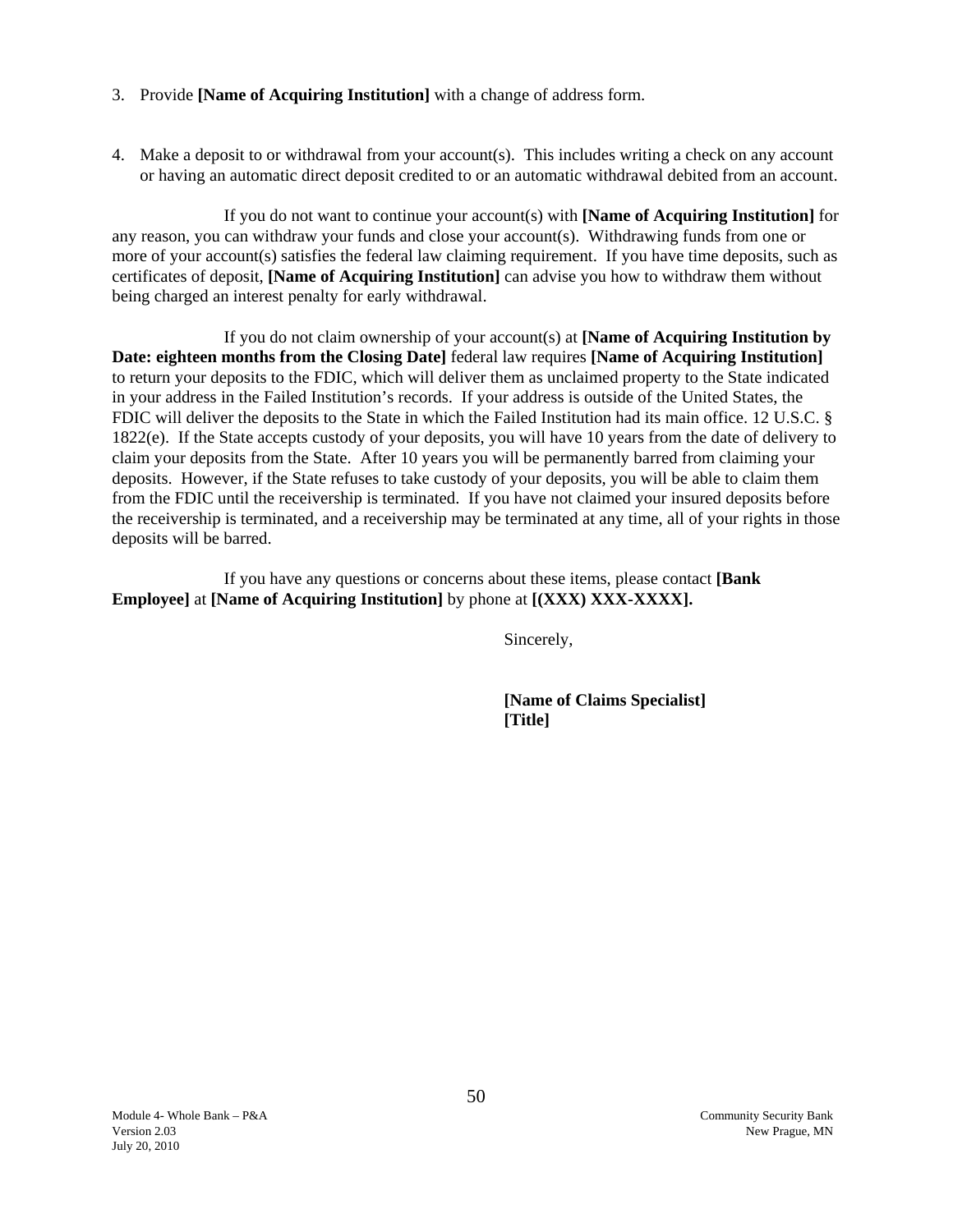## **EXHIBIT 2.3B AFFIDAVIT OF MAILING**

#### **AFFIDAVIT OF MAILING**

*State of* 

*COUNTY OF* 

I am employed as a **[Title of Office]** by the **[Name of Acquiring Institution]**.

This will attest that on **[Date of mailing]**, I caused a true and correct copy of the Final Legal Notice, attached hereto, to owners of unclaimed deposits of **[Name of Failed Bank]**, City, State, to be prepared for deposit in the mail of the United States of America on behalf of the Federal Deposit Insurance Corporation. A list of depositors to whom the notice was mailed is attached. This notice was mailed to the depositor's last address as reflected on the books and records of the **[Name of Failed Bank]** as of the date of failure.

> **[Name] [Title of Office] [Name of Acquiring Institution]**

**Subscribed and sworn to before me this \_\_\_\_\_\_\_day of [Month, Year].** 

 $\overline{\phantom{a}}$  ,  $\overline{\phantom{a}}$  ,  $\overline{\phantom{a}}$  ,  $\overline{\phantom{a}}$  ,  $\overline{\phantom{a}}$  ,  $\overline{\phantom{a}}$  ,  $\overline{\phantom{a}}$  ,  $\overline{\phantom{a}}$  ,  $\overline{\phantom{a}}$  ,  $\overline{\phantom{a}}$  ,  $\overline{\phantom{a}}$  ,  $\overline{\phantom{a}}$  ,  $\overline{\phantom{a}}$  ,  $\overline{\phantom{a}}$  ,  $\overline{\phantom{a}}$  ,  $\overline{\phantom{a}}$ 

**My commission expires:** 

**\_\_\_\_\_\_\_\_\_\_\_\_\_\_\_\_\_\_\_\_\_\_ \_\_\_\_\_\_\_\_\_\_\_\_\_\_\_\_\_\_\_\_\_\_\_\_\_\_\_\_\_\_\_\_ [Name], Notary Public**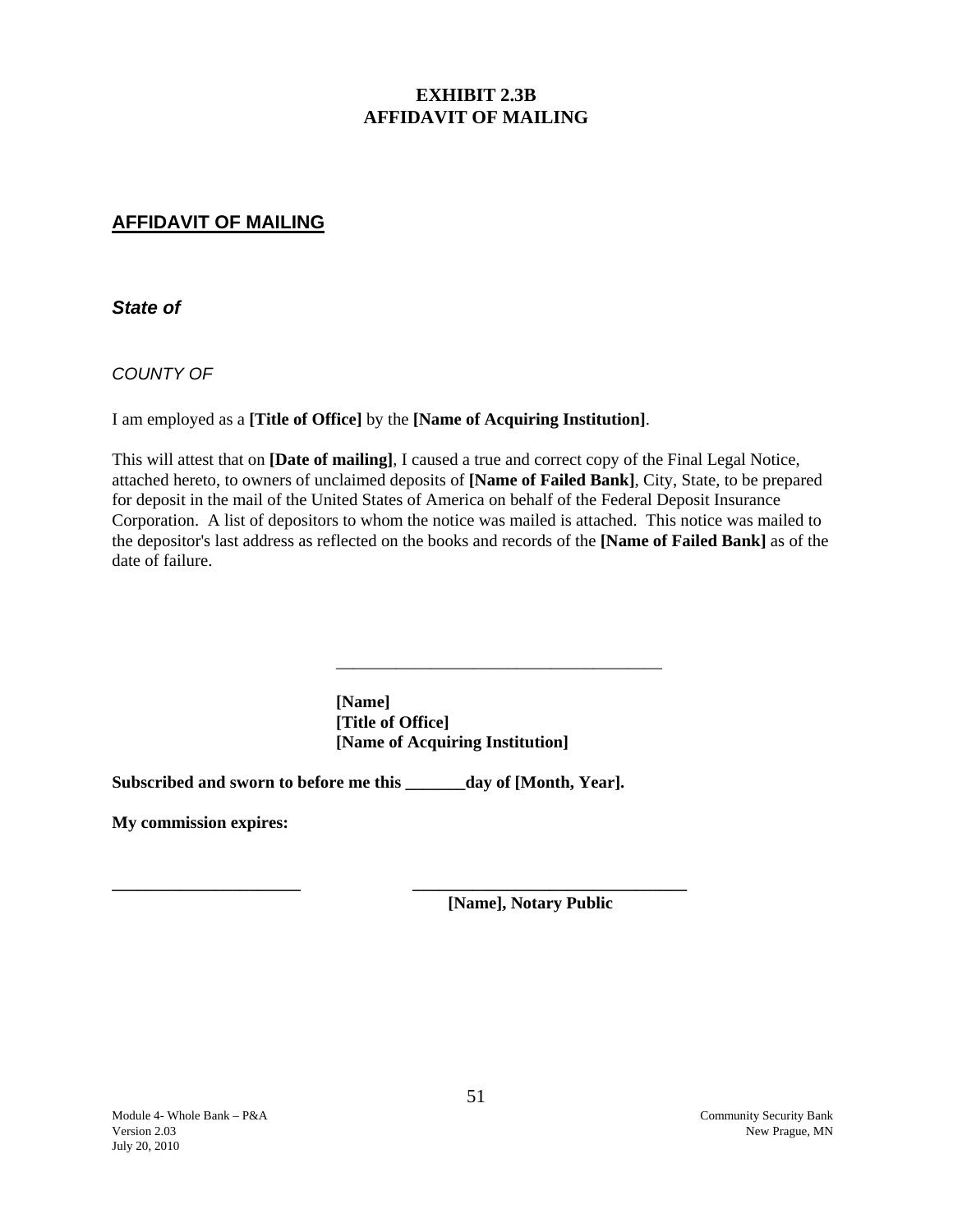## **EXHIBIT 3.2(c) -- VALUATION OF CERTAIN QUALIFIED FINANCIAL CONTRACTS**

#### <span id="page-55-0"></span>**A**. **Scope**

Interest Rate Contracts - All interest rate swaps, forward rate agreements, interest rate futures, caps, collars and floors, whether purchased or written.

Option Contracts - All put and call option contracts, whether purchased or written, on marketable securities, financial futures, foreign currencies, foreign exchange or foreign exchange futures contracts.

Foreign Exchange Contracts - All contracts for future purchase or sale of foreign currencies, foreign currency or cross currency swap contracts, or foreign exchange futures contracts.

#### **B. Exclusions**

All financial contracts used to hedge assets and liabilities that are acquired by the Assuming Institution but are not subject to adjustment from Book Value.

#### C. Adjustment

The difference between the Book Value and market value as of Bank Closing.

#### **D. Methodology**

- 1. The price at which the Assuming Institution sells or disposes of Qualified Financial Contracts will be deemed to be the fair market value of such contracts, if such sale or disposition occurs at prevailing market rates within a predefined timetable as agreed upon by the Assuming Institution and the Receiver.
- 2. In valuing all other Qualified Financial Contracts, the following principles will apply:
	- (i) All known cash flows under swaps or forward exchange contracts shall be present valued to the swap zero coupon interest rate curve.
	- (ii) All valuations shall employ prices and interest rates based on the actual frequency of rate reset or payment.
	- (iii) Each tranche of amortizing contracts shall be separately valued. The total value of such amortizing contract shall be the sum of the values of its component tranches.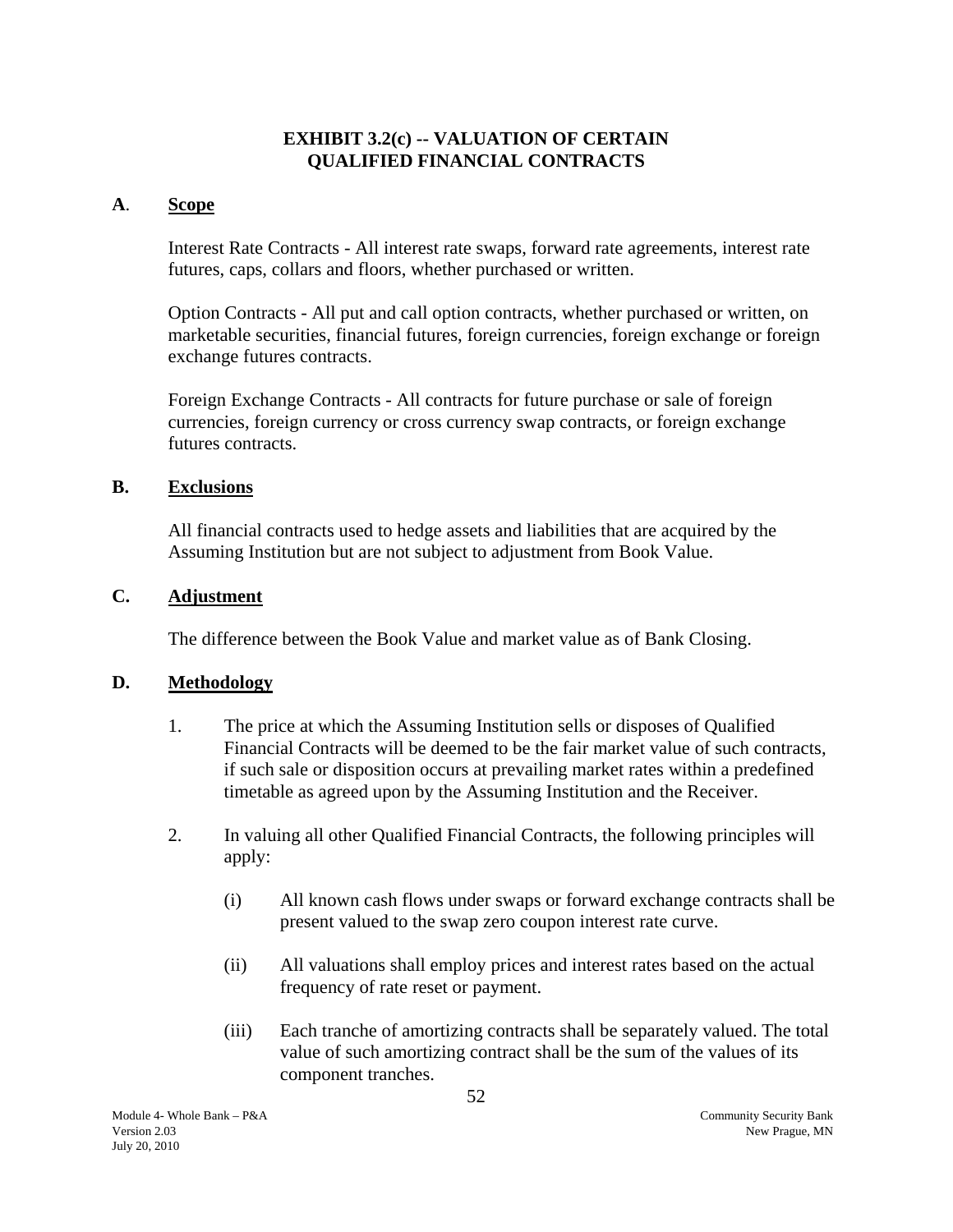- (iv) For regularly traded contracts, valuations shall be at the midpoint of the bid and ask prices quoted by customary sources (e.g., The Wall Street Journal, Telerate, Reuters or other similar source) or regularly traded exchanges.
- (v) For all other Qualified Financial Contracts where published market quotes are unavailable, the adjusted price shall be the average of the bid and ask price quotes from three (3) securities dealers acceptable to the Receiver and Assuming Institution as of Bank Closing. If quotes from securities dealers cannot be obtained, an appraiser acceptable to the Receiver and the Assuming Institution will perform a valuation based on modeling, correlation analysis, interpolation or other techniques, as appropriate.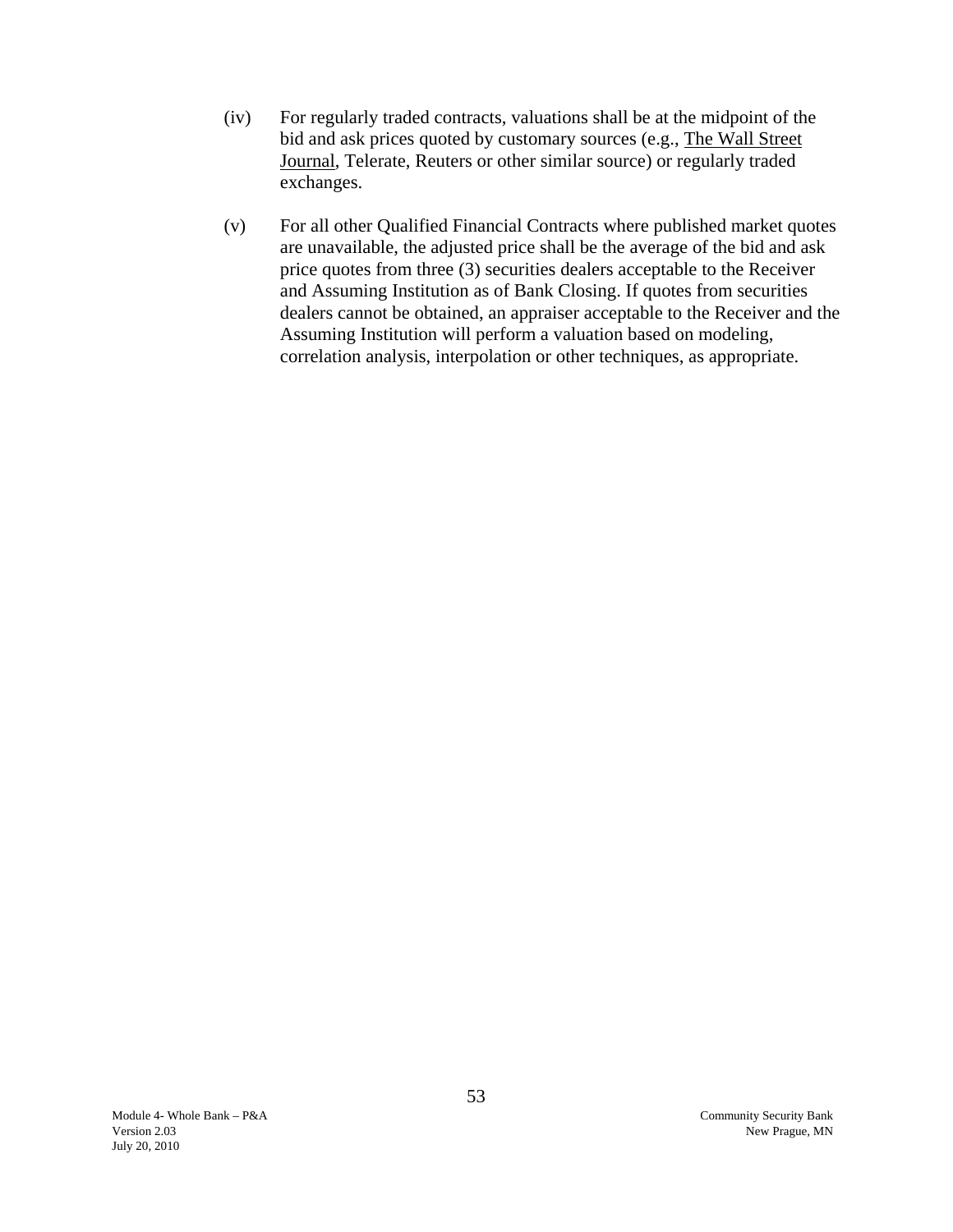#### **EXHIBIT 4.13 INTERIM ASSET SERVICING ARRANGEMENT**

<span id="page-57-0"></span>(a) With respect to each asset (or liability) designated from time to time by the Receiver to be serviced by the Assuming Institution pursuant to this Arrangement, including any Assets sold by the Receiver but with respect to which the Receiver has an obligation to service or provide servicing support. (such being designated as "Pool Assets"), during the term of this Arrangement, the Assuming Institution shall:

(i) Promptly apply payments received with respect to any Pool Assets;

(ii) Reverse and return insufficient funds checks;

(iii) Pay (A) participation payments to participants in Loans, as and when received; and (B) tax and insurance bills on Pool Assets as they come due, out of escrow funds maintained for purposes;

(iv) Maintain accurate records reflecting (A) the payment history of Pool Assets, with updated information received concerning changes in the address or identity of the obligors and (B) usage of data processing equipment and employee services with respect to servicing duties;

(v) Send billing statements to obligors on Pool Assets to the extent that such statements were sent by the Failed Bank;

(vi) Send notices to obligors who are in default on Loans (in the same manner as the Failed Bank);

(vii) Send to the Receiver, Attn: Managing Liquidator, at the address provided in Section 13.7 of the Agreement, or to such other person at such address as the Receiver may designate, via overnight delivery: (A) on a weekly basis, weekly reports for the Pool Assets, including, without limitation, reports reflecting collections and the trial balances, transaction journals and loan histories for Pool Assets having activity, together with copies of (1) checks received, (2) insufficient funds checks returned, (3) checks for payment to participants or for taxes and insurance, (4) pay-off requests, (5) notices to defaulted obligors, and (6) data processing and employee logs and (B) any other reports, copies or information as may be periodically or from time to time requested;

(viii) Remit on a weekly basis to the Receiver, Attn: Division of Finance, Cashier Unit, Operations, at the address in (vii), via wire transfer to the account designated by the Receiver, or to such other person at such address and/or account as the Receiver may designate, all payments received on Pool Assets managed by the Assuming Institution or at such time and place and in such manner as may be directed by the Receiver;